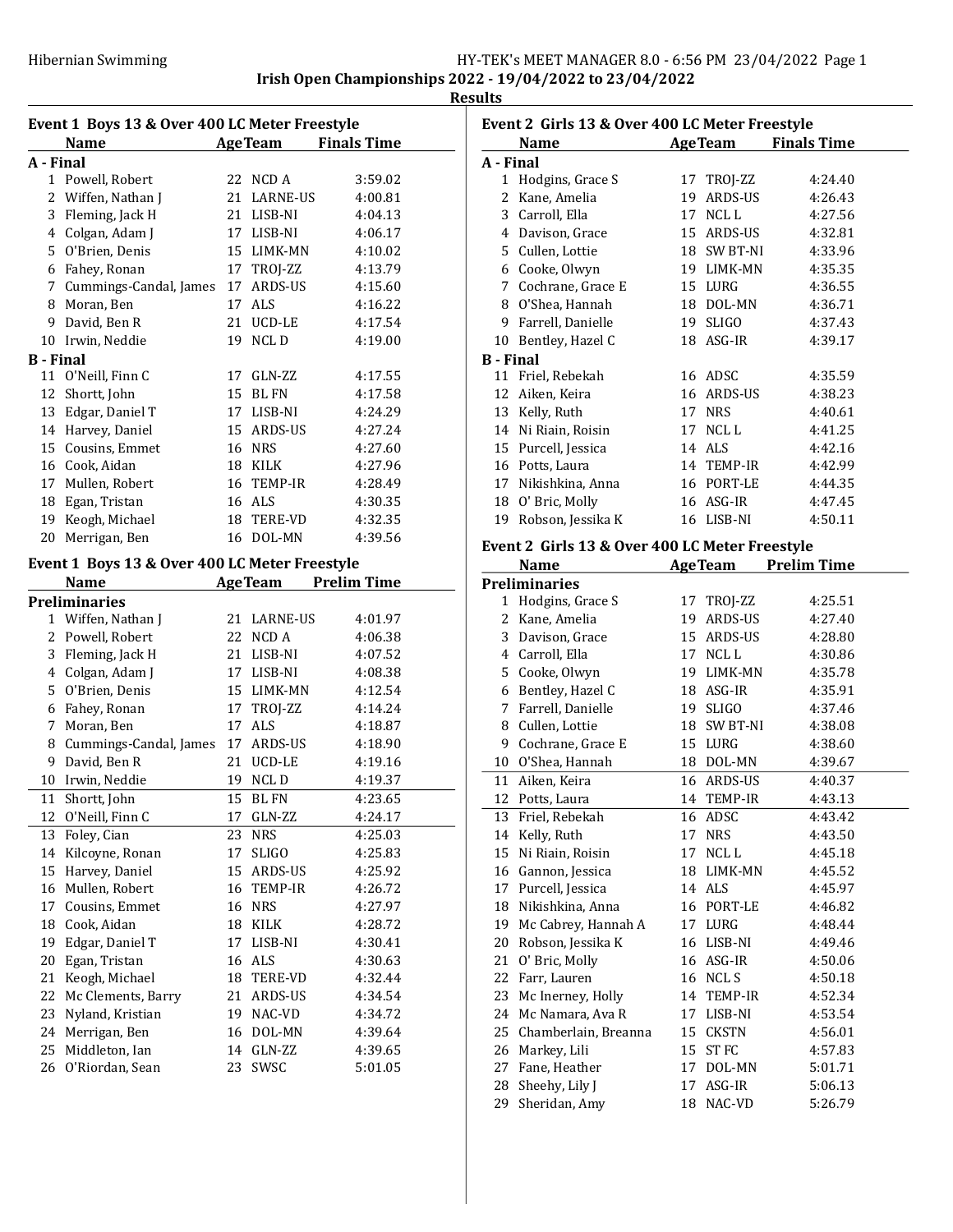| Event 3 Boys 13-18 100 LC Meter Breaststroke |                                              |          |                    |                    |  |  |
|----------------------------------------------|----------------------------------------------|----------|--------------------|--------------------|--|--|
|                                              | <b>Name</b>                                  |          | <b>AgeTeam</b>     | <b>Finals Time</b> |  |  |
| A - Final                                    |                                              |          |                    |                    |  |  |
|                                              | 6 Bailey, Evan                               | 17       | <b>NRS</b>         | 1:06.14            |  |  |
|                                              | 7 Hand, Matthew                              |          | 17 ARDS-US         | 1:06.40            |  |  |
|                                              | 9 Dunnion, Cody                              |          | 18 ARDS-US         | 1:07.86            |  |  |
| <b>B</b> - Final                             |                                              |          |                    |                    |  |  |
|                                              | 11 Cummings, Benji                           |          | 16 ARDS-US         | 1:07.62            |  |  |
| 12                                           | Rayan, Ali                                   | 17       | COOL               | 1:08.67            |  |  |
| 13                                           | O'Connor, Liam                               |          | 17 TERE-VD         | 1:08.92            |  |  |
| 14                                           | George, Cian                                 |          | 16 HAM             | 1:10.32            |  |  |
|                                              | 15 Cooke, Aonghus                            |          | 17 LIMK-MN         | 1:10.82            |  |  |
|                                              | 16 Fane, Ewan                                |          | 18 DOL-MN          | 1:10.86            |  |  |
|                                              | 17 Cardwell, Ben J                           |          | 17 BAN             | 1:11.27            |  |  |
|                                              | 18 Maguire, Euan                             |          | 18 NAC-VD          | 1:11.48            |  |  |
|                                              | 19 Mulhall, John                             |          | 17 TROJ-ZZ         | 1:12.53            |  |  |
|                                              | 20 Leggett, David                            |          | 16 LARNE-US        | 1:13.34            |  |  |
| C - Final                                    |                                              |          |                    |                    |  |  |
|                                              | 26 Black, Zachary                            |          | 16 LURG            | 1:13.51            |  |  |
|                                              | 28 Ates, Ryan                                |          | 16 DOL-MN          | 1:14.23            |  |  |
| 29                                           | Murphy, Cillian                              |          | 16 SSEAL           | 1:14.78            |  |  |
|                                              | Event 3 Boys 13-18 100 LC Meter Breaststroke |          |                    |                    |  |  |
|                                              | <b>Name</b>                                  |          |                    |                    |  |  |
|                                              | <b>Preliminaries</b>                         |          | <b>AgeTeam</b>     | <b>Prelim Time</b> |  |  |
|                                              | 6 Bailey, Evan                               |          | 17 NRS             | 1:05.73            |  |  |
|                                              | 8 Hand, Matthew                              |          | 17 ARDS-US         | 1:07.23            |  |  |
|                                              | 11 Dunnion, Cody                             |          | 18 ARDS-US         | 1:08.60            |  |  |
|                                              | 13 O'Connor, Liam                            |          | 17 TERE-VD         | 1:09.22            |  |  |
|                                              | 14 Cummings, Benji                           |          | 16 ARDS-US         | 1:09.36            |  |  |
| 17                                           | Rayan, Ali                                   |          | 17 COOL            | 1:10.28            |  |  |
| 20                                           | George, Cian                                 |          | 16 HAM             | 1:11.37            |  |  |
| 22                                           | Maguire, Euan                                |          | 18 NAC-VD          | 1:11.73            |  |  |
| 23                                           | Cooke, Aonghus                               |          | 17 LIMK-MN         | 1:11.91            |  |  |
| 24                                           | Cardwell, Ben J                              |          | 17 BAN             | 1:12.26            |  |  |
| 25                                           | Mulhall, John                                |          | 17 TROJ-ZZ         | 1:12.62            |  |  |
| 26                                           | Fane, Ewan                                   |          | 18 DOL-MN          | 1:12.70            |  |  |
| 27                                           | Leggett, David                               |          | 16 LARNE-US        | 1:12.98            |  |  |
| $*29$                                        | Murphy, Cillian                              | 16       | <b>SSEAL</b>       | 1:14.20            |  |  |
| $*29$                                        | Black, Zachary                               |          | 16 LURG            | 1:14.20            |  |  |
| 31                                           | Ates, Ryan                                   | 16       | DOL-MN             | 1:14.31            |  |  |
| 32                                           | Mallett, Aidan                               | 15       | LISB-NI            | 1:14.47            |  |  |
| 33                                           | Fitzpatrick, Bryn L                          |          | 16 LISB-NI         | 1:14.56            |  |  |
| 34                                           | Smyth, Gene W                                | 15       | BAN                | 1:14.60            |  |  |
|                                              |                                              |          |                    |                    |  |  |
| 35<br>36                                     | Morriss, Charlie<br>Mc Ginley, Ryan          | 16<br>16 | LARNE-US<br>NAC-VD | 1:14.69            |  |  |
|                                              |                                              |          |                    | 1:15.63            |  |  |
| 37                                           | Cowgill, Lorcan<br>Coogan, Alfie             | 16       | BANB               | 1:15.88            |  |  |
| 38                                           | Francis, Thomas                              | 18       | ATH                | 1:16.02            |  |  |
| 39                                           |                                              | 16       | WEX-IR             | 1:16.52            |  |  |
| 40<br>41                                     | Nemnasevs, Leo<br>Fane, Ricky                | 16<br>15 | SHARK-IR<br>DOL-MN | 1:16.73<br>1:17.05 |  |  |
| 42                                           | Ilsley, Finn D                               | 16       | CASC-NI            | 1:19.87            |  |  |
|                                              |                                              |          |                    |                    |  |  |

| Event 3 Boys 19 & Over 100 LC Meter Breaststroke |                        |    |                |                    |  |  |
|--------------------------------------------------|------------------------|----|----------------|--------------------|--|--|
|                                                  | Name                   |    | <b>AgeTeam</b> | <b>Finals Time</b> |  |  |
| A - Final                                        |                        |    |                |                    |  |  |
|                                                  | 1 Corby, Eoin          | 20 | NCL L          | 1:01.53            |  |  |
|                                                  | 2 Cooke, Uiseann       |    | 21 TUAM        | 1:01.89            |  |  |
| 3                                                | Greene, Darragh        |    | 27 NCD 0       | 1:02.08            |  |  |
| 4                                                | Berryman, Morgan       |    | 25 LARNE-US    | 1:03.53            |  |  |
|                                                  | 5 Feenan, Andrew       | 21 | NCL S          | 1:04.76            |  |  |
| 8                                                | Cox, Paul Y            |    | 20 LISB-NI     | 1:07.04            |  |  |
|                                                  | 10 Mrakovcic, Matko    |    | 23 UCD-LE      | 1:07.98            |  |  |
| C - Final                                        |                        |    |                |                    |  |  |
|                                                  | 21 Vedernikov, Nikita  |    | 22 NAC-VD      | 1:08.32            |  |  |
|                                                  | 22 O'Sullivan, Cillian | 20 | UCD-LE         | 1:08.87            |  |  |
| 23                                               | Mulholland, Daniel J   | 19 | LISB-NI        | 1:09.07            |  |  |
| 24                                               | Mc Namara, Michael     | 21 | <b>CLM</b>     | 1:10.06            |  |  |
|                                                  | 25 Curley, Patrick     | 19 | ESB-IR         | 1:11.55            |  |  |
| 27                                               | Kelly, Shane           |    | 23 NAC-VD      | 1:13.67            |  |  |

## Event 3 Boys 19 & Over 100 LC Meter Breaststroke

|    | <b>Name</b>            |    | <b>AgeTeam</b> | <b>Prelim Time</b> |
|----|------------------------|----|----------------|--------------------|
|    | Preliminaries          |    |                |                    |
| 1  | Corby, Eoin            | 20 | NCL L          | 1:01.64            |
| 2  | Greene, Darragh        | 27 | NCD 0          | 1:01.89            |
| 3  | Cooke, Uiseann         | 21 | TUAM           | 1:02.81            |
| 4  | Berryman, Morgan       |    | 25 LARNE-US    | 1:03.65            |
| 5. | Feenan, Andrew         | 21 | NCL S          | 1:04.13            |
| 7  | Cox, Paul Y            | 20 | LISB-NI        | 1:06.87            |
| 9  | Mc Lelland-Maher, Alex | 20 | NCL K          | 1:07.32            |
| 10 | Mrakovcic, Matko       |    | 23 UCD-LE      | 1:08.41            |
|    | 12 Vedernikov, Nikita  | 22 | NAC-VD         | 1:08.96            |
| 15 | O'Sullivan, Cillian    | 20 | UCD-LE         | 1:09.65            |
|    | 16 Mc Namara, Michael  | 21 | <b>CLM</b>     | 1:10.18            |
| 18 | Mulholland, Daniel J   | 19 | LISB-NI        | 1:10.44            |
| 19 | Curley, Patrick        | 19 | ESB-IR         | 1:10.67            |
| 21 | Walsh, Eoin            | 19 | <b>CKSTN</b>   | 1:11.71            |
| 28 | Kelly, Shane           | 23 | NAC-VD         | 1:13.87            |
|    |                        |    |                |                    |

# Event 4 Girls 13 & Over 100 LC Meter Butterfly

| <b>Name</b>            |    |                 | <b>Finals Time</b>                                                                                                         |
|------------------------|----|-----------------|----------------------------------------------------------------------------------------------------------------------------|
| A - Final              |    |                 |                                                                                                                            |
| Mayne, Molly I         |    |                 | 1:01.96                                                                                                                    |
| Semchiy, Sharon        | 21 | <b>SWSC</b>     | 1:03.07                                                                                                                    |
| Mc Kibbin, Ellie       | 18 | NCU A           | 1:03.40                                                                                                                    |
| Mc Caw, Kaitlyn        | 26 |                 | 1:03.48                                                                                                                    |
| Cox, Andrea S          | 19 | LISB-NI         | 1:03.49                                                                                                                    |
| Burns-Atkin, Alana     | 16 | <b>BANB</b>     | 1:03.86                                                                                                                    |
| Donegan, Éle           | 19 | <b>LARNE-US</b> | 1:04.23                                                                                                                    |
| Mc Andrew, Orlaith     | 16 |                 | 1:04.53                                                                                                                    |
| O'Shea, Hannah         | 18 | DOL-MN          | 1:05.64                                                                                                                    |
| Quigley, Zophia        | 15 |                 | 1:05.86                                                                                                                    |
| <b>B</b> - Final       |    |                 |                                                                                                                            |
| 11 Mc Cabrey, Hannah A |    |                 | 1:05.88                                                                                                                    |
| Bayley, Eva            | 15 |                 | 1:06.58                                                                                                                    |
| Ivory, Aoibheann E     |    |                 | 1:07.17                                                                                                                    |
| Fane, Heather          | 17 | DOL-MN          | 1:07.26                                                                                                                    |
| Whitten, Rosie         |    |                 | 1:07.53                                                                                                                    |
|                        |    |                 | <b>AgeTeam</b><br>17 TEMP-IR<br><b>LARNE-US</b><br>TEMP-IR<br>ARDS-US<br>17 LURG<br><b>NRS</b><br>16 ASG-IR<br>15 SW BT-NI |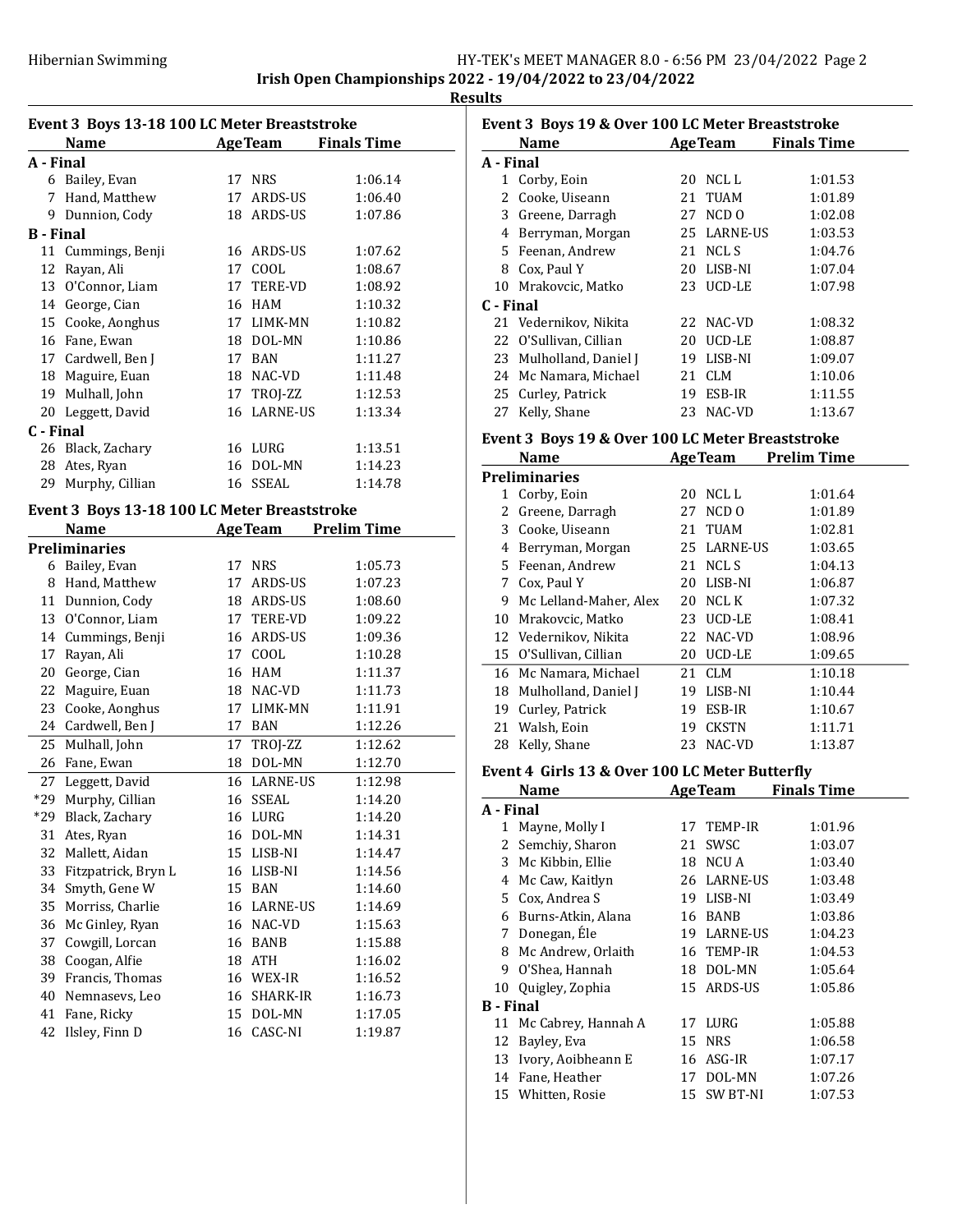|           | B - Final  (Event 4 Girls 13 & Over 100 LC Meter Butterfly) |    |                 |                    |
|-----------|-------------------------------------------------------------|----|-----------------|--------------------|
|           | Name                                                        |    | <b>Age Team</b> | <b>Finals Time</b> |
|           | 16 Logan, Eliza M                                           |    | 16 BANB         | 1:07.86            |
| 17        | Mulloy, Hannah                                              |    | 15 TROJ-ZZ      | 1:09.01            |
| 18        | 0'Brien, Lucy                                               |    | 13 LIMK-MN      | 1:09.57            |
| 19        | Buckley, Marguerite                                         |    | 16 CLNM         | 1:09.63            |
|           | 20 Mc Grath, Izzy                                           |    | 16 DOL-MN       | 1:11.13            |
| C - Final |                                                             |    |                 |                    |
|           | 21 Mulhall, Pippa                                           | 20 | TROJ-ZZ         | 1:06.52            |
|           | 22 Domingo, Mikaila                                         | 20 | UCD-LE          | 1:06.87            |
|           | 23 Feenan, Anna                                             | 19 | NCL S           | 1:07.34            |
|           | 24 O'Hara, Brogán                                           |    | 24 LEA-NI       | 1:08.46            |
|           | 25 Ahearne, Niamh                                           | 19 | KILK            | 1:08.47            |
| 26        | Davidson, Sarah E                                           |    | 23 LEA-NI       | 1:09.61            |
| 27        | Coyle, Grace M                                              | 18 | BAN             | 1:10.17            |
| 28        | Allen, Naoise                                               |    | 17 TERE-VD      | 1:10.70            |
| 29        | Kenny, Nevaeh                                               | 17 | ALS             | 1:11.87            |
| 30        | Jovce, Emelia                                               |    | 15 SHARK-IR     | 1:12.51            |

# Event 4 Girls 13 & Over 100 LC Meter Butterfly

|    | <b>Name</b>          |    | <b>AgeTeam</b>  | <b>Prelim Time</b> |
|----|----------------------|----|-----------------|--------------------|
|    | <b>Preliminaries</b> |    |                 |                    |
| 1  | Mayne, Molly I       | 17 | <b>TEMP-IR</b>  | 1:02.67            |
| 2  | Mc Caw, Kaitlyn      | 26 | <b>LARNE-US</b> | 1:03.08            |
| 3  | Mc Kibbin, Ellie     |    | 18 NCU A        | 1:03.48            |
| 4  | Cox, Andrea S        |    | 19 LISB-NI      | 1:03.74            |
| 5  | Semchiy, Sharon      | 21 | SWSC            | 1:04.04            |
| 6  | Mc Andrew, Orlaith   | 16 | TEMP-IR         | 1:04.45            |
| 7  | Burns-Atkin, Alana   | 16 | <b>BANB</b>     | 1:04.89            |
| 8  | Donegan, Éle         |    | 19 LARNE-US     | 1:04.95            |
| 9  | O'Shea, Hannah       | 18 | DOL-MN          | 1:05.49            |
| 10 | Quigley, Zophia      |    | 15 ARDS-US      | 1:05.95            |
| 11 | Feenan, Anna         | 19 | <b>NCL S</b>    | 1:06.83            |
| 12 | Whitten, Rosie       | 15 | <b>SW BT-NI</b> | 1:07.29            |
| 13 | Bayley, Eva          | 15 | <b>NRS</b>      | 1:07.49            |
| 14 | Mulhall, Pippa       | 20 | TROJ-ZZ         | 1:07.61            |
| 15 | O'Hara, Brogán       | 24 | LEA-NI          | 1:08.12            |
| 16 | Mc Cabrey, Hannah A  | 17 | LURG            | 1:08.34            |
| 17 | Ivory, Aoibheann E   | 16 | ASG-IR          | 1:08.49            |
| 18 | Domingo, Mikaila     | 20 | <b>UCD-LE</b>   | 1:08.58            |
| 19 | Logan, Eliza M       | 16 | <b>BANB</b>     | 1:08.98            |
| 20 | Ahearne, Niamh       | 19 | KILK            | 1:09.06            |
| 21 | Mulloy, Hannah       | 15 | TROJ-ZZ         | 1:09.08            |
| 22 | Mc Grath, Izzy       | 16 | DOL-MN          | 1:09.27            |
| 23 | Davidson, Sarah E    |    | 23 LEA-NI       | 1:09.56            |
| 24 | Fane, Heather        | 17 | DOL-MN          | 1:09.72            |
| 25 | Buckley, Marguerite  | 16 | <b>CLNM</b>     | 1:09.74            |
| 26 | O'Brien, Lucy        | 13 | LIMK-MN         | 1:10.03            |
| 27 | Coyle, Grace M       | 18 | <b>BAN</b>      | 1:10.24            |
| 28 | Allen, Naoise        | 17 | <b>TERE-VD</b>  | 1:11.12            |
| 29 | Cochrane, Grace E    | 15 | LURG            | 1:12.16            |
| 30 | Joyce, Emelia        | 15 | <b>SHARK-IR</b> | 1:12.29            |
| 31 | Kenny, Nevaeh        | 17 | <b>ALS</b>      | 1:12.33            |
| 32 | Sheridan, Amy        | 18 | NAC-VD          | 1:20.81            |

| Event 5 Boys 13 & Over 200 LC Meter Butterfly |                        |    |                |                    |  |  |
|-----------------------------------------------|------------------------|----|----------------|--------------------|--|--|
|                                               | <b>Name</b>            |    | <b>AgeTeam</b> | <b>Finals Time</b> |  |  |
| A - Final                                     |                        |    |                |                    |  |  |
|                                               | 1 Johnston, Paddy      | 21 | ARDS-US        | 2:00.00            |  |  |
| 2                                             | Custer, Liam           | 18 | SWSC           | 2:01.09            |  |  |
|                                               | 3 Hansen, Ethan        | 20 | TROJ-ZZ        | 2:01.64            |  |  |
|                                               | 4 Mc Geever, Finn      | 22 | NCL L          | 2:02.25            |  |  |
|                                               | 5 Colgan, Adam J       |    | 17 LISB-NI     | 2:08.87            |  |  |
| 6                                             | Mc Lelland-Maher, Alex |    | 20 NCL K       | 2:08.94            |  |  |
| 7                                             | Mc Aviney, Brogan      | 19 | <b>KILK</b>    | 2:09.32            |  |  |
|                                               | 8 Donnellan, Sean      | 15 | GLN-ZZ         | 2:10.67            |  |  |
|                                               | 9 Wilson, Adam W       |    | 19 BANB        | 2:10.82            |  |  |
| 10                                            | Eatwell, Charlie       | 17 | ARDS-US        | 2:12.30            |  |  |
| <b>B</b> - Final                              |                        |    |                |                    |  |  |
|                                               | 11 Johnson, Conor      | 18 | KILK           | 2:12.69            |  |  |
|                                               | 12 Moran, Ben          | 17 | <b>ALS</b>     | 2:13.22            |  |  |
|                                               | 13 Wright, Samuel L    |    | 17 BAN         | 2:15.92            |  |  |
| 14                                            | Kilcoyne, Ronan        | 17 | SLIGO          | 2:18.11            |  |  |
|                                               | 15 Wright, Finlay J    | 18 | BANB           | 2:19.68            |  |  |
|                                               | 16 Mathers, Liam Og G  | 16 | <b>BANB</b>    | 2:19.95            |  |  |
| 17                                            | Barrett, Alex          | 15 | <b>BLKRK</b>   | 2:20.99            |  |  |
|                                               | 18 Edgar, Daniel T     |    | 17 LISB-NI     | 2:22.33            |  |  |
| 19                                            | Mc Mullan, Alexander J | 18 | <b>BAN</b>     | 2:26.29            |  |  |
|                                               | 20 Farren, Cormac P    |    | 15 BAN         | 2:26.80            |  |  |
| C - Final                                     |                        |    |                |                    |  |  |
| 21                                            | Lynch, Daragh          | 19 | CORM           | 2:16.93            |  |  |
|                                               | 22 Mc Aviney, Matthew  | 16 | <b>KILK</b>    | 2:32.13            |  |  |

# Event 5 Boys 13 & Over 200 LC Meter Butterfly

|    | Name                   |    | <b>AgeTeam</b> | <b>Prelim Time</b> |
|----|------------------------|----|----------------|--------------------|
|    | Preliminaries          |    |                |                    |
|    | 1 Johnston, Paddy      | 21 | ARDS-US        | 2:01.60            |
| 2  | Hansen, Ethan          | 20 | TROJ-ZZ        | 2:02.05            |
| 3  | Custer, Liam           | 18 | SWSC           | 2:02.90            |
| 4  | Mc Geever, Finn        | 22 | NCL L          | 2:04.73            |
| 5  | Eatwell, Charlie       | 17 | ARDS-US        | 2:09.21            |
| 6  | Mc Aviney, Brogan      | 19 | <b>KILK</b>    | 2:09.55            |
| 7  | Mc Lelland-Maher, Alex | 20 | NCL K          | 2:09.92            |
| 8  | Colgan, Adam J         | 17 | LISB-NI        | 2:10.33            |
| 9  | Wilson, Adam W         | 19 | <b>BANB</b>    | 2:12.85            |
| 10 | Donnellan, Sean        | 15 | GLN-ZZ         | 2:13.39            |
| 11 | Lynch, Daragh          | 19 | CORM           | 2:14.69            |
| 12 | Moran, Ben             | 17 | <b>ALS</b>     | 2:15.64            |
| 13 | Fahey, Ronan           | 17 | TROJ-ZZ        | 2:16.27            |
| 14 | Mathers, Liam Og G     | 16 | <b>BANB</b>    | 2:16.73            |
| 15 | Johnson, Conor         | 18 | KILK           | 2:17.52            |
| 16 | Wright, Samuel L       | 17 | <b>BAN</b>     | 2:18.36            |
| 17 | Kilcoyne, Ronan        | 17 | <b>SLIGO</b>   | 2:18.42            |
| 18 | Wright, Finlay J       | 18 | <b>BANB</b>    | 2:19.93            |
| 19 | Edgar, Daniel T        | 17 | LISB-NI        | 2:21.08            |
| 20 | Barrett, Alex          | 15 | <b>BLKRK</b>   | 2:21.71            |
| 21 | Farren, Cormac P       | 15 | BAN            | 2:26.48            |
| 22 | Mc Mullan, Alexander J | 18 | BAN            | 2:27.01            |
| 23 | Mc Aviney, Matthew     | 16 | KILK           | 2:30.43            |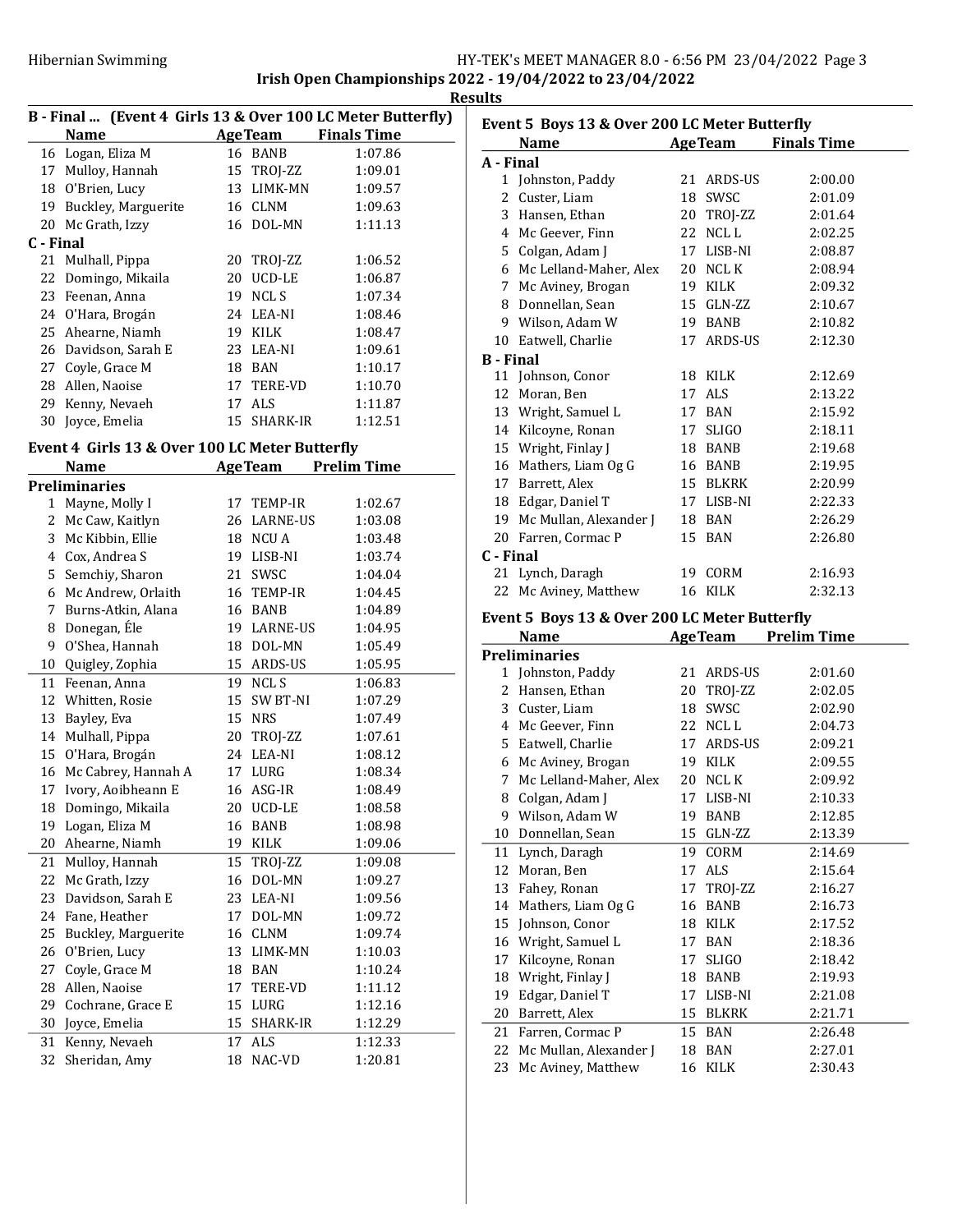Irish Open Championships 2022 - 19/04/2022 to 23/04/2022

**Results** 

| Event 6 Girls 13 & Over 50 LC Meter Freestyle |                                               |    |                  |                     |  |  |
|-----------------------------------------------|-----------------------------------------------|----|------------------|---------------------|--|--|
|                                               | <b>Name</b>                                   |    |                  | AgeTeam Finals Time |  |  |
| A - Final                                     |                                               |    |                  |                     |  |  |
|                                               | 1 Hill, Danielle                              |    | 23 LARNE-US      | 25.30               |  |  |
|                                               | 2 Riordan, Erin                               |    | 23 NCD N         | 25.59               |  |  |
|                                               | 3 Davison, Grace                              |    | 15 ARDS-US       | 26.97               |  |  |
|                                               | 4 Trait, Naomi                                |    | 19 KILK          | 26.99               |  |  |
|                                               | 5 Reid, Rebecca                               |    | 21 ARDS-US       | 27.09               |  |  |
|                                               | 6 Mc Alorum, Mollie                           |    | 17 NCU D         | 27.11               |  |  |
|                                               | *7 Semchiy, Sharon                            |    | 21 SWSC          | 27.33               |  |  |
|                                               | *7 Jones, Ava                                 |    | 14 PORT-LE       | 27.33               |  |  |
|                                               | 9 Nulty, Molly                                |    | 18 SSEAL         | 27.53               |  |  |
|                                               | 10 Lowe, Rebecca                              |    | 20 UCD-LE        | 27.65               |  |  |
| <b>B</b> - Final                              |                                               |    |                  |                     |  |  |
|                                               | 11 Phelan, Rosalie                            |    | 17 CORM          | 27.58               |  |  |
|                                               | 12 Bailey, Leagh                              |    | 16 NRS           | 27.74               |  |  |
|                                               | 13 Mc Andrew, Orlaith                         |    | 16 TEMP-IR       | 27.79               |  |  |
|                                               | 14 Noble, Amy                                 |    | 16 ASG-IR        | 27.81               |  |  |
|                                               | 15 Jones, Megan                               |    | 16 PORT-LE       | 27.82               |  |  |
|                                               | 16 Allen, Naoise                              |    | 17 TERE-VD       | 28.03               |  |  |
|                                               | *17 Rogers, Nemone                            |    | 17 TROJ-ZZ       | 28.07               |  |  |
|                                               | *17 O' Bric, Molly                            |    | 16 ASG-IR        | 28.07               |  |  |
|                                               | 19 Whitten, Rosie                             |    | 15 SW BT-NI      | 28.30               |  |  |
|                                               | 20 Henry, Isla G                              |    | 15 LISB-NI       | 28.38               |  |  |
| C - Final                                     |                                               |    |                  |                     |  |  |
|                                               | 21 Williams, Ciara                            |    | 18 NAC-VD        | 27.82               |  |  |
|                                               | 22 Miskelly, Olivia E                         |    | 15 BANB          | 28.02               |  |  |
|                                               | 23 Byrne, Shannon K                           |    | 17 BAN           | 28.35               |  |  |
|                                               | 24 Quigley, Zophia                            |    |                  |                     |  |  |
|                                               | 25 Cullen, Lottie                             |    | 15 ARDS-US       | 28.43<br>28.50      |  |  |
|                                               | 26 Potts, Laura                               |    | 18 SW BT-NI      |                     |  |  |
|                                               |                                               |    | 14 TEMP-IR       | 28.72               |  |  |
|                                               | 27 Logan, Eliza M                             |    | 16 BANB          | 28.77               |  |  |
|                                               | 28 Ni Riain, Roisin                           |    | 17 NCLL          | 28.82               |  |  |
|                                               | 29 Farr, Lauren                               |    | 16 NCLS          | 28.92               |  |  |
|                                               | 30 Clifford, Holly                            |    | 15 ALS           | 29.44               |  |  |
|                                               | Event 6 Girls 13 & Over 50 LC Meter Freestyle |    |                  |                     |  |  |
|                                               | <b>Name</b>                                   |    | <b>AgeTeam</b>   | <b>Prelim Time</b>  |  |  |
|                                               | <b>Preliminaries</b>                          |    |                  |                     |  |  |
| *1                                            | Hill, Danielle                                | 23 | LARNE-US         | 25.67               |  |  |
| $^*1$                                         | Riordan, Erin                                 | 23 | NCD <sub>N</sub> | 25.67               |  |  |
| 3                                             | Davison, Grace                                | 15 | ARDS-US          | 27.07               |  |  |
| 4                                             | Reid, Rebecca                                 | 21 | ARDS-US          | 27.20               |  |  |
| 5                                             | Trait, Naomi                                  | 19 | KILK             | 27.25               |  |  |
| 6                                             | Semchiy, Sharon                               | 21 | SWSC             | 27.40               |  |  |
| 7                                             | Mc Alorum, Mollie                             | 17 | NCU D            | 27.43               |  |  |
| 8                                             | Jones, Ava                                    | 14 | PORT-LE          | 27.49               |  |  |
| 9                                             | Nulty, Molly                                  | 18 | <b>SSEAL</b>     | 27.63               |  |  |
| 10                                            | Lowe, Rebecca                                 | 20 | UCD-LE           | 27.72               |  |  |
| 11                                            | Phelan, Rosalie                               | 17 | CORM             | 27.76               |  |  |
| 12                                            | Mc Andrew, Orlaith                            | 16 | TEMP-IR          | 27.79               |  |  |
| 13                                            | Allen, Naoise                                 | 17 | TERE-VD          | 27.84               |  |  |
| $*14$                                         | Bailey, Leagh                                 | 16 | <b>NRS</b>       | 27.95               |  |  |
| $*14$                                         | Noble, Amy                                    | 16 | ASG-IR           |                     |  |  |
|                                               |                                               |    |                  | 27.95               |  |  |
| 16                                            | Jones, Megan                                  | 16 | PORT-LE          | 28.04               |  |  |
| 17                                            | Whitten, Rosie                                | 15 | SW BT-NI         | 28.10               |  |  |

| 18    | Williams, Ciara    | 18 | NAC-VD      | 28.14 |
|-------|--------------------|----|-------------|-------|
| 19    | Rogers, Nemone     |    | 17 TROJ-ZZ  | 28.29 |
| 20    | O' Bric, Molly     | 16 | ASG-IR      | 28.37 |
| 21    | Henry, Isla G      |    | 15 LISB-NI  | 28.45 |
| 22    | Miskelly, Olivia E | 15 | <b>BANB</b> | 28.55 |
| $*23$ | Cullen, Lottie     |    | 18 SW BT-NI | 28.61 |
| $*23$ | Byrne, Shannon K   | 17 | <b>BAN</b>  | 28.61 |
| $*25$ | Potts, Laura       |    | 14 TEMP-IR  | 28.70 |
| *25   | Ni Riain, Roisin   | 17 | NCL L       | 28.70 |
| 27    | Quigley, Zophia    |    | 15 ARDS-US  | 28.75 |
| 28    | Logan, Eliza M     | 16 | <b>BANB</b> | 29.15 |
| 29    | Clifford, Holly    |    | 15 ALS      | 29.37 |
| 30    | Farr, Lauren       | 16 | NCL S       | 29.57 |
| 31    | Joyce, Emelia      |    | 15 SHARK-IR | 29.60 |
| 32    | Davidson, Sarah E  | 23 | LEA-NI      | 29.70 |
| 33    | Keane, Ellen       | 27 | NAC-VD      | 31.23 |
| 34    | Turner, Nicole     | 20 | NAC-VD      | 36.60 |
|       |                    |    |             |       |

# Event 7 Boys 13 & Over 50 LC Meter Backstroke

| ent / Doys to & over ou ho meter buenon on<br><b>AgeTeam</b><br><b>Finals Time</b><br>Name |                         |    |                      |       |
|--------------------------------------------------------------------------------------------|-------------------------|----|----------------------|-------|
| A - Final                                                                                  |                         |    |                      |       |
| 1                                                                                          | Johnston, Paddy         | 21 | ARDS-US              | 26.06 |
|                                                                                            | 2 Walsh Hussey, Matthew | 18 | NAC-VD               | 27.31 |
|                                                                                            | 3 Shortt, John          | 15 | <b>BL FN</b>         | 27.44 |
|                                                                                            | 4 Mulholland, Daniel J  | 19 | LISB-NI              | 28.15 |
|                                                                                            | 5 Ashton, Callum        | 23 | UCD-LE               | 28.20 |
|                                                                                            | 6 Irwin, Neddie         | 19 | NCL D                | 28.21 |
|                                                                                            | 7 Cassidy, Charlie      | 17 | DOL-MN               | 28.28 |
|                                                                                            | 8 MacLeod, Euan         | 17 | ESB-IR               | 28.31 |
| 9                                                                                          | Keating, Aran           | 20 | $\sqrt{\text{CORM}}$ | 28.67 |
|                                                                                            | 10 Cook, Aidan          | 18 | <b>KILK</b>          | 28.94 |
| <b>B</b> - Final                                                                           |                         |    |                      |       |
|                                                                                            | 11 Byrne, Brydan L      | 15 | BAN                  | 28.52 |
|                                                                                            | 12 Noonan, Senan        | 18 | <b>ALS</b>           | 28.72 |
|                                                                                            | 13 Morgan, Darragh      | 16 | COOL                 | 28.87 |
|                                                                                            | 14 Balgos, Jericho A    |    | 18 LARNE-US          | 29.04 |
|                                                                                            | 15 Winston, Harry       | 17 | ALS                  | 29.11 |
|                                                                                            | 16 Switzer, Noah        | 15 | DOL-MN               | 29.25 |
|                                                                                            | 17 Mason, Christopher   | 17 | LEC                  | 29.34 |
|                                                                                            | 18 Keogh, Michael       | 18 | <b>TERE-VD</b>       | 29.40 |
|                                                                                            | 19 Bugler, Sean         | 16 | SWSC                 | 29.98 |
|                                                                                            | 20 Pau, David           | 16 | PORT-LE              | 30.56 |
| C - Final                                                                                  |                         |    |                      |       |
|                                                                                            | 21 Lee, Rory            | 21 | SWSC                 | 29.10 |
|                                                                                            | 22 Mc Menamin, Conor    | 27 | ALS                  | 29.41 |
|                                                                                            | 23 Tebite, Oisin        | 17 | NAC-VD               | 29.47 |
| 24                                                                                         | Simpson, Evan           | 15 | NAC-VD               | 29.71 |
|                                                                                            | 25 Cousins, Emmet       | 16 | <b>NRS</b>           | 29.94 |
|                                                                                            | 26 Mc Cabe, Evan        | 15 | TALL                 | 30.42 |
|                                                                                            | 27 Rynn, Eoghan         | 15 | TRID                 | 30.52 |
|                                                                                            | 28 Byrne, Fionn         | 15 | NAC-VD               | 30.53 |
|                                                                                            | 29 Wong, Adrian         | 16 | TROJ-ZZ              | 30.88 |
| 30                                                                                         | O'Shea, Ray             | 16 | ESB-IR               | 30.89 |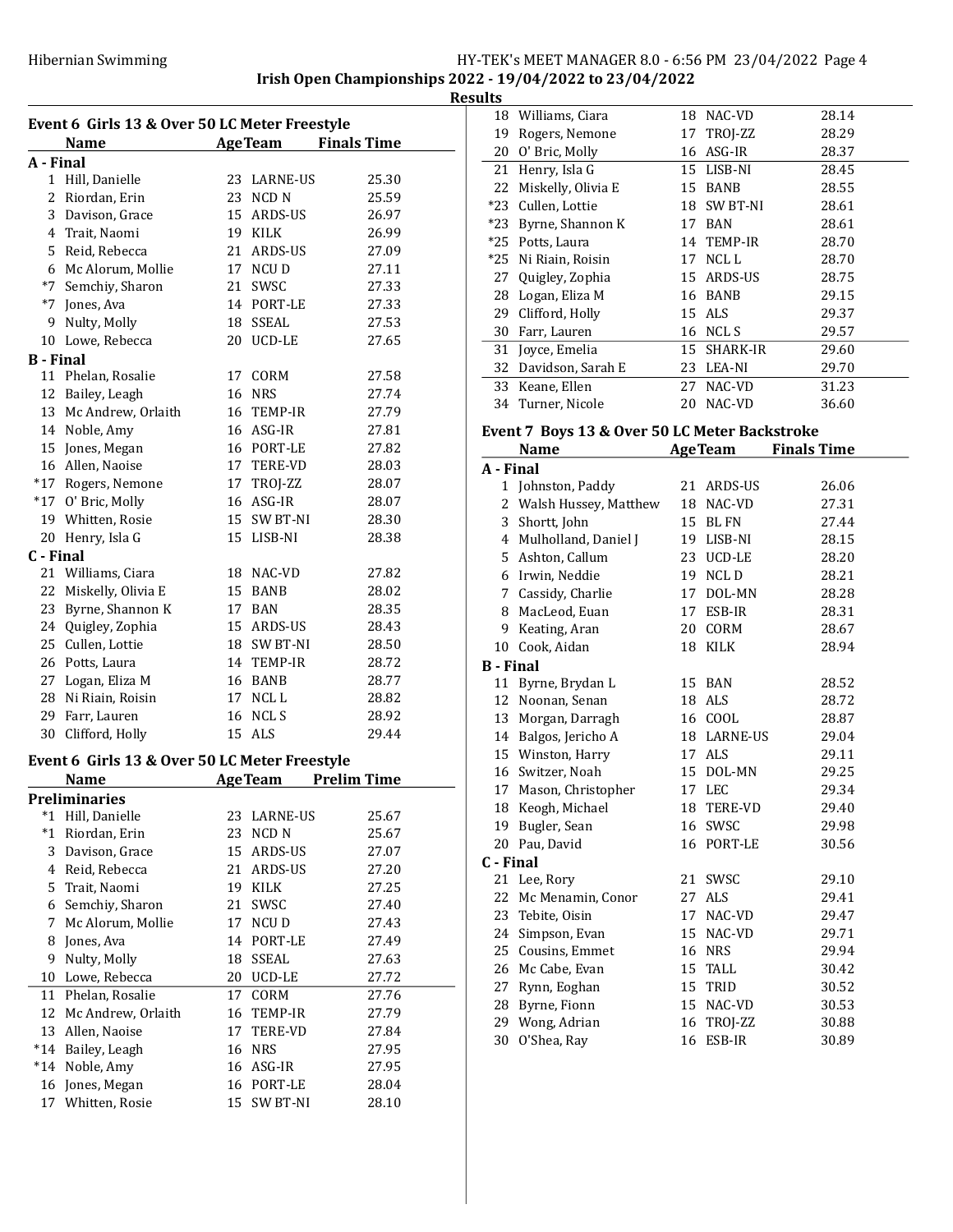Irish Open Championships 2022 - 19/04/2022 to 23/04/2022

Results

| Event 7 Boys 13 & Over 50 LC Meter Backstroke |                                                         |    |                        |                    |
|-----------------------------------------------|---------------------------------------------------------|----|------------------------|--------------------|
|                                               | Name                                                    |    | <b>AgeTeam</b>         | <b>Prelim Time</b> |
|                                               | <b>Preliminaries</b>                                    |    |                        |                    |
|                                               | 1 Johnston, Paddy                                       |    | 21 ARDS-US             | 26.55              |
|                                               | 2 Walsh Hussey, Matthew                                 |    | 18 NAC-VD              | 27.35              |
| *3                                            | Shortt, John                                            |    | 15 BL FN               | 28.11              |
| *3                                            | Irwin, Neddie                                           |    | 19 NCLD                | 28.11              |
| 5.                                            | Mulholland, Daniel J                                    |    | 19 LISB-NI             | 28.25              |
| 6                                             | Ashton, Callum                                          |    | 23 UCD-LE              | 28.26              |
| $*7$                                          | Cassidy, Charlie                                        |    | 17 DOL-MN              | 28.32              |
| $*7$                                          | Keating, Aran                                           |    | 20 CORM                | 28.32              |
| 9                                             | MacLeod, Euan                                           |    | 17 ESB-IR              | 28.71              |
| 10                                            | Cook, Aidan                                             |    | 18 KILK                | 28.84              |
| 11                                            | Lee, Rory                                               |    | 21 SWSC                | 28.91              |
| 12                                            | Byrne, Brydan L                                         | 15 | BAN                    | 28.97              |
| $*13$                                         | Morgan, Darragh                                         |    | 16 COOL                | 29.00              |
| $*13$                                         | Winston, Harry                                          |    | 17 ALS                 | 29.00              |
| 15                                            | Noonan, Senan                                           |    | 18 ALS                 | 29.03              |
|                                               | 16 Switzer, Noah                                        |    | 15 DOL-MN              | 29.33              |
| 17                                            | Balgos, Jericho A                                       |    | 18 LARNE-US            | 29.41              |
| 18                                            | Keogh, Michael                                          |    | 18 TERE-VD             | 29.71              |
| 19                                            | Mason, Christopher                                      |    | 17 LEC                 | 29.85              |
| 20                                            | Mc Menamin, Conor                                       |    | 27 ALS                 | 29.86              |
| 21                                            | Bugler, Sean                                            |    | 16 SWSC                | 29.87              |
| 22                                            | Donnellan, Cormac                                       |    | 17 GLN-ZZ              | 29.98              |
| 23                                            | Pau, David                                              |    | 16 PORT-LE             | 30.07              |
| 24                                            |                                                         |    |                        |                    |
| 25                                            | Tebite, Oisin                                           |    | 17 NAC-VD<br>15 NAC-VD | 30.35              |
| 26                                            | Simpson, Evan                                           |    |                        | 30.38              |
|                                               | Cousins, Emmet                                          |    | 16 NRS                 | 30.43              |
| 27                                            | Byrne, Fionn                                            |    | 15 NAC-VD              | 30.52              |
| 28                                            | Rynn, Eoghan                                            |    | 15 TRID                | 30.54              |
| 29                                            | Fiala, Martin                                           |    | 18 CASC-NI             | 30.55              |
| $*30$                                         | Mc Cabe, Evan                                           |    | 15 TALL                | 30.64              |
| $*30$                                         | O'Shea, Ray                                             | 16 | ESB-IR                 | 30.64              |
|                                               | <b>Swim-Off Required</b>                                |    |                        |                    |
|                                               | 32 Wong, Adrian                                         | 16 | TROJ-ZZ                | 30.67              |
| 33                                            | Mathers, Liam Og G                                      | 16 | BANB                   | 30.79              |
| 34                                            | Martin, Jacob W                                         | 18 | <b>SW BT-NI</b>        | 30.87              |
| 35                                            | Buie, Patrick                                           | 16 | NAC-VD                 | 31.05              |
| 36                                            | Merrigan, Ben                                           |    | 16 DOL-MN              | 31.24              |
| 37                                            | Mc Ginley, Ryan                                         |    | 16 NAC-VD              | 31.28              |
|                                               | 38 Murphy, Cillian                                      |    | 16 SSEAL               | 31.31              |
| 39                                            | Johnson, Arthur                                         |    | 16 KILK                | 31.49              |
|                                               | Event 7S Boys 13 & Over 50 LC Meter Backstroke Swim-off |    |                        |                    |
|                                               | Name                                                    |    | <b>AgeTeam</b>         | <b>Finals Time</b> |
|                                               | - Swim-off                                              |    |                        |                    |
|                                               | 1 Mc Cabe, Evan                                         | 15 | TALL                   | 30.55              |
| 2                                             | O'Shea, Ray                                             | 16 | ESB-IR                 | 30.63              |
|                                               | Event 8 Boys 13 & Over 400 LC Meter IM                  |    |                        |                    |
|                                               | Name                                                    |    | <b>AgeTeam</b>         | <b>Finals Time</b> |
| A - Final                                     |                                                         |    |                        |                    |
| 1                                             | Custer, Liam                                            | 18 | SWSC                   | 4:24.50            |
| 2                                             | Mc Carthy, Cadan                                        | 22 | NCL M                  | 4:25.82            |
|                                               | 3 Wilson, Adam W                                        | 19 | <b>BANB</b>            | 4:42.22            |
|                                               |                                                         |    |                        |                    |

| uıts             |                                        |    |                 |                    |
|------------------|----------------------------------------|----|-----------------|--------------------|
| 4                | Hand, Matthew                          | 17 | ARDS-US         | 4:45.18            |
|                  | 5 Fahey, Ronan                         | 17 | TROJ-ZZ         | 4:46.02            |
| 6                | Kilcoyne, Ronan                        | 17 | <b>SLIGO</b>    | 4:49.12            |
| 7                | Moran, Ben                             | 17 | <b>ALS</b>      | 4:51.68            |
| 8                | Cummings-Candal, James                 | 17 | ARDS-US         | 4:51.81            |
| 9                | Donnellan, Cormac                      | 17 | GLN-ZZ          | 4:54.53            |
|                  | 10 Mc Geown, Niall P                   | 18 | <b>BANB</b>     | 4:55.69            |
| <b>B</b> - Final |                                        |    |                 |                    |
|                  | 11 Mc Aleer, Aleksandr                 |    | $16$ GAL        | 4:56.42            |
| 12               | MacLeod, Euan                          | 17 | ESB-IR          | 4:59.12            |
|                  | 13 Cummings, Benji                     |    | 16 ARDS-US      | 4:59.47            |
| 14               | Horgan, Darragh                        |    | 15 LIMK-MN      | 5:03.68            |
| 15               | Barrett, Alex                          | 15 | <b>BLKRK</b>    | 5:10.29            |
|                  | 16 Farren, Cormac P                    | 15 | BAN             | 5:10.68            |
| 17               | Merrigan, Ben                          |    | 16 DOL-MN       | 5:15.69            |
|                  | 18 Wilson, Ben                         |    | 14 ARDS-US      | 5:18.34            |
|                  | Event 8 Boys 13 & Over 400 LC Meter IM |    |                 |                    |
|                  | <b>Name</b>                            |    | <b>Age Team</b> | <b>Prelim Time</b> |
|                  | <b>Preliminaries</b>                   |    |                 |                    |
| 1                | Custer, Liam                           | 18 | SWSC            | 4:30.22            |

| 1  | Custer, Liam           | 18 | SWSC         | 4:30.22 |
|----|------------------------|----|--------------|---------|
| 2  | Mc Carthy, Cadan       | 22 | <b>NCLM</b>  | 4:39.04 |
| 3  | Fleming, Jack H        | 21 | LISB-NI      | 4:43.97 |
| 4  | Wilson, Adam W         | 19 | BANB         | 4:45.38 |
| 5  | Fahey, Ronan           | 17 | TROJ-ZZ      | 4:46.36 |
| 6  | Hand, Matthew          | 17 | ARDS-US      | 4:46.55 |
| 7  | Kilcoyne, Ronan        | 17 | <b>SLIGO</b> | 4:52.27 |
| 8  | Cummings-Candal, James | 17 | ARDS-US      | 4:53.50 |
| 9  | Donnellan, Cormac      | 17 | GLN-ZZ       | 4:55.54 |
| 10 | Moran, Ben             | 17 | ALS          | 4:55.77 |
| 11 | Mc Geown, Niall P      | 18 | BANB         | 5:00.40 |
| 12 | Mc Aleer, Aleksandr    | 16 | GAL          | 5:02.01 |
| 13 | Cummings, Benji        | 16 | ARDS-US      | 5:04.19 |
| 14 | Horgan, Darragh        | 15 | LIMK-MN      | 5:06.46 |
| 15 | MacLeod, Euan          | 17 | ESB-IR       | 5:08.37 |
| 16 | Farren, Cormac P       | 15 | BAN          | 5:10.33 |
| 17 | Merrigan, Ben          | 16 | DOL-MN       | 5:11.98 |
| 18 | Barrett, Alex          | 15 | <b>BLKRK</b> | 5:14.95 |
| 19 | Wilson, Ben            |    | 14 ARDS-US   | 5:20.89 |

## Event 9 Girls 13 & Over 200 LC Meter Backstroke

|                  | <b>Name</b>      |    | <b>AgeTeam</b> | <b>Finals Time</b> |
|------------------|------------------|----|----------------|--------------------|
| A - Final        |                  |    |                |                    |
| 1                | Hill, Danielle   |    | 23 LARNE-US    | 2:14.35            |
|                  | 2 Godden, Maria  | 20 | NCL K          | 2:15.45            |
| 3                | Cullen, Lottie   | 18 | SW BT-NI       | 2:19.29            |
| 4                | Macdougald, Jena | 20 | <b>UCD-LE</b>  | 2:21.01            |
|                  | 5 Lowe, Rebecca  | 20 | <b>UCD-LE</b>  | 2:21.77            |
| 6                | Farr, Lauren     | 16 | NCL S          | 2:23.99            |
| 7                | Nolan, Beth      | 20 | SWSC           | 2:24.93            |
| 8                | Doran, Aoife     |    | 16 ALS         | 2:26.16            |
| 9                | Pountney, Naeve  |    | 18 ARDS-US     | 2:26.48            |
|                  | 10 Bailey, Leagh |    | 16 NRS         | 2:27.56            |
| <b>B</b> - Final |                  |    |                |                    |
| 11               | Rooney, Cora     | 17 | <b>ENSK</b>    | 2:24.02            |
| 12               | Byrne, Shannon K | 17 | BAN            | 2:27.43            |
| 13               | Quigley, Zophia  |    | 15 ARDS-US     | 2:28.25            |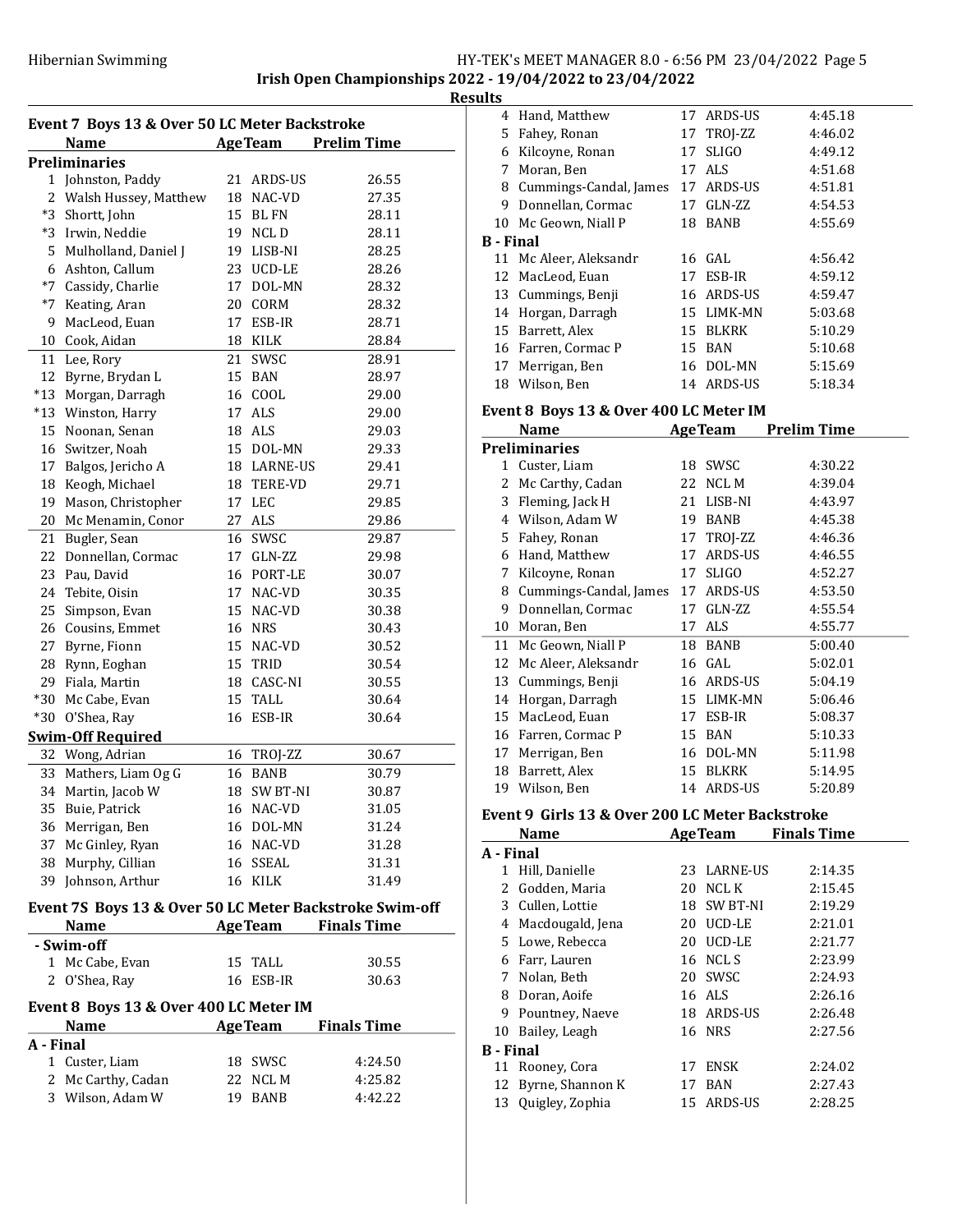Irish Open Championships 2022 - 19/04/2022 to 23/04/2022 Results

|           | B - Final  (Event 9 Girls 13 & Over 200 LC Meter Backstroko |    |                |                            |
|-----------|-------------------------------------------------------------|----|----------------|----------------------------|
|           | Name                                                        |    |                | <b>AgeTeam</b> Finals Time |
| 14        | Lawless, Roisin                                             |    | 16 WEX-IR      | 2:30.11                    |
|           | 15 Rogers, Nemone                                           |    | 17 TROJ-ZZ     | 2:30.96                    |
|           | 16 Sech, Antonina                                           |    | 15 SWSC        | 2:31.04                    |
|           | 17 Henry, Isla G                                            |    | 15 LISB-NI     | 2:32.35                    |
|           | 18 Walsh, Kallie                                            |    | 17 TERE-VD     | 2:32.91                    |
|           | 19 Nolan, Sophie                                            |    | 17 TERE-VD     | 2:34.30                    |
|           | 20 Potts, Laura                                             |    | 14 TEMP-IR     | 2:34.67                    |
| C - Final |                                                             |    |                |                            |
|           | 21 Osing, Cara                                              |    | 19 TEMP-IR     | 2:27.07                    |
|           | 22 Fane, Heather                                            |    | 17 DOL-MN      | 2:32.54                    |
|           | 23 Whelan O'Connor, Mia                                     |    | 18 ESB-IR      | 2:33.09                    |
|           | 24 Humphries, Louisa                                        | 15 | LARNE-US       | 2:34.29                    |
|           | Event 9 Girls 13 & Over 200 LC Meter Backstroke             |    |                |                            |
|           | Name                                                        |    |                | <b>AgeTeam</b> Prelim Time |
|           | <b>Preliminaries</b>                                        |    |                |                            |
|           | 1 Godden, Maria                                             |    | 20 NCL K       | 2:16.46                    |
|           | 2 Hill, Danielle                                            |    | 23 LARNE-US    | 2:20.10                    |
| 3         | Macdougald, Jena                                            |    | 20 UCD-LE      | 2:21.33                    |
|           | 4 Cullen, Lottie                                            |    | 18 SW BT-NI    | 2:22.73                    |
| 5         | Bailey, Leagh                                               |    | <b>16 NRS</b>  | 2:23.44                    |
|           | 6 Nolan, Beth                                               |    | 20 SWSC        | 2:24.02                    |
| 7         | Lowe, Rebecca                                               |    | 20 UCD-LE      | 2:25.73                    |
| 8         | Farr, Lauren                                                |    | 16 NCLS        | 2:26.05                    |
| 9         | Pountney, Naeve                                             |    | 18 ARDS-US     | 2:26.97                    |
| 10        | Doran, Aoife                                                |    | 16 ALS         | 2:27.07                    |
| 11        | Rooney, Cora                                                | 17 | <b>ENSK</b>    | 2:28.17                    |
| 12        | Byrne, Shannon K                                            |    | 17 BAN         | 2:29.07                    |
| 13        | Osing, Cara                                                 |    | 19 TEMP-IR     | 2:30.36                    |
| 14        | Lawless, Roisin                                             |    | 16 WEX-IR      | 2:30.62                    |
| 15        | Quigley, Zophia                                             |    | 15 ARDS-US     | 2:30.72                    |
|           | 16 Rogers, Nemone                                           |    | 17 TROJ-ZZ     | 2:32.35                    |
| 17        | Sech, Antonina                                              |    | 15 SWSC        | 2:33.11                    |
| 18        | Walsh, Kallie                                               |    | 17 TERE-VD     | 2:34.99                    |
| 19        | Henry, Isla G                                               |    | 15 LISB-NI     | 2:35.10                    |
| 20        | Potts, Laura                                                |    | 14 TEMP-IR     | 2:35.22                    |
| 21        | Nolan, Sophie                                               | 17 | TERE-VD        | 2:35.26                    |
| 22        | Humphries, Louisa                                           | 15 | LARNE-US       | 2:35.42                    |
| 23        | Fane, Heather                                               | 17 | DOL-MN         | 2:35.56                    |
| 24        | Whelan O'Connor, Mia                                        | 18 | ESB-IR         | 2:36.03                    |
| 25        | Mulhall, Pippa                                              | 20 | TROJ-ZZ        | 2:37.62                    |
|           |                                                             |    |                |                            |
|           | Event 10 Boys 13 & Over 100 LC Meter Freestyle              |    |                |                            |
|           | Name                                                        |    | <b>AgeTeam</b> | <b>Finals Time</b>         |
| A - Final |                                                             |    |                |                            |
| 1         | Mc Cusker, Max                                              | 23 | DOL-MN         | 49.67                      |
| 2         | Bain, Calum                                                 | 26 | <b>CKSTN</b>   | 50.05                      |
| 3         | Sloan, Jordan                                               | 29 | NCU B          | 50.40                      |
| 4         | Grace, Jack                                                 | 24 | LIMK-MN        | 50.70                      |
| 5         | Powell, Robert                                              | 22 | NCD A          | 50.81                      |
| 6         | Thompson, David J                                           | 29 | NCU A          | 50.97                      |
| 7         | Johnston, Paddy                                             | 21 | ARDS-US        | 51.16                      |
| 8         | Bailey, Evan                                                | 17 | <b>NRS</b>     | 51.38                      |
| 9         | Mc Geever, Finn                                             | 22 | NCL L          | 51.65                      |
| 10        | Sutton, Diarmuid                                            | 20 | NCL L          | 51.75                      |

| ulu              |                                                |    |                |                    |
|------------------|------------------------------------------------|----|----------------|--------------------|
| <b>B</b> - Final |                                                |    |                |                    |
|                  | 11 Fitzgerald, Conor                           |    | 16 SPL-SE      | 51.83              |
| 12               | Morgan, Danny                                  |    | 18 COOL        | 52.22              |
|                  | 13 Leggett, Thomas                             |    | 18 LARNE-US    | 52.33              |
|                  | 14 Dunnion, Cody                               |    | 18 ARDS-US     | 52.50              |
|                  | 15 Walsh Hussey, Matthew                       |    | 18 NAC-VD      | 52.73              |
|                  | 16 Riddell, Ben                                |    | 17 ARDS-US     | 53.60              |
|                  | 17 Shortt, John                                |    | 15 BL FN       | 53.80              |
|                  | 18 Cook, Aidan                                 |    | 18 KILK        | 54.06              |
|                  | 19 Colgan, Adam J                              |    | 17 LISB-NI     | 54.23              |
|                  | 20 Wright, Finlay J                            |    | 18 BANB        | 54.42              |
| C - Final        |                                                |    |                |                    |
|                  | 21 Winston, Sam                                |    | 20 ALS         | 53.07              |
|                  | 22 Colvin, Cillian                             | 25 | NAC-VD         | 53.65              |
|                  | 23 Sloan, Ciaran A                             |    | 29 LEA-NI      | 53.66              |
|                  | 24 Mc Aviney, Brogan                           | 19 | <b>KILK</b>    | 53.78              |
|                  | 25 Lynch, Daragh                               |    | 19 CORM        | 54.04              |
|                  | 26 Tebite, Oisin                               | 17 | NAC-VD         | 54.63              |
| 27               | Smyth, Gene W                                  | 15 | <b>BAN</b>     | 54.81              |
|                  | 28 Cassidy, Charlie                            | 17 | DOL-MN         | 55.00              |
| 29               | Johnson, Conor                                 | 18 | <b>KILK</b>    | 55.42              |
| 30               | Mulhall, John                                  | 17 | TROJ-ZZ        | 55.51              |
|                  | Event 10 Boys 13 & Over 100 LC Meter Freestyle |    |                |                    |
|                  | <b>Name</b>                                    |    | <b>AgeTeam</b> | <b>Prelim Time</b> |
|                  | <b>Preliminaries</b>                           |    |                |                    |
|                  | 1 Mc Cusker, Max                               | 23 | DOL-MN         | 49.42              |
|                  | 2 Bain, Calum                                  |    | 26 CKSTN       | 50.14              |
|                  | 3 Sloan, Jordan                                |    | 29 NCUB        | 50.59              |
|                  | 4 Thompson, David J                            | 29 | <b>NCUA</b>    | 50.63              |
|                  | 5 Grace, Jack                                  |    | 24 LIMK-MN     | 51.05              |
|                  | 6 Powell, Robert                               |    | 22 NCD A       | 51.16              |
| 7                | Sutton, Diarmuid                               |    | 20 NCLL        | 51.33              |
| 8                | Bailey, Evan                                   | 17 | <b>NRS</b>     | 51.46              |
| 9                | Ferguson, Conor                                |    | 23 NCUL        | 51.52              |
|                  | 10 Mc Geever, Finn                             |    | 22 NCLL        | 51.71              |
| 11               | Johnston, Paddy                                | 21 | ARDS-US        | 51.87              |
| 12               | Fitzgerald, Conor                              | 16 | SPL-SE         | 52.82              |

13 Morgan, Danny 18 COOL 52.86<br>14 Dunnion, Cody 18 ARDS-US 52.89

15 Leggett, Thomas 18 LARNE-US 52.96 16 Walsh Hussey, Matthew 18 NAC-VD 52.98 17 Shortt, John 15 BL FN 53.20 18 53.24 Colvin, Cillian 25 NAC-VD 19 Sloan, Ciaran A 29 LEA-NI 53.25 20 53.57 Riddell, Ben 17 ARDS-US 21 Mc Aviney, Brogan 19 KILK 53.62 22 Colgan, Adam J 17 LISB-NI 53.86 23 Winston, Sam 20 ALS 54.05 24 54.11 Cook, Aidan 18 KILK 25 Wright, Finlay J 18 BANB 54.45 26 54.62 Lynch, Daragh 19 CORM 27 Cassidy, Charlie 17 DOL-MN 54.92 \*28 54.96 Smyth, Gene W 15 BAN \*28 54.96 Tebite, Oisin 17 NAC-VD \*28 54.96 Mulhall, John 17 TROJ-ZZ

14 Dunnion, Cody 18 ARDS-US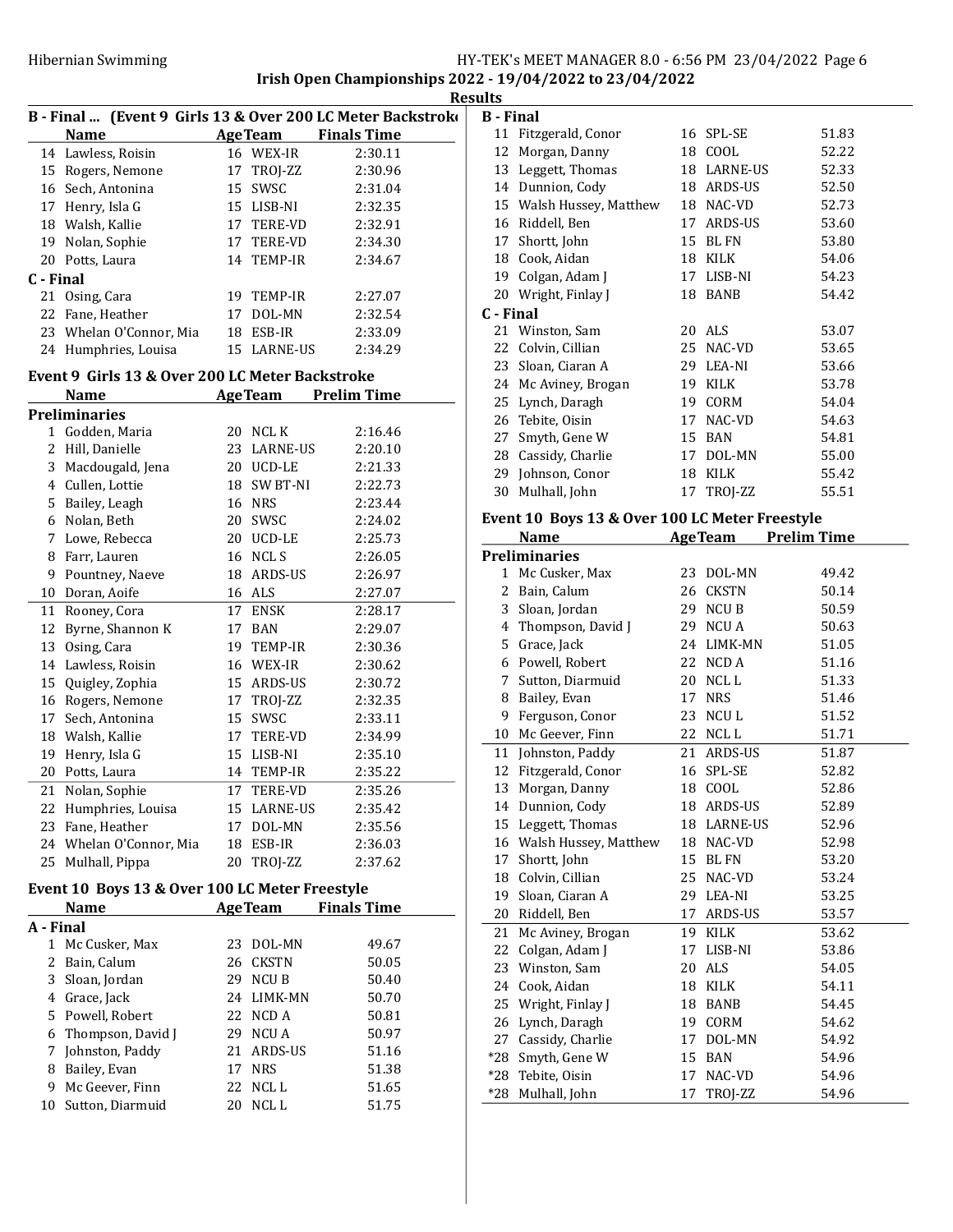|                  |                                                    |    |             | Preliminaries  (Event 10 Boys 13 & Over 100 LC Meter Free | Eve                           |
|------------------|----------------------------------------------------|----|-------------|-----------------------------------------------------------|-------------------------------|
|                  | <b>Name</b>                                        |    |             | <b>AgeTeam</b> Prelim Time                                |                               |
|                  | 31 Johnson, Conor                                  |    | 18 KILK     | 55.00                                                     |                               |
| 32               | Switzer, Noah                                      |    | 15 DOL-MN   | 55.33                                                     | Pre                           |
|                  | 33 Cox, Paul Y                                     |    | 20 LISB-NI  | 55.35                                                     |                               |
|                  | 34 Winston, Harry                                  |    | 17 ALS      | 55.52                                                     |                               |
|                  | 35 Noonan, Senan                                   |    | 18 ALS      | 55.57                                                     |                               |
|                  | 36 Harvey, Daniel                                  |    | 15 ARDS-US  | 55.73                                                     |                               |
|                  | 37 Keogh, Michael                                  |    | 18 TERE-VD  | 55.79                                                     |                               |
|                  | 38 Mason, Cian                                     |    | 17 KGD      | 55.88                                                     |                               |
|                  | 39 Morgan, Darragh                                 |    | 16 COOL     | 56.08                                                     |                               |
|                  | 40 Brennan, Ollie                                  |    | 16 COOL     | 56.18                                                     |                               |
|                  | 41 O'Brien, Denis                                  |    | 15 LIMK-MN  | 56.20                                                     |                               |
|                  | 42 Geddis, Adam R                                  |    | 19 NCLB     | 56.63                                                     | 1(                            |
|                  | 43 Galland, Marc                                   |    | 17 SWSC     | 56.81                                                     | $1^{\circ}$<br>1 <sup>2</sup> |
|                  | 44 Mc Ginley, Ryan                                 |    | 16 NAC-VD   | 56.83                                                     |                               |
|                  | 45 Shawe, Alfie H                                  |    | 15 LISB-NI  | 56.94                                                     | 1:                            |
|                  | 46 Coulter, Evan                                   |    | 17 LARNE-US | 57.15                                                     | 1!                            |
|                  | 47 Bugler, Sean                                    |    | 16 SWSC     | 58.39                                                     |                               |
|                  | 48 Mc Clements, Barry                              |    | 21 ARDS-US  | 1:00.57                                                   |                               |
|                  |                                                    |    |             |                                                           |                               |
|                  | Event 11 Girls 13 & Over 100 LC Meter Breaststroke |    |             |                                                           |                               |
|                  | <b>Example 2</b> Age Team<br>Name                  |    |             | <b>Finals Time</b>                                        |                               |
| A - Final        |                                                    |    |             |                                                           | $\overline{2}$                |
|                  | 1 Coyne, Niamh                                     |    | 21 NCD T    | 1:07.83                                                   | $*2$                          |
|                  | 2 Mayne, Molly I                                   |    | 17 TEMP-IR  | 1:10.29                                                   | $*2$                          |
|                  | 3 Doyle, Eimear                                    |    | 21 NCLL     | 1:10.45                                                   | 2:                            |
|                  | 4 Mc Cartney, Ellie                                |    | 17 NCU A    | 1:11.59                                                   | 2 <sup>2</sup>                |
|                  | 5 Davison, Grace                                   |    | 15 ARDS-US  | 1:13.20                                                   | 2!                            |
|                  | 6 Cooke, Olwyn                                     |    | 19 LIMK-MN  | 1:13.30                                                   | $\overline{2}$                |
|                  | 7 Mc Evoy, Lara                                    |    | 21 ALS      | 1:14.08                                                   | $2^{\cdot}$                   |
|                  | 8 Aiken, Keira                                     |    | 16 ARDS-US  | 1:14.51                                                   | 28                            |
|                  | 9 Gardiner, Beth                                   |    | 19 NAC-VD   | 1:15.06                                                   | 2 <sup>0</sup>                |
|                  | 10 Jones, Megan                                    |    | 16 PORT-LE  | 1:16.44                                                   | 3                             |
| <b>B</b> - Final |                                                    |    |             |                                                           | 3 <sup>2</sup>                |
|                  | 11 Jones, Ava                                      |    | 14 PORT-LE  | 1:13.34                                                   | 3 <sup>2</sup>                |
|                  | 12 Campbell, Ellie                                 |    | 15 TROJ-ZZ  | 1:17.09                                                   | 3:                            |
|                  | 13 Kidney, Isabel                                  |    | 16 SWSC     | 1:17.12                                                   | 34                            |
|                  | 14 Maher, Cara                                     |    | 16 TERE-VD  | 1:19.05                                                   | 3.                            |
|                  | 15 Noble, Amy                                      |    | 16 ASG-IR   | 1:19.10                                                   |                               |
|                  | 16 Mc Namara, Ava R                                | 17 | LISB-NI     | 1:19.21                                                   | 3 <sup>2</sup>                |
| 17               | Mc Cormack, Cara                                   |    | 16 DOL-MN   | 1:19.83                                                   | Eve                           |
|                  | 18 Ryan, Jane                                      |    | 14 ATH      | 1:19.95                                                   |                               |
| 19               | Connell, Leah                                      | 15 | ATH         | 1:20.12                                                   | ${\bf A}$ -                   |
|                  | 20 Burns, Eve                                      | 15 | LEA-NI      | 1:21.97                                                   |                               |
| C - Final        |                                                    |    |             |                                                           |                               |
| 21               | Mc Cracken, Sarah E                                |    | 23 LISB-NI  | 1:15.92                                                   |                               |
| 22               | Nulty, Molly                                       |    | 18 SSEAL    | 1:16.17                                                   |                               |
|                  | 23 Urry, Amelia B                                  |    | 18 BAN      | 1:18.13                                                   |                               |
| 24               | Ni Riain, Roisin                                   |    | 17 NCL L    | 1:19.13                                                   |                               |
|                  | 25 Cooke, Lisa                                     | 25 | ALS         | 1:20.43                                                   |                               |
|                  | 26 Mc Dade, Anna                                   |    | 16 ENSK     | 1:20.88                                                   |                               |
| 27               | Clifford, Holly                                    |    | 15 ALS      | 1:21.23                                                   |                               |
|                  | 28 Walker, Darcy                                   | 15 | BANB        | 1:21.43                                                   |                               |
| 29               | Allende, Abril                                     | 14 | TROJ-ZZ     | 1:21.76                                                   | 1(                            |
| 30               | Dunne, Lexi                                        | 13 | DOL-MN      | 1:22.24                                                   |                               |
|                  |                                                    |    |             |                                                           |                               |

| Event 11 Girls 13 & Over 100 LC Meter Breaststroke |                        |         |                |                                                           |
|----------------------------------------------------|------------------------|---------|----------------|-----------------------------------------------------------|
|                                                    | <b>Name</b>            |         |                | <b>AgeTeam</b> Prelim Time                                |
|                                                    | <b>Preliminaries</b>   |         |                |                                                           |
|                                                    | 1 Coyne, Niamh         | 21      | NCD T          | 1:08.55                                                   |
| 2                                                  | Mayne, Molly I         | 17      | <b>TEMP-IR</b> | 1:10.72                                                   |
|                                                    | 3 Doyle, Eimear        |         | 21 NCLL        | 1:11.05                                                   |
|                                                    | 4 Mc Cartney, Ellie    |         | 17 NCU A       | 1:11.21                                                   |
|                                                    | 5 Davison, Grace       |         | 15 ARDS-US     | 1:14.04                                                   |
|                                                    | 6 Cooke, Olwyn         |         | 19 LIMK-MN     | 1:14.88                                                   |
| 7                                                  | Aiken, Keira           |         | 16 ARDS-US     | 1:15.20                                                   |
|                                                    | 8 Mc Evoy, Lara        |         | 21 ALS         | 1:15.64                                                   |
|                                                    | 9 Gardiner, Beth       |         | 19 NAC-VD      | 1:15.72                                                   |
|                                                    | 10 Jones, Megan        |         | 16 PORT-LE     | 1:16.45                                                   |
|                                                    | 11 Jones, Ava          |         | 14 PORT-LE     | 1:16.55                                                   |
|                                                    | 12 Nulty, Molly        |         | 18 SSEAL       | 1:17.39                                                   |
|                                                    | 13 Mc Cracken, Sarah E |         | 23 LISB-NI     | 1:17.40                                                   |
|                                                    | 14 Kidney, Isabel      |         | 16 SWSC        | 1:17.98                                                   |
|                                                    | 15 Noble, Amy          |         | 16 ASG-IR      | 1:18.53                                                   |
|                                                    | 16 Campbell, Ellie     |         | 15 TROJ-ZZ     | 1:18.75                                                   |
|                                                    | 17 Urry, Amelia B      |         | 18 BAN         | 1:18.96                                                   |
|                                                    | 18 Maher, Cara         |         | 16 TERE-VD     | 1:19.23                                                   |
|                                                    | 19 Mc Namara, Ava R    |         | 17 LISB-NI     | 1:19.78                                                   |
|                                                    | 20 Mc Cormack, Cara    |         | 16 DOL-MN      | 1:19.97                                                   |
|                                                    | *21 Ryan, Jane         |         | 14 ATH         | 1:20.19                                                   |
|                                                    | *21 Cooke, Lisa        |         | 25 ALS         | 1:20.19                                                   |
|                                                    | 23 Burns, Eve          |         | 15 LEA-NI      | 1:21.03                                                   |
|                                                    | 24 Connell, Leah       |         | 15 ATH         | 1:21.42                                                   |
|                                                    | 25 Walker, Darcy       |         | 15 BANB        | 1:21.43                                                   |
|                                                    | 26 Clifford, Holly     |         | 15 ALS         | 1:21.49                                                   |
|                                                    | 27 Ni Riain, Roisin    |         | 17 NCLL        | 1:21.56                                                   |
|                                                    | 28 Mc Dade, Anna       |         | 16 ENSK        | 1:21.61                                                   |
|                                                    | 29 Dunne, Lexi         |         | 13 DOL-MN      | 1:21.66                                                   |
|                                                    | 30 Allende, Abril      |         | 14 TROJ-ZZ     | 1:22.04                                                   |
|                                                    | 31 Warchol, Julia      |         | 14 LONG-ZZ     | 1:22.13                                                   |
|                                                    | 32 Mc Master, Hanna    |         | 15 ARDS-US     | 1:22.98                                                   |
|                                                    | 33 Mc Cormack, Rionagh |         | 15 LONG-ZZ     | 1:23.63                                                   |
|                                                    | 34 Rock, Ava           |         | 14 TALL        | 1:26.48                                                   |
|                                                    | 35 Keane, Ellen        |         | 27 NAC-VD      | 1:26.65                                                   |
|                                                    | 36 Turner, Nicole      |         | 20 NAC-VD      | 1:48.10                                                   |
|                                                    | 37 Brady, Síomha L     |         | 16 LISB-NI     | 2:01.56                                                   |
| П.                                                 | $40.5 - 49.00$         | 0.00101 |                | $\mathbf{L}$<br>$\sim$ $\sim$ $\sim$ $\sim$ $\sim$ $\sim$ |

## Event 12 Boys 13 & Over 200 LC Meter Backstroke

|           | Name                |    | <b>AgeTeam</b> | <b>Finals Time</b> |
|-----------|---------------------|----|----------------|--------------------|
| A - Final |                     |    |                |                    |
|           | 1 Wiffen, Nathan J  |    | 21 LARNE-US    | 2:05.11            |
|           | 2 Biss, Brandon R   | 17 | SW BT-NI       | 2:08.08            |
| 3         | Irwin, Neddie       | 19 | NCL D          | 2:08.66            |
| 4         | Barnes, Adam        |    | 17 ARDS-US     | 2:09.25            |
|           | 5 Shortt, John      |    | 15 BL FN       | 2:10.60            |
| 6         | Byrne, Brydan L     |    | 15 BAN         | 2:11.88            |
|           | 7 Donnellan, Cormac | 17 | GLN-ZZ         | 2:13.38            |
| 8         | Mc Menamin, Conor   |    | 27 ALS         | 2:14.56            |
| 9         | Lee, Rory           | 21 | <b>SWSC</b>    | 2:16.07            |
| 10        | Cousins, Emmet      | 16 | <b>NRS</b>     | 2:17.55            |
|           |                     |    |                |                    |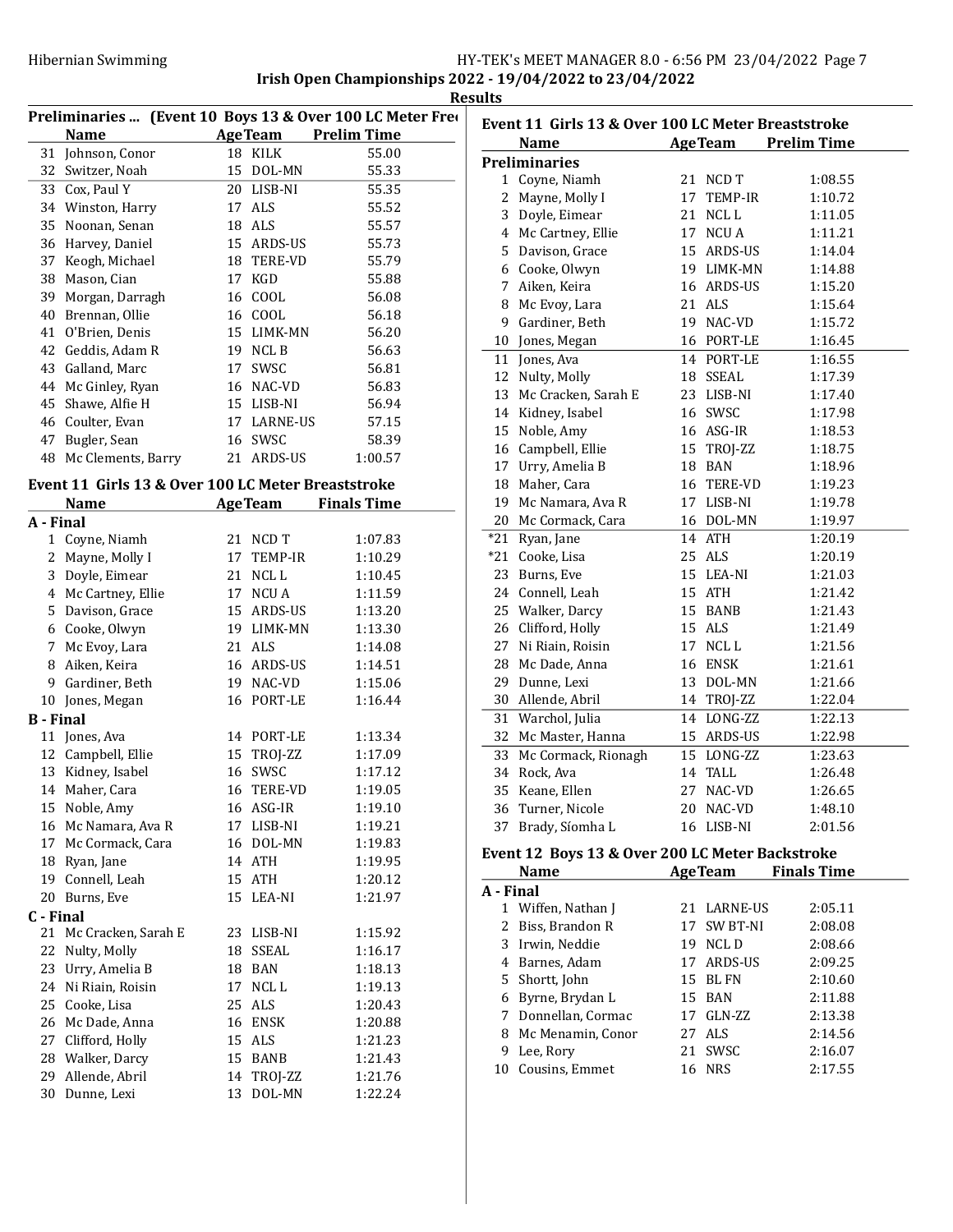Irish Open Championships 2022 - 19/04/2022 to 23/04/2022 **Results** 

| B - Final  (Event 12 Boys 13 & Over 200 LC Meter Backstrol |                          |  |                |                    |  |
|------------------------------------------------------------|--------------------------|--|----------------|--------------------|--|
|                                                            | <b>Name</b>              |  | <b>AgeTeam</b> | <b>Finals Time</b> |  |
| <b>B</b> - Final                                           |                          |  |                |                    |  |
|                                                            | 11 Walsh Hussey, Matthew |  | 18 NAC-VD      | 2:15.85            |  |
|                                                            | 12 Cassidy, Charlie      |  | 17 DOL-MN      | 2:16.89            |  |
|                                                            | 13 Noonan, Senan         |  | 18 ALS         | 2:17.14            |  |
|                                                            | 14 Pau, David            |  | 16 PORT-LE     | 2:19.47            |  |
|                                                            | 15 Horgan, Darragh       |  | 15 LIMK-MN     | 2:19.48            |  |
|                                                            | 16 Mc Geown, Niall P     |  | 18 BANB        | 2:22.05            |  |
|                                                            | 17 O'Shea, Ray           |  | 16 ESB-IR      | 2:22.83            |  |
|                                                            | 18 Balgos, Jericho       |  | 18 LARNE-US    | 2:23.94            |  |
|                                                            | 19 Newman, Alexander S   |  | 15 BAN         | 2:25.24            |  |
|                                                            | 20 Farren, Cormac P      |  | 15 BAN         | 2:29.19            |  |
| C - Final                                                  |                          |  |                |                    |  |
|                                                            | 21 Mulholland, Daniel J  |  | 19 LISB-NI     | 2:22.29            |  |
|                                                            | 22 Byrne, Fionn          |  | 15 NAC-VD      | 2:26.81            |  |

## Event 12 Boys 13 & Over 200 LC Meter Backstroke

|    | Name                  | <b>AgeTeam</b> |                 | Prelim Time |
|----|-----------------------|----------------|-----------------|-------------|
|    | <b>Preliminaries</b>  |                |                 |             |
|    | 1 Wiffen, Nathan J    | 21             | <b>LARNE-US</b> | 2:03.76     |
| 2  | Barnes, Adam          | 17             | ARDS-US         | 2:09.40     |
| 3  | Biss, Brandon R       | 17             | <b>SW BT-NI</b> | 2:09.97     |
| 4  | Irwin, Neddie         | 19             | NCL D           | 2:10.11     |
| 5  | Byrne, Brydan L       | 15             | <b>BAN</b>      | 2:10.95     |
| 6  | Shortt, John          | 15             | BL FN           | 2:13.56     |
| 7  | Lee, Rory             | 21             | SWSC            | 2:14.47     |
| 8  | Donnellan, Cormac     | 17             | GLN-ZZ          | 2:15.91     |
| 9  | Mc Menamin, Conor     | 27             | ALS             | 2:16.26     |
| 10 | Cousins, Emmet        | 16             | <b>NRS</b>      | 2:16.47     |
| 11 | Noonan, Senan         | 18             | <b>ALS</b>      | 2:16.70     |
| 12 | Walsh Hussey, Matthew | 18             | NAC-VD          | 2:17.95     |
| 13 | Horgan, Darragh       | 15             | LIMK-MN         | 2:20.68     |
| 14 | Pau, David            | 16             | PORT-LE         | 2:20.92     |
| 15 | Cassidy, Charlie      | 17             | DOL-MN          | 2:21.86     |
| 16 | Mc Geown, Niall P     | 18             | <b>BANB</b>     | 2:22.26     |
| 17 | O'Shea, Ray           | 16             | ESB-IR          | 2:23.59     |
| 18 | Newman, Alexander S   | 15             | <b>BAN</b>      | 2:24.55     |
| 19 | Mulholland, Daniel J  | 19             | LISB-NI         | 2:24.70     |
| 20 | Farren, Cormac P      | 15             | <b>BAN</b>      | 2:24.94     |
| 21 | Balgos, Jericho       | 18             | <b>LARNE-US</b> | 2:25.14     |
| 22 | Merrigan, Ben         | 16             | DOL-MN          | 2:25.23     |
| 23 | Coleman, Noah         | 20             | <b>UCD-LE</b>   | 2:26.35     |
| 24 | Byrne, Fionn          | 15             | NAC-VD          | 2:28.65     |

## Event 13 Girls 13 & Over 1500 LC Meter Freestyle

|    | Name                |    | <b>AgeTeam</b> | <b>Finals Time</b> |
|----|---------------------|----|----------------|--------------------|
|    | 1 Hodgins, Grace S  |    | 17 TROI-ZZ     | 17:09.89           |
|    | 2 Carroll, Ella     | 17 | NCL L          | 17:44.64           |
|    | 3 Cochrane, Grace E |    | 15 LURG        | 18:08.13           |
| 4  | Bentley, Hazel C    |    | 18 ASG-IR      | 18:25.36           |
|    | 5 Friel, Rebekah    |    | 16 ADSC        | 18:26.22           |
|    | 6 Dawson, Aimee     |    | 16 LISB-NI     | 18:28.75           |
| 7  | Kelly, Ruth         |    | 17 NRS         | 18:30.53           |
| 8  | O'Connor, Hannah    |    | 18 LIMK-MN     | 18:39.43           |
| 9  | Purcell, Jessica    |    | 14 ALS         | 18:40.46           |
| 10 | Nikishkina. Anna    |    | 16 PORT-LE     | 18:51.01           |

|                  | 11 Robson, Jessika K                          | 16 | LISB-NI     | 18:54.34                   |  |
|------------------|-----------------------------------------------|----|-------------|----------------------------|--|
|                  | 12 Fahy, Laura A                              |    | 18 GLN-ZZ   | 19:10.64                   |  |
|                  | 13 Csarodai-Nagy, Laura                       |    | 15 NRS      | 19:12.40                   |  |
|                  | 14 Whelan O'Connor, Mia                       |    | 18 ESB-IR   | 19:14.04                   |  |
|                  | 15 Feerick, Aoife                             | 15 | LIMK-MN     | 19:29.70                   |  |
|                  | 16 Hand, Eva                                  |    | 14 ARDS-US  | 19:32.20                   |  |
|                  | 17 Sheehy, Lily J                             |    | 17 ASG-IR   | 19:53.35                   |  |
|                  | 18 Gleeson, Laura                             |    | 20 UCD-LE   | 20:21.03                   |  |
|                  | 19 O'Neill, Aine H                            | 16 | TROJ-ZZ     | 20:46.32                   |  |
|                  | --- Noble, Amy                                |    | 16 ASG-IR   | DQ                         |  |
|                  | Event 14 Boys 13 & Over 50 LC Meter Butterfly |    |             |                            |  |
|                  | <b>Name</b>                                   |    |             | <b>AgeTeam</b> Finals Time |  |
| A - Final        |                                               |    |             |                            |  |
|                  | 1 Mc Cusker, Max                              | 23 | DOL-MN      | 23.44                      |  |
|                  | 2 Fitzgerald, Conor                           | 16 | SPL-SE      | 25.35                      |  |
|                  | 3 Winston, Sam                                | 20 | ALS         | 25.39                      |  |
|                  | 4 Mc Lelland-Maher, Alex                      | 20 | NCL K       | 25.43                      |  |
|                  | 5 Eatwell, Charlie                            |    | 17 ARDS-US  | 25.55                      |  |
|                  | 6 Mc Aviney, Brogan                           |    | 19 KILK     | 25.77                      |  |
|                  | 7 Colvin, Cillian                             |    | 25 NAC-VD   | 25.81                      |  |
|                  | 8 Registe, Dylan L                            |    | 17 LISB-NI  | 25.91                      |  |
|                  | 9 Wright, Finlay J                            |    | 18 BANB     | 26.11                      |  |
|                  | 10 Johnson, Conor                             | 18 | KILK        | 26.43                      |  |
| <b>B</b> - Final |                                               |    |             |                            |  |
|                  | 11 Keogh, Michael                             | 18 | TERE-VD     | 26.15                      |  |
|                  | 12 Morgan, Darragh                            |    | 16 COOL     | 26.70                      |  |
|                  | 13 Tebite, Oisin                              |    | 17 NAC-VD   | 26.74                      |  |
|                  | 14 Kilcoyne, Ronan                            |    | 17 SLIGO    | 26.83                      |  |
|                  | 15 MacLeod, Euan                              | 17 | ESB-IR      | 26.85                      |  |
|                  | 16 Mulhall, John                              | 17 | TROJ-ZZ     | 26.91                      |  |
|                  | 17 Noonan, Senan                              | 18 | ALS         | 26.98                      |  |
|                  | 18 Colgan, Adam J                             |    | 17 LISB-NI  | 27.12                      |  |
|                  | 19 Leggett, David                             |    | 16 LARNE-US | 27.27                      |  |
|                  | 20 O'Connor, Liam                             | 17 | TERE-VD     | 27.75                      |  |
| C - Final        |                                               |    |             |                            |  |
| 21               | Berryman, Morgan                              | 25 | LARNE-US    | 26.56                      |  |
|                  | 22 Geddis, Adam R                             | 19 | NCL B       | 27.01                      |  |
|                  | 23 Mc Mullan, Alexander J                     |    | 18 BAN      | 27.03                      |  |
|                  | 24 Mulholland, Daniel J                       |    | 19 LISB-NI  | 27.52                      |  |
|                  | 25 Winston, Harry                             | 17 | ALS         | 27.58                      |  |
| 26               | Shawe, Alfie H                                | 15 | LISB-NI     | 27.68                      |  |
|                  | 27 Lynch, Adam                                | 17 | SLBGH       | 27.69                      |  |
|                  | 28 O'Neill, Thomas                            | 18 | NAC-VD      | 27.74                      |  |
| 29               | Brennan, Ollie                                | 16 | COOL        | 27.76                      |  |
| 30               | Byrne, Brydan L                               | 15 | BAN         | 28.27                      |  |

### Event 14 Boys 13 & Over 50 LC Meter Butterfly

| <b>Name</b>               |     | <b>Prelim Time</b>                                                                                              |  |
|---------------------------|-----|-----------------------------------------------------------------------------------------------------------------|--|
| Preliminaries             |     |                                                                                                                 |  |
| 1 Mc Cusker, Max          |     | 23.90                                                                                                           |  |
| *2 Eatwell, Charlie       |     | 25.66                                                                                                           |  |
| *2 Mc Lelland-Maher, Alex |     | 25.66                                                                                                           |  |
| 4 Colvin, Cillian         |     | 25.91                                                                                                           |  |
| *5 Winston, Sam           |     | 25.99                                                                                                           |  |
| *5 Fitzgerald, Conor      |     | 25.99                                                                                                           |  |
| 7 Mc Aviney, Brogan       | 19. | 26.21                                                                                                           |  |
| Registe, Dylan L          |     | 26.22                                                                                                           |  |
|                           |     | <b>AgeTeam</b><br>23 DOL-MN<br>17 ARDS-US<br>20 NCL K<br>25 NAC-VD<br>20 ALS<br>16 SPL-SE<br>KILK<br>17 LISB-NI |  |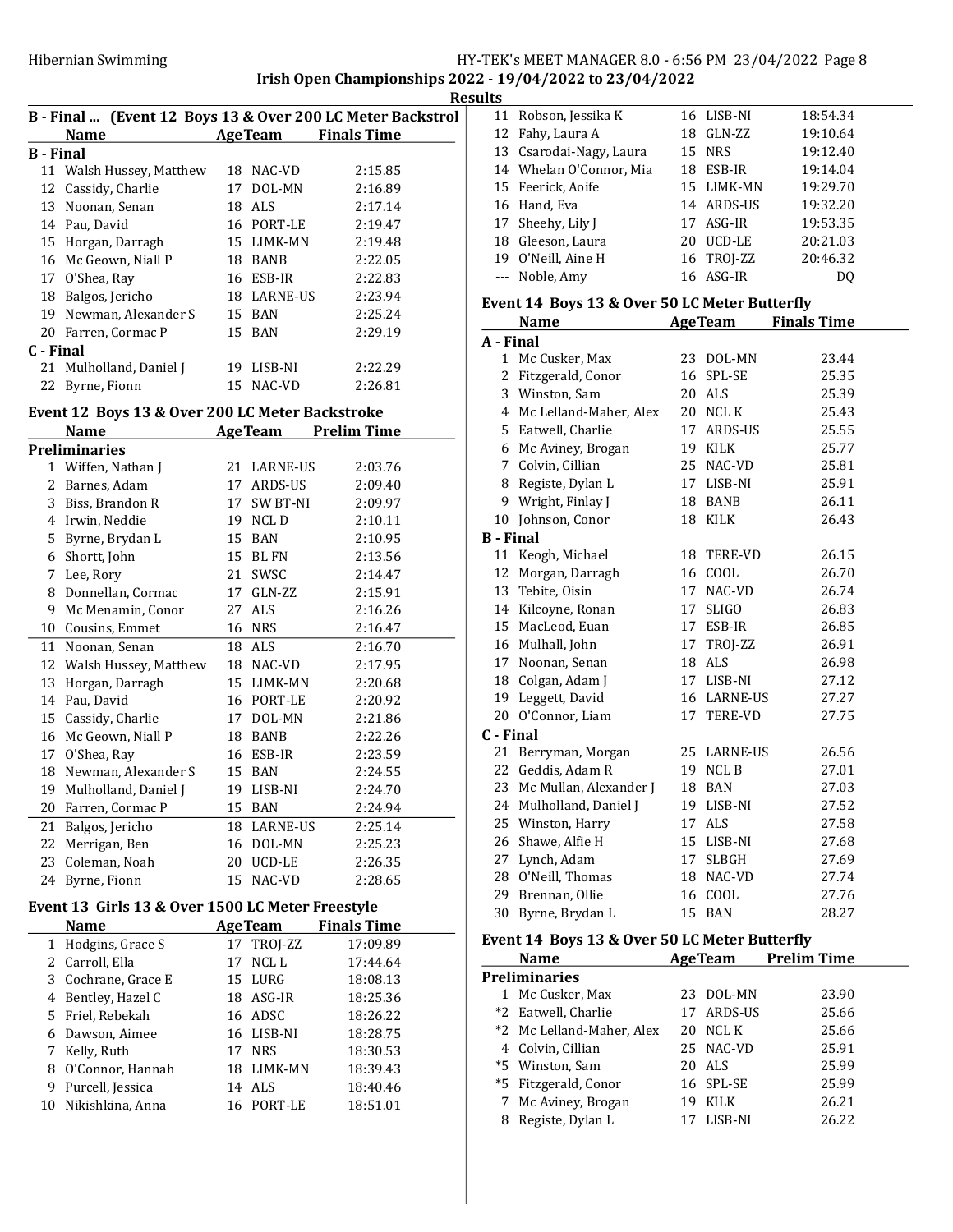Irish Open Championships 2022 - 19/04/2022 to 23/04/2022 **Results** 

|              |                                          |    |                |                                                                | ncəun |
|--------------|------------------------------------------|----|----------------|----------------------------------------------------------------|-------|
|              |                                          |    |                | Preliminaries  (Event 14 Boys 13 & Over 50 LC Meter Butterfly) |       |
|              | Name                                     |    |                | AgeTeam Prelim Time                                            |       |
|              | 9 Johnson, Conor                         |    | 18 KILK        | 26.40                                                          |       |
|              | 10 Wright, Finlay J                      | 18 | <b>BANB</b>    | 26.49                                                          |       |
|              | 11 Berryman, Morgan                      |    | 25 LARNE-US    | 26.81                                                          |       |
| 12           | Tebite, Oisin                            |    | 17 NAC-VD      | 26.84                                                          |       |
|              | 13 Keogh, Michael                        |    | 18 TERE-VD     | 26.88                                                          |       |
|              | 14 Geddis, Adam R                        |    | 19 NCL B       | 27.09                                                          |       |
| 15           | Morgan, Darragh                          |    | 16 COOL        | 27.16                                                          |       |
|              | 16 Noonan, Senan                         |    | 18 ALS         | 27.21                                                          |       |
| 17           | Mulhall, John                            |    | 17 TROJ-ZZ     | 27.22                                                          |       |
|              | 18 Colgan, Adam J                        | 17 | LISB-NI        | 27.24                                                          |       |
| 19           | Mulholland, Daniel J                     | 19 | LISB-NI        | 27.28                                                          |       |
| 20           | Kilcoyne, Ronan                          | 17 | <b>SLIGO</b>   | 27.29                                                          |       |
| 21           | Fagan, Kyle                              | 17 | ATH            | 27.33                                                          |       |
| 22           | MacLeod, Euan                            | 17 | ESB-IR         | 27.35                                                          |       |
| 23           | O'Connor, Liam                           | 17 | TERE-VD        | 27.41                                                          |       |
|              | 24 Leggett, David                        |    | 16 LARNE-US    | 27.46                                                          |       |
| 25           | Mc Mullan, Alexander J                   |    | 18 BAN         | 27.48                                                          | E٦    |
|              | 26 Lynch, Adam                           | 17 | SLBGH          | 27.58                                                          |       |
| 27           | Behme, Johann                            | 17 | ECAV-US        | 27.67                                                          | A     |
|              | 28 O'Neill, Thomas                       |    | 18 NAC-VD      | 27.79                                                          |       |
|              | 29 Winston, Harry                        | 17 | ALS            | 27.93                                                          |       |
|              | 30 Brennan, Ollie                        |    | 16 COOL        | 27.95                                                          |       |
| 31           | Byrne, Brydan L                          | 15 | BAN            | 28.02                                                          |       |
| 32           | Shawe, Alfie H                           |    | 15 LISB-NI     | 28.08                                                          |       |
| 33           | Gray, Lewis P                            | 16 | <b>BANB</b>    | 28.34                                                          |       |
|              | 34 Willmott, Mikey                       | 16 | SPL-SE         | 28.68                                                          |       |
|              | 35 Mc Cabe, Evan                         | 15 | <b>TALL</b>    | 28.85                                                          |       |
|              | Event 15 Girls 13 & Over 400 LC Meter IM |    |                |                                                                |       |
|              | Name                                     |    | <b>AgeTeam</b> | <b>Finals Time</b>                                             |       |
| A - Final    |                                          |    |                |                                                                | В     |
| $\mathbf{1}$ | Knox, Julia K                            |    | 19 BANB        | 4:52.43                                                        |       |
|              | 2 Mayne, Molly I                         | 17 | TEMP-IR        | 4:53.33                                                        |       |
|              | 3 Kane, Amelia                           |    | 19 ARDS-US     | 4:57.47                                                        |       |
|              | 4 Aiken, Keira                           |    | 16 ARDS-US     | 5:06.61                                                        |       |
|              | 5 Mc Cabrey, Hannah A                    |    | 17 LURG        | 5:13.01                                                        |       |
|              | 6 Friel, Rebekah                         | 16 | ADSC           | 5:14.37                                                        |       |
| 7            | O'Shea, Hannah                           |    | 18 DOL-MN      | 5:14.45                                                        |       |
| 8            | O'Connor, Hannah                         |    | 18 LIMK-MN     | 5:17.49                                                        |       |
|              |                                          |    |                |                                                                |       |

 $\bf{B}$ 

| 9 Bayley, Eva        | 15 NRS     | 5:18.20 |
|----------------------|------------|---------|
| 10 Bentley, Hazel C  | 18 ASG-IR  | 5:19.77 |
| 3 - Final            |            |         |
| 11 Mc Namara, Ava R  | 17 LISB-NI | 5:23.42 |
| 12 Kelly, Ruth       | 17 NRS     | 5:24.76 |
| 13 Cochrane, Grace E | 15 LURG    | 5:26.50 |
| 14 Waters, Katie     | $17$ GAL   | 5:32.54 |
| 15 Purcell, Jessica  | 14 ALS     | 5:33.23 |
| 16 Walker, Georgina  | 13 BANB    | 5:33.95 |

# Event 15 Girls 13 & Over 400 LC Meter IM

| <b>Name</b>          | <b>AgeTeam</b> | <b>Prelim Time</b> |
|----------------------|----------------|--------------------|
| <b>Preliminaries</b> |                |                    |
| 1 Knox, Julia K      | 19 BANB        | 4:54.14            |
| 2 Davison, Grace     | 15 ARDS-US     | 4:56.64            |

| uits |    |                     |    |                |         |  |
|------|----|---------------------|----|----------------|---------|--|
| y)   | 3  | Kane, Amelia        | 19 | ARDS-US        | 4:56.69 |  |
|      | 4  | Mayne, Molly I      | 17 | <b>TEMP-IR</b> | 5:03.24 |  |
|      | 5. | Aiken, Keira        | 16 | ARDS-US        | 5:11.73 |  |
|      | 6  | Mc Cabrey, Hannah A | 17 | LURG           | 5:16.28 |  |
|      | 7  | O'Shea, Hannah      | 18 | DOL-MN         | 5:17.31 |  |
|      | 8  | O'Connor, Hannah    | 18 | LIMK-MN        | 5:17.93 |  |
|      | 9  | Friel, Rebekah      | 16 | ADSC           | 5:20.16 |  |
|      | 10 | Bentley, Hazel C    | 18 | ASG-IR         | 5:20.48 |  |
|      | 11 | Bayley, Eva         | 15 | <b>NRS</b>     | 5:20.92 |  |
|      | 12 | Cochrane, Grace E   | 15 | LURG           | 5:27.69 |  |
|      | 13 | Kelly, Ruth         | 17 | <b>NRS</b>     | 5:28.07 |  |
|      | 14 | Mc Namara, Ava R    | 17 | LISB-NI        | 5:31.18 |  |
|      | 15 | Waters, Katie       | 17 | GAL.           | 5:32.42 |  |
|      | 16 | Burns-Atkin, Alana  | 16 | <b>BANB</b>    | 5:32.49 |  |
|      | 17 | Fane, Heather       | 17 | DOL-MN         | 5:33.20 |  |
|      | 18 | Walker, Georgina    | 13 | <b>BANB</b>    | 5:35.29 |  |
|      | 19 | Purcell, Jessica    | 14 | ALS            | 5:35.33 |  |
|      | 20 | Walker, Darcy       | 15 | BANB           | 5:37.86 |  |
|      |    |                     |    |                |         |  |

## Event 16 Boys 13 & Over 50 LC Meter Breaststroke

|                  | Name                     |    |                  | <b>AgeTeam</b> Finals Time |
|------------------|--------------------------|----|------------------|----------------------------|
| A - Final        |                          |    |                  |                            |
| 1                | Corby, Eoin              |    | 20 NCLL          | 27.99                      |
| 2                | Greene, Darragh          | 27 | NCD <sub>0</sub> | 28.22                      |
|                  | 3 Cooke, Uiseann         | 21 | TUAM             | 28.73                      |
|                  | 4 Sutton, Diarmuid       | 20 | NCL L            | 28.90                      |
|                  | 5 Mrakovcic, Matko       |    | 23 UCD-LE        | 29.42                      |
| 6                | Berryman, Morgan         |    | 25 LARNE-US      | 29.50                      |
|                  | 7 Vedernikov, Nikita     |    | 22 NAC-VD        | 29.97                      |
|                  | 8 Mc Lelland-Maher, Alex | 20 | NCL K            | 30.35                      |
|                  | 9 Colvin, Cillian        | 25 | NAC-VD           | 30.37                      |
| 10               | Feenan, Andrew           | 21 | NCL S            | 30.89                      |
| <b>B</b> - Final |                          |    |                  |                            |
|                  | 11 O'Connor, Liam        |    | 17 TERE-VD       | 30.79                      |
|                  | 12 Hand, Matthew         | 17 | ARDS-US          | 30.86                      |
|                  | 13 Cardwell, Ben J       | 17 | <b>BAN</b>       | 31.21                      |
|                  | 14 Mulhall, John         |    | 17 TROJ-ZZ       | 31.24                      |
| 15               | Dunnion, Cody            |    | 18 ARDS-US       | 31.34                      |
|                  | 16 Maguire, Euan         |    | 18 NAC-VD        | 31.43                      |
|                  | 17 Fane, Ewan            |    | 18 DOL-MN        | 31.66                      |
|                  | 18 Rayan, Ali            |    | 17 COOL          | 31.71                      |
| 19               | Cummings, Benji          |    | 16 ARDS-US       | 31.90                      |
| 20               | George, Cian             |    | 16 HAM           | 32.00                      |
| C - Final        |                          |    |                  |                            |
|                  | 21 Cox, Paul Y           | 20 | LISB-NI          | 30.33                      |
|                  | *22 Mc Namara, Michael   | 21 | <b>CLM</b>       | 31.20                      |
|                  | *22 Mulholland, Daniel J |    | 19 LISB-NI       | 31.20                      |
|                  | 24 O'Sullivan, Cillian   |    | 20 UCD-LE        | 31.31                      |
| 25               | Mc Ginley, Ryan          |    | 16 NAC-VD        | 32.63                      |
| 26               | Ates, Ryan               | 16 | DOL-MN           | 32.66                      |
| 27               | Mason, Christopher       |    | 17 LEC           | 33.03                      |
|                  | 28 Morriss, Charlie      |    | 16 LARNE-US      | 33.25                      |
| 29               | Black, Zachary           |    | 16 LURG          | 33.60                      |
| 30               | Cowgill, Lorcan          |    | 16 BANB          | 33.85                      |
|                  |                          |    |                  |                            |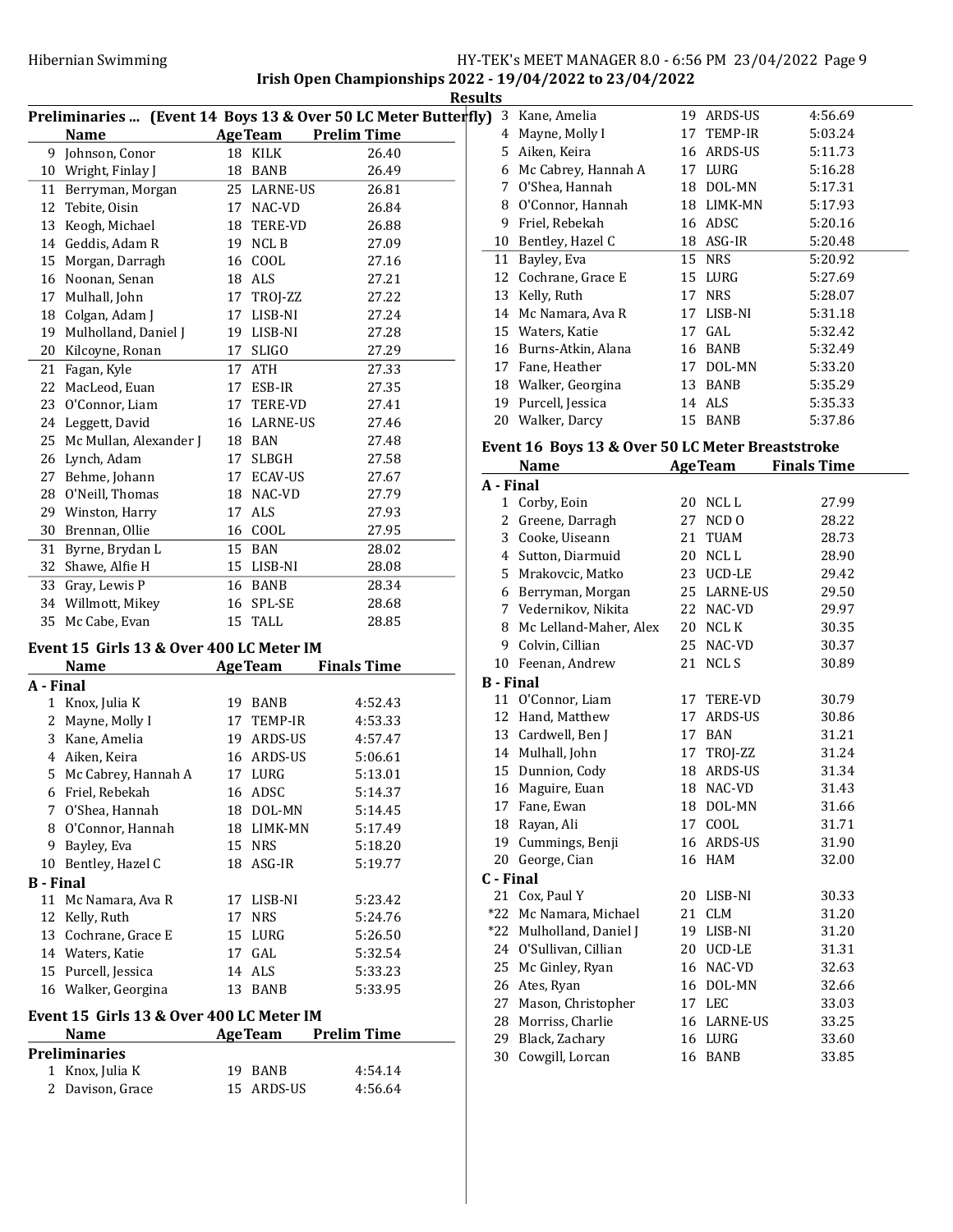**Results** 12 Whitten, Rosie 15 SW BT-NI 59.74

| Event 16 Boys 13 & Over 50 LC Meter Breaststroke |                                                 |    |                       |                    |  |
|--------------------------------------------------|-------------------------------------------------|----|-----------------------|--------------------|--|
|                                                  | Name                                            |    | <b>Age Team</b>       | <b>Prelim Time</b> |  |
|                                                  | <b>Preliminaries</b>                            |    |                       |                    |  |
| 1                                                | Corby, Eoin                                     | 20 | NCL L                 | 28.07              |  |
| 2                                                | Greene, Darragh                                 | 27 | NCD <sub>0</sub>      | 28.15              |  |
| 3                                                | Cooke, Uiseann                                  | 21 | TUAM                  | 28.64              |  |
|                                                  | 4 Moore, Andrew                                 |    | 24 NCD G              | 28.85              |  |
| 5                                                | Sutton, Diarmuid                                |    | 20 NCLL               | 29.39              |  |
| 6                                                | Berryman, Morgan                                |    | 25 LARNE-US           | 29.72              |  |
| 7                                                | Mrakovcic, Matko                                |    | 23 UCD-LE             | 29.92              |  |
| 8                                                | Mc Lelland-Maher, Alex                          |    | 20 NCL K              | 30.01              |  |
| 9                                                | Vedernikov, Nikita                              | 22 | NAC-VD                | 30.57              |  |
| 10                                               | Feenan, Andrew                                  |    | 21 NCLS               | 30.67              |  |
| 11                                               | Colvin, Cillian                                 | 25 | NAC-VD                | 30.74              |  |
| 12                                               | Cox, Paul Y                                     |    | 20 LISB-NI            | 30.86              |  |
| 13                                               | Hand, Matthew                                   |    | 17 ARDS-US            | 30.99              |  |
|                                                  | 14 O'Connor, Liam                               |    | 17 TERE-VD            | 31.11              |  |
| 15                                               | Mulholland, Daniel J                            |    | 19 LISB-NI            | 31.18              |  |
| 16                                               | Mc Namara, Michael                              |    | 21 CLM                | 31.20              |  |
| 17                                               | Rayan, Ali                                      |    | 17 COOL               | 31.25              |  |
| 18                                               | O'Sullivan, Cillian                             |    | 20 UCD-LE             | 31.48              |  |
| 19                                               | Cardwell, Ben J                                 |    | 17 BAN                | 31.55              |  |
| 20                                               | Dunnion, Cody                                   |    | 18 ARDS-US            | 31.65              |  |
| 21                                               | Maguire, Euan                                   |    | 18 NAC-VD             | 31.72              |  |
| 22                                               | George, Cian                                    |    | 16 HAM                | 31.79              |  |
| 23                                               | Mulhall, John                                   | 17 | TROJ-ZZ               | 32.01              |  |
| 24                                               | Cummings, Benji                                 | 16 | ARDS-US               | 32.60              |  |
| 25                                               | Fane, Ewan                                      |    | 18 DOL-MN             | 32.61              |  |
| 26                                               | Mason, Christopher                              | 17 | <b>LEC</b>            | 32.83              |  |
| 27                                               | Ates, Ryan                                      |    | 16 DOL-MN             | 33.24              |  |
| 28                                               | Black, Zachary                                  |    | 16 LURG               | 33.58              |  |
| 29                                               | Mc Ginley, Ryan                                 |    | 16 NAC-VD             | 33.67              |  |
| 30                                               | Hughes, Darragh                                 |    | 16 SLBGH              | 33.69              |  |
| 31                                               | Morriss, Charlie                                |    | 16 LARNE-US           | 33.85              |  |
| 32                                               | Williams, Austin S                              |    | 16 BAN                | 34.18              |  |
|                                                  |                                                 |    |                       |                    |  |
| 33<br>34                                         | Pau, David                                      |    | 16 PORT-LE<br>16 BANB | 34.20              |  |
|                                                  | Cowgill, Lorcan                                 |    | 16 SHARK-IR           | 34.30              |  |
| 35                                               | Nemnasevs, Leo                                  |    |                       | 34.33              |  |
|                                                  | 36 Colac, Egor                                  |    | 16 COOL               | 34.40              |  |
|                                                  | Event 17 Girls 13 & Over 100 LC Meter Freestyle |    |                       |                    |  |
|                                                  | <b>Name</b>                                     |    | <b>AgeTeam</b>        | <b>Finals Time</b> |  |
| A - Final                                        |                                                 |    |                       |                    |  |
|                                                  | 1 Hill, Danielle                                | 23 | <b>LARNE-US</b>       | 54.87              |  |
|                                                  | 2 Catterson, Victoria                           | 21 | NCU A                 | 55.41              |  |
|                                                  | 3 Riordan, Erin                                 | 23 | NCD <sub>N</sub>      | 56.61              |  |
|                                                  | 4 Davison, Grace                                |    | 15 ARDS-US            | 57.74              |  |
|                                                  | 5 Trait, Naomi                                  |    | 19 KILK               | 57.83              |  |
|                                                  | 6 Godden, Maria                                 |    | 20 NCL K              | 58.07              |  |
|                                                  | 7 Mc Alorum, Mollie                             |    | 17 NCU D              | 58.60              |  |
| 8                                                | Farrell, Danielle                               | 19 | <b>SLIGO</b>          | 58.62              |  |
|                                                  | 9 Reid, Rebecca                                 |    | 21 ARDS-US            | 58.66              |  |
|                                                  | 10 Mc Caw, Kaitlyn                              |    | 26 LARNE-US           | 58.87              |  |
| <b>B</b> - Final                                 |                                                 |    |                       |                    |  |
|                                                  | 11 Bailey, Leagh                                |    | 16 NRS                | 59.71              |  |

|           | 13 Jones, Ava                                   |          | 14 PORT-LE      | 59.77              |  |
|-----------|-------------------------------------------------|----------|-----------------|--------------------|--|
|           | 14 Phelan, Rosalie                              |          | 17 CORM         | 59.81              |  |
| 15        | Conroy, Grace                                   |          | 17 MT KY        | 59.95              |  |
|           | 16 Mc Andrew, Orlaith                           |          | 16 TEMP-IR      | 1:00.34            |  |
|           | 17 Allen, Naoise                                |          | 17 TERE-VD      | 1:00.59            |  |
| 18        | O' Bric, Molly                                  |          | 16 ASG-IR       | 1:00.73            |  |
| 19        | Noble, Amy                                      |          | 16 ASG-IR       | 1:01.09            |  |
| 20        | Quigley, Zophia                                 | 15       | ARDS-US         | 1:01.43            |  |
| C - Final |                                                 |          |                 |                    |  |
| 21        | Firth, Bethy                                    |          | 26 ARDS-US      | 58.78              |  |
| 22        | Donegan, Éle                                    |          | 19 LARNE-US     | 59.32              |  |
| 23        | Rogers, Nemone                                  |          | 17 TROJ-ZZ      | 1:01.14            |  |
| 24        | O'Hara, Brogán                                  |          | 24 LEA-NI       | 1:01.22            |  |
| 25        | Nulty, Molly                                    |          | 18 SSEAL        | 1:01.47            |  |
| 26        | Miskelly, Olivia E                              |          | 15 BANB         | 1:01.48            |  |
| 27        | Potts, Laura                                    |          | 14 TEMP-IR      | 1:01.95            |  |
| 28        | Henry, Isla G                                   |          | 15 LISB-NI      | 1:02.37            |  |
| 29        | Mulloy, Hannah                                  |          | 15 TROJ-ZZ      | 1:03.74            |  |
| 30        | Beagon, Siona                                   | 15       | TROJ-ZZ         | 1:03.77            |  |
|           |                                                 |          |                 |                    |  |
|           | Event 17 Girls 13 & Over 100 LC Meter Freestyle |          |                 |                    |  |
|           | <b>Name</b>                                     |          | <b>AgeTeam</b>  | <b>Prelim Time</b> |  |
|           | Preliminaries                                   |          |                 |                    |  |
| 1         | Catterson, Victoria                             | 21       | <b>NCUA</b>     | 56.03              |  |
| 2         | Riordan, Erin                                   |          | 23 NCD N        | 56.65              |  |
| 3         | Hill, Danielle                                  |          | 23 LARNE-US     | 56.79              |  |
| 4         | Mc Caw, Kaitlyn                                 |          | 26 LARNE-US     | 58.21              |  |
| 5         | Davison, Grace                                  |          | 15 ARDS-US      | 58.22              |  |
| 6         | Farrell, Danielle                               |          | 19 SLIGO        | 58.57              |  |
| 7         | Trait, Naomi                                    |          | 19 KILK         | 58.69              |  |
| *8        | Godden, Maria                                   |          | 20 NCL K        | 58.81              |  |
| $\rm ^*8$ | Mc Alorum, Mollie                               | 17       | NCU D           | 58.81              |  |
| 10        | Reid, Rebecca                                   |          | 21 ARDS-US      | 58.91              |  |
| 11        | Firth, Bethy                                    |          | 26 ARDS-US      | 59.11              |  |
| 12        | Knox, Julia K                                   |          | 19 BANB         | 59.36              |  |
| 13        | Donegan, Éle                                    |          | 19 LARNE-US     | 59.84              |  |
|           | 14 Whitten, Rosie                               |          | 15 SW BT-NI     | 1:00.16            |  |
| 15        | Jones, Ava                                      |          | 14 PORT-LE      | 1:00.33            |  |
|           | 16 Phelan, Rosalie                              |          | 17 CORM         | 1:00.34            |  |
| 17        | Allen, Naoise                                   | 17       | TERE-VD         | 1:00.40            |  |
| 18        | Bailey, Leagh                                   | 16       | <b>NRS</b>      | 1:00.45            |  |
| 19        | Conroy, Grace                                   | 17       | MT KY           | 1:00.53            |  |
| 20        | Kane, Amelia                                    | 19       | ARDS-US         | 1:00.59            |  |
| 21        | Mc Andrew, Orlaith                              | 16       | TEMP-IR         | 1:00.87            |  |
| 22        | Nulty, Molly                                    | 18       | SSEAL           | 1:01.01            |  |
| 23        | Noble, Amy                                      | 16       | ASG-IR          | 1:01.11            |  |
| 24        | Quigley, Zophia                                 | 15       | ARDS-US         | 1:01.13            |  |
| 25        | O' Bric, Molly                                  | 16       | ASG-IR          | 1:01.23            |  |
| 26        | O'Hara, Brogán                                  | 24       | LEA-NI          | 1:01.39            |  |
| 27        |                                                 |          |                 |                    |  |
| 28        |                                                 |          |                 |                    |  |
|           | Miskelly, Olivia E                              | 15<br>17 | BANB            | 1:01.49            |  |
|           | Rogers, Nemone                                  |          | TROJ-ZZ         | 1:01.55            |  |
| 29        | Potts, Laura                                    | 14<br>15 | TEMP-IR         | 1:01.97            |  |
| 30        | Henry, Isla G                                   |          | LISB-NI         | 1:02.60            |  |
| 31<br>32  | Kidney, Isabel<br>Beagon, Siona                 | 16<br>15 | SWSC<br>TROJ-ZZ | 1:02.90<br>1:03.34 |  |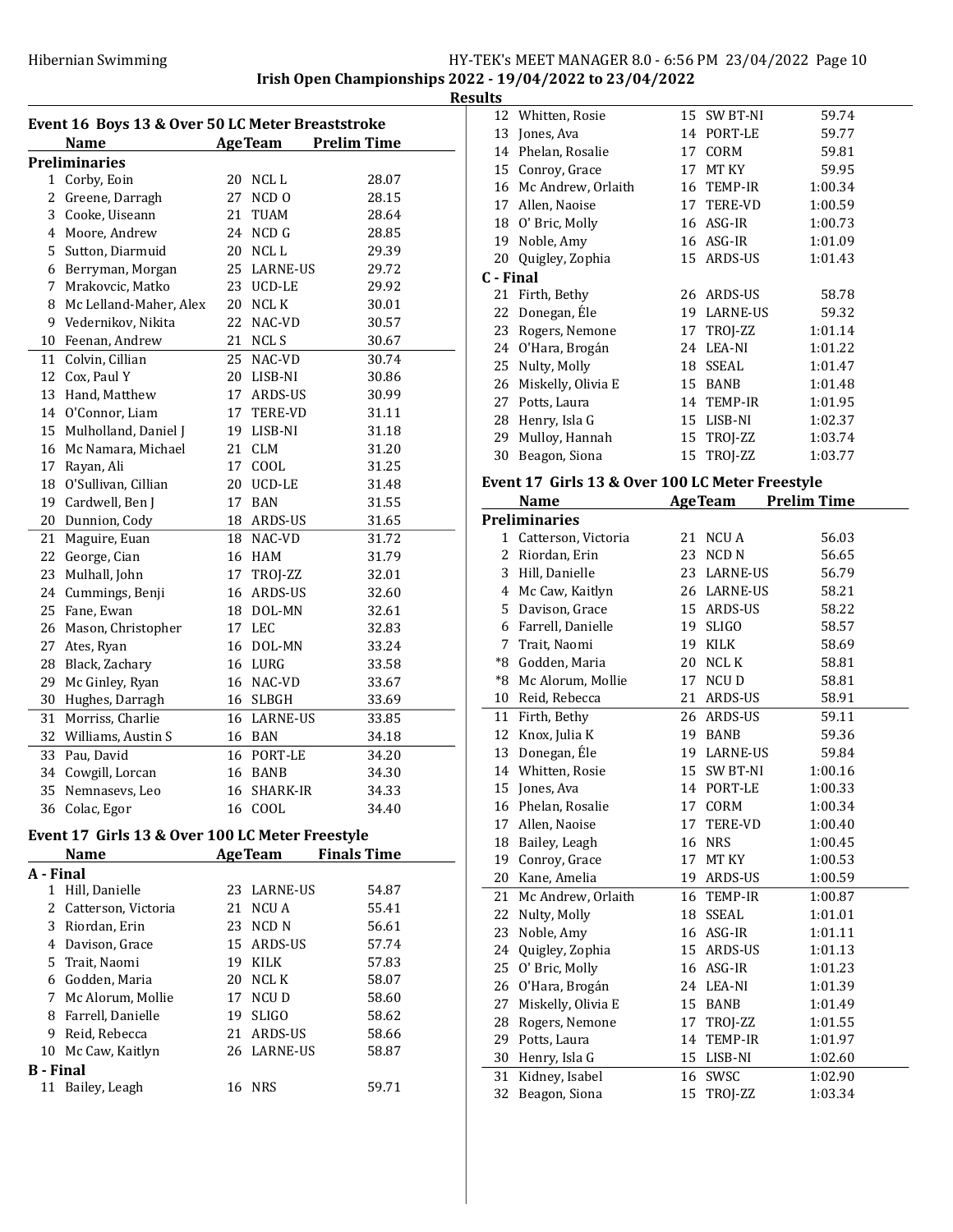|           |                                                      |    |                 | Preliminaries  (Event 17 Girls 13 & Over 100 LC Meter Free |
|-----------|------------------------------------------------------|----|-----------------|------------------------------------------------------------|
|           | <b>Name</b>                                          |    |                 | <b>AgeTeam</b> Prelim Time                                 |
| 33        | Mulloy, Hannah                                       |    | 15 TROJ-ZZ      | 1:03.68                                                    |
|           | 34 Mc Inerney, Holly                                 |    | 14 TEMP-IR      | 1:03.83                                                    |
|           | 35 Sech, Antonina                                    |    | 15 SWSC         | 1:04.28                                                    |
|           | 36 Lee, Kate                                         |    | 15 COOL         | 1:04.90                                                    |
|           | 37 Davidson, Sarah E                                 |    | 23 LEA-NI       | 1:05.39                                                    |
|           | 38 Cochrane, Grace E                                 |    | 15 LURG         | 1:06.12                                                    |
|           | 39 Sheridan, Amy                                     |    | 18 NAC-VD       | 1:11.99                                                    |
|           | 40 Brady, Síomha L                                   |    | 16 LISB-NI      | 1:29.85                                                    |
|           | Event 18 Boys 13 & Over 100 LC Meter Butterfly       |    |                 |                                                            |
|           | <b>Example 2 Age Team</b> Finals Time<br><b>Name</b> |    |                 |                                                            |
| A - Final |                                                      |    |                 |                                                            |
|           | 1 Mc Cusker, Max                                     |    | 23 DOL-MN       | 52.63                                                      |
|           | 2 Johnston, Paddy                                    |    | 21 ARDS-US      | 53.29                                                      |
|           | 3 Bailey, Evan                                       |    | 17 NRS          | 54.76                                                      |
|           | 4 Mc Geever, Finn                                    |    | 22 NCLL         | 55.76                                                      |
|           | 5 Hansen, Ethan                                      |    | 20 TROJ-ZZ      | 56.33                                                      |
|           | 6 Mc Aviney, Brogan                                  |    | 19 KILK         | 56.41                                                      |
| 7         | Fitzgerald, Conor                                    |    | 16 SPL-SE       | 56.80                                                      |
|           | 8 Eatwell, Charlie                                   |    | 17 ARDS-US      | 57.02                                                      |
|           | 9 Mc Lelland-Maher, Alex                             |    | 20 NCL K        | 57.83                                                      |
|           | 10 Ashton, Callum                                    |    | 23 UCD-LE       | 58.05                                                      |
|           | <b>B</b> - Final                                     |    |                 |                                                            |
|           |                                                      |    |                 |                                                            |
|           | 11 Leggett, Thomas                                   |    | 18 LARNE-US     | 57.44                                                      |
|           | 12 Johnson, Conor                                    |    | 18 KILK         | 57.63                                                      |
|           | 13 Registe, Dylan L                                  |    | 17 LISB-NI      | 58.19                                                      |
|           | 14 Colgan, Adam J                                    |    | 17 LISB-NI      | 59.36                                                      |
|           | 15 Donnellan, Sean                                   |    | 15 GLN-ZZ       | 59.42                                                      |
|           | 16 Shortt, John                                      |    | 15 BL FN        | 59.58                                                      |
|           | 17 Mason, Cian                                       |    | 17 KGD          | 59.78                                                      |
|           | 18 Tebite, Oisin                                     |    | 17 NAC-VD       | 1:00.52                                                    |
|           | 19 Keogh, Michael                                    |    | 18 TERE-VD      | 1:00.62                                                    |
|           | 20 Mc Mullan, Alexander J                            |    | 18 BAN          | 1:00.67                                                    |
| C - Final |                                                      |    |                 |                                                            |
|           | 21 Lynch, Daragh                                     |    | 19 CORM         | 58.98                                                      |
|           | 22 Leggett, David                                    |    | 16 LARNE-US     | 1:01.04                                                    |
|           | 23 Mathers, Liam Og G                                |    | 16 BANB         | 1:01.43                                                    |
|           | 24 Mulhall, John                                     |    | 17 TROJ-ZZ      | 1:01.45                                                    |
| 25        | Riddell, Ben                                         |    | 17 ARDS-US      | 1:01.47                                                    |
| 26        | Brennan, Ollie                                       | 16 | COOL            | 1:02.03                                                    |
| 27        | Peng, Aaron                                          | 16 | <b>TALL</b>     | 1:03.57                                                    |
|           | 28 Mc Clements, Barry                                |    | 21 ARDS-US      | 1:04.26                                                    |
|           | Event 18 Boys 13 & Over 100 LC Meter Butterfly       |    |                 |                                                            |
|           | <b>Name</b>                                          |    | <b>Age Team</b> | <b>Prelim Time</b>                                         |
|           | <b>Preliminaries</b>                                 |    |                 |                                                            |
| 1         | Mc Cusker, Max                                       | 23 | DOL-MN          | 52.85                                                      |
| 2         | Johnston, Paddy                                      | 21 | ARDS-US         | 54.32                                                      |
| 3         | Bailey, Evan                                         |    | 17 NRS          | 55.13                                                      |
| 4         |                                                      |    |                 |                                                            |
|           | Hansen, Ethan                                        |    | 20 TROJ-ZZ      | 56.67                                                      |
| 5         | Mc Aviney, Brogan                                    |    | 19 KILK         | 56.73                                                      |
| 6         | Mc Geever, Finn                                      |    | 22 NCLL         | 56.82                                                      |
| 7         | Mc Lelland-Maher, Alex                               |    | 20 NCL K        | 56.86                                                      |
| 8         | Fitzgerald, Conor                                    | 16 | SPL-SE          | 56.96                                                      |
| 9         | Eatwell, Charlie                                     | 17 | ARDS-US         | 57.07                                                      |
| 10        | Ashton, Callum                                       |    | 23 UCD-LE       | 57.81                                                      |

|                  | 11 Johnson, Conor                                 |    | 18 KILK        | 58.01              |
|------------------|---------------------------------------------------|----|----------------|--------------------|
|                  | 12 Registe, Dylan L                               |    | 17 LISB-NI     | 58.12              |
|                  | 13 Leggett, Thomas                                |    | 18 LARNE-US    | 58.58              |
|                  | 14 Colgan, Adam J                                 |    | 17 LISB-NI     | 58.84              |
|                  | 15 Lynch, Daragh                                  |    | 19 CORM        | 59.69              |
|                  | 16 Donnellan, Sean                                |    | 15 GLN-ZZ      | 1:00.11            |
|                  | 17 Wright, Finlay J                               |    | 18 BANB        | 1:00.18            |
|                  | 18 Shortt, John                                   | 15 | BL FN          | 1:00.33            |
|                  | 19 Mason, Cian                                    | 17 | KGD            | 1:00.48            |
|                  | 20 Keogh, Michael                                 |    | 18 TERE-VD     | 1:00.49            |
| 21               | Barnes, Adam                                      | 17 | ARDS-US        | 1:00.64            |
| 22               | Mc Mullan, Alexander J                            |    | 18 BAN         | 1:00.80            |
| 23               | Tebite, Oisin                                     | 17 | NAC-VD         | 1:01.45            |
|                  | 24 Mulhall, John                                  | 17 | TROJ-ZZ        | 1:01.73            |
|                  | 25 Brennan, Ollie                                 | 16 | COOL           | 1:01.84            |
|                  | *26 Mathers, Liam Og G                            |    | 16 BANB        | 1:01.96            |
|                  | *26 Leggett, David                                |    | 16 LARNE-US    | 1:01.96            |
|                  | 28 O'Brien, Denis                                 |    | 15 LIMK-MN     | 1:02.43            |
|                  | 29 Riddell, Ben                                   | 17 | ARDS-US        | 1:02.50            |
|                  | 30 Peng, Aaron                                    | 16 | TALL           | 1:03.42            |
| 31               | Mc Clements, Barry                                |    | 21 ARDS-US     | 1:04.52            |
|                  |                                                   |    |                |                    |
|                  | Event 19 Girls 13 & Over 50 LC Meter Breaststroke |    |                |                    |
|                  | Name                                              |    | <b>AgeTeam</b> | <b>Finals Time</b> |
| A - Final        |                                                   |    |                |                    |
| $\mathbf{1}$     | Coyne, Niamh                                      | 21 | NCD T          | 32.37              |
| 2                | Mayne, Molly I                                    | 17 | TEMP-IR        | 32.71              |
|                  | 3 Doyle, Eimear                                   | 21 | NCL L          | 32.82              |
|                  | 4 Cooke, Olwyn                                    |    | 19 LIMK-MN     | 33.37              |
|                  |                                                   |    |                |                    |
|                  | 5 Mc Cartney, Ellie                               |    | 17 NCU A       | 33.75              |
|                  | 6 Mc Cracken, Sarah E                             |    | 23 LISB-NI     | 34.03              |
|                  | 7 Gardiner, Beth                                  |    | 19 NAC-VD      | 34.52              |
|                  | 8 Nolan, Beth                                     | 20 | SWSC           | 34.92              |
|                  | 9 Kidney, Isabel                                  | 16 | SWSC           | 35.10              |
|                  | 10 Jones, Megan                                   |    | 16 PORT-LE     | 35.28              |
| <b>B</b> - Final |                                                   |    |                |                    |
|                  | 11 Dunne, Lexi                                    |    | 13 DOL-MN      | 35.63              |
| 12               | Campbell, Ellie                                   | 15 | TROJ-ZZ        | 35.79              |
|                  | 13 Clifford, Holly                                | 15 | ALS            | 35.94              |
|                  | 14 Maher, Cara                                    | 16 | TERE-VD        | 36.07              |
|                  | *15 Ryan, Jane                                    | 14 | ATH            | 36.48              |
|                  | *15 Connell, Leah                                 | 15 | ATH            | 36.48              |
|                  | 17 Mc Dade, Anna                                  |    | 16 ENSK        | 36.71              |
|                  | 18 Mc Master, Hanna                               |    | 15 ARDS-US     | 36.84              |
|                  | 19 Mc Namara, Ava R                               |    | 17 LISB-NI     | 36.88              |
|                  | 20 Warchol, Julia                                 |    | 14 LONG-ZZ     | 37.53              |
| C - Final        |                                                   |    |                |                    |
|                  | 21 Mc Evoy, Lara                                  | 21 | ALS            | 34.60              |
| 22               | Mc Cormack, Rionagh                               | 15 | LONG-ZZ        | 36.69              |
| 23               | Allende, Abril                                    | 14 | TROJ-ZZ        | 36.74              |
|                  | 24 Cooke, Lisa                                    | 25 | ALS            | 36.99              |
|                  | 25 Mc Cormack, Cara                               | 16 | DOL-MN         | 37.02              |
|                  | 26 Burns, Eve                                     | 15 | LEA-NI         | 37.31              |
|                  | 27 Hegarty, Aoibhinn                              | 15 | ALS            | 37.84              |
|                  | 28 Kenny, Rachel                                  | 15 | <b>TALL</b>    | 38.27              |
| 29               | Lynch, Amy                                        | 15 | SWSC           | 38.50              |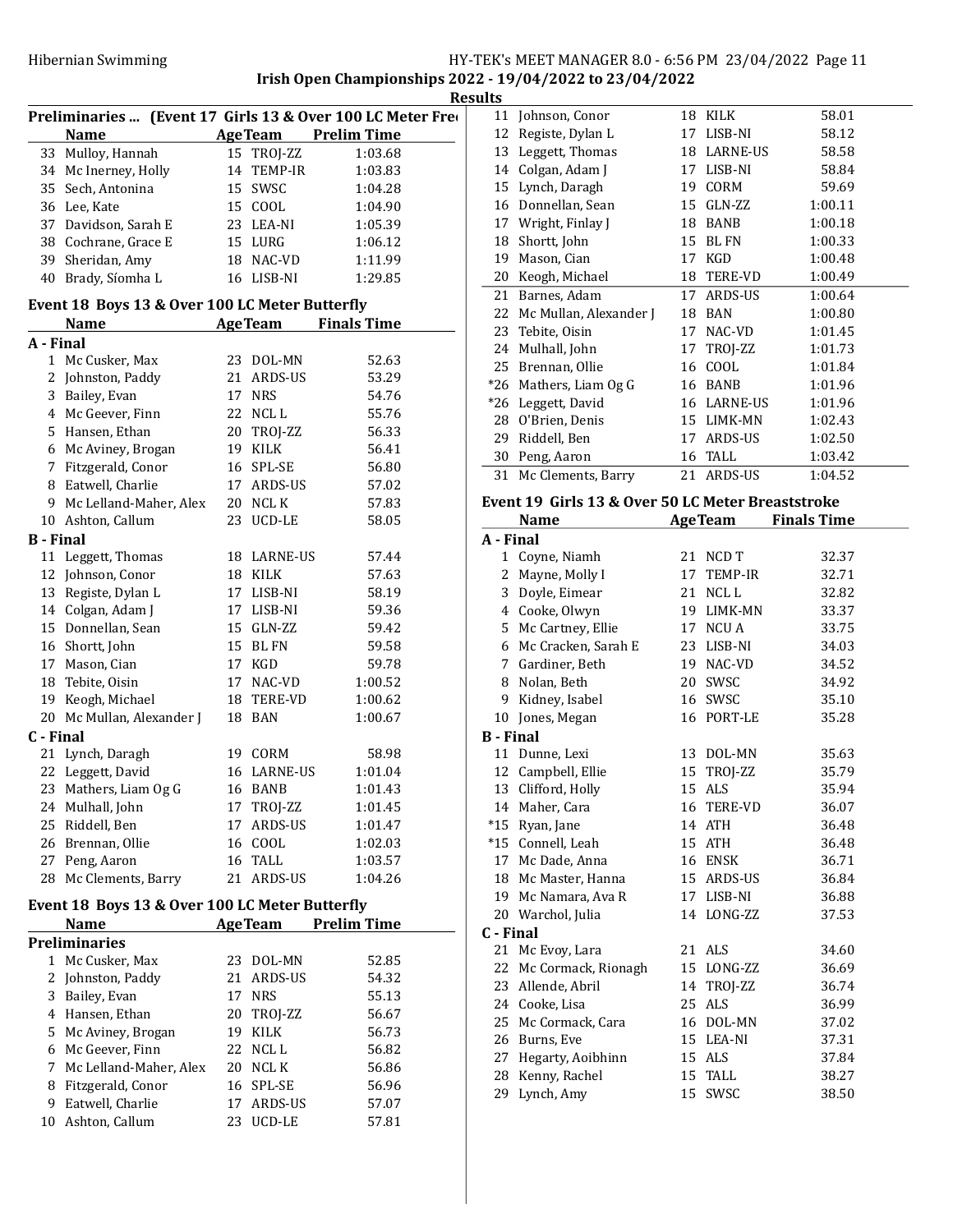Irish Open Championships 2022 - 19/04/2022 to 23/04/2022

|                                           | C - Final  (Event 19 Girls 13 & Over 50 LC Meter Breaststrol |    |                          |                    |  |  |  |
|-------------------------------------------|--------------------------------------------------------------|----|--------------------------|--------------------|--|--|--|
|                                           | <b>Name</b>                                                  |    | <b>Age Team</b>          | <b>Finals Time</b> |  |  |  |
| 30                                        | Carney, Ruby                                                 |    | 15 SLSC-VD               | 38.64              |  |  |  |
|                                           | Event 19 Girls 13 & Over 50 LC Meter Breaststroke            |    |                          |                    |  |  |  |
| <b>AgeTeam</b> Prelim Time<br><b>Name</b> |                                                              |    |                          |                    |  |  |  |
|                                           | <b>Preliminaries</b>                                         |    |                          |                    |  |  |  |
| 1                                         | Mayne, Molly I                                               | 17 | TEMP-IR                  | 33.22              |  |  |  |
| 2                                         | Doyle, Eimear                                                | 21 | NCL L                    | 33.30              |  |  |  |
| 3                                         | Cooke, Olwyn                                                 |    | 19 LIMK-MN               | 33.87              |  |  |  |
| 4                                         | Coyne, Niamh                                                 |    | 21 NCD T                 | 34.01              |  |  |  |
| 5                                         | Mc Cartney, Ellie                                            |    | 17 NCU A                 | 34.43              |  |  |  |
| 6                                         | Mc Cracken, Sarah E                                          |    | 23 LISB-NI               | 34.51              |  |  |  |
| 7                                         | Gardiner, Beth                                               |    | 19 NAC-VD                | 34.71              |  |  |  |
| 8                                         | Jones, Megan                                                 |    | 16 PORT-LE               | 34.98              |  |  |  |
| 9                                         | Kidney, Isabel                                               |    | 16 SWSC                  | 35.43              |  |  |  |
| 10                                        | Nolan, Beth                                                  |    | 20 SWSC                  | 35.62              |  |  |  |
| 11                                        | Mc Evoy, Lara                                                |    | 21 ALS                   | 35.68              |  |  |  |
| $*12$                                     | Urry, Amelia B                                               |    | 18 BAN                   | 36.00              |  |  |  |
| $*12$                                     | Campbell, Ellie                                              |    | 15 TROJ-ZZ               | 36.00              |  |  |  |
| 14                                        | Maher, Cara                                                  |    | 16 TERE-VD               | 36.05              |  |  |  |
| 15                                        | Clifford, Holly                                              |    | 15 ALS                   | 36.14              |  |  |  |
| 16                                        | Noble, Amy                                                   |    | 16 ASG-IR                | 36.45              |  |  |  |
| 17                                        | Warchol, Julia                                               |    | 14 LONG-ZZ               | 36.59              |  |  |  |
| 18                                        | Ryan, Jane                                                   |    | 14 ATH                   | 36.62              |  |  |  |
| $*19$                                     | Dunne, Lexi                                                  |    | 13 DOL-MN                | 36.69              |  |  |  |
| $*19$                                     | Mc Namara, Ava R                                             |    | 17 LISB-NI               | 36.69              |  |  |  |
| 21                                        | Connell, Leah                                                |    | 15 ATH                   | 36.88              |  |  |  |
| 22                                        | Mc Dade, Anna                                                |    | 16 ENSK                  | 36.91              |  |  |  |
| 23                                        | Mc Master, Hanna                                             |    | 15 ARDS-US               | 37.03              |  |  |  |
| 24                                        | Allende, Abril                                               |    | 14 TROJ-ZZ               | 37.17              |  |  |  |
| 25                                        | Cooke, Lisa                                                  |    | 25 ALS                   | 37.40              |  |  |  |
| 26                                        | Mc Cormack, Rionagh                                          |    | 15 LONG-ZZ               | 37.57              |  |  |  |
| 27                                        |                                                              |    | 19 ATH                   |                    |  |  |  |
| 28                                        | Brennan, Judy                                                |    | 15 LEA-NI                | 37.68              |  |  |  |
|                                           | Burns, Eve                                                   |    |                          | 37.87              |  |  |  |
| 29                                        | Mc Cormack, Cara                                             |    | 16 DOL-MN                | 37.97              |  |  |  |
| 30                                        | Kenny, Rachel                                                |    | 15 TALL                  | 38.16              |  |  |  |
| 31                                        | Carney, Ruby                                                 | 15 | 15 SLSC-VD<br><b>ALS</b> | 38.22              |  |  |  |
| 32                                        | Hegarty, Aoibhinn                                            |    |                          | 38.30              |  |  |  |
| 33                                        | Lynch, Amy                                                   |    | 15 SWSC                  | 38.48              |  |  |  |
| 34                                        | Mooney, Emma                                                 |    | 13 ATH                   | 38.50              |  |  |  |
| 35                                        | Ibarz, Myriam                                                |    | 15 TITAN-ZZ              | 38.51              |  |  |  |
|                                           | 36 Cunningham, Katie                                         |    | 15 DOL-MN                | 38.63              |  |  |  |
| 37                                        | Moloney, Sofie                                               |    | 15 BLKRK                 | 38.68              |  |  |  |
| 38                                        | Burns-Atkin, Lauren                                          |    | 14 BANB                  | 38.73              |  |  |  |
| 39                                        | Corkery, Emma                                                |    | 15 SPL-SE                | 38.80              |  |  |  |
| 40                                        | Rock, Ava                                                    |    | 14 TALL                  | 39.24              |  |  |  |
| 41                                        | Winterbach, Jords / Jordy                                    |    | 14 TITAN-ZZ              | 39.30              |  |  |  |
| 42                                        | Burge, Caoimhe                                               |    | 16 COOL                  | 39.36              |  |  |  |
| 43                                        | Sutton, Olivia M                                             |    | 14 TROJ-ZZ               | 39.43              |  |  |  |
| 44                                        | Keane, Ellen                                                 | 27 | NAC-VD                   | 39.55              |  |  |  |
|                                           | Event 20 Boys 13 & Over 800 LC Meter Freestyle               |    |                          |                    |  |  |  |

| <b>Name</b>        | <b>AgeTeam</b> | <b>Finals Time</b> |
|--------------------|----------------|--------------------|
| 1 Custer, Liam     | 18 SWSC        | 8:06.17            |
| 2 Wiffen, Nathan J | 21 LARNE-US    | 8:20.28            |
| 3 Fleming, Jack H  | 21 LISB-NI     | 8:30.77            |

|                          | Results |                          |    |              |         |
|--------------------------|---------|--------------------------|----|--------------|---------|
| D.                       |         | 4 O'Brien, Denis         |    | 15 LIMK-MN   | 8:41.98 |
| $\overline{\phantom{0}}$ |         | 5 Cummings-Candal, James |    | 17 ARDS-US   | 8:42.63 |
|                          | 6       | Fahey, Ronan             |    | 17 TROJ-ZZ   | 8:43.92 |
|                          | 7       | Hand, Matthew            |    | 17 ARDS-US   | 8:44.04 |
|                          | 8       | Moran, Ben               |    | 17 ALS       | 8:52.18 |
|                          | 9       | Edgar, Daniel T          |    | 17 LISB-NI   | 9:04.18 |
|                          | 10      | O'Neill, Finn C          | 17 | GLN-ZZ       | 9:05.21 |
|                          | 11      | Donnellan, Cormac        |    | 17 GLN-ZZ    | 9:08.41 |
|                          |         | 12 Mc Aleer, Aleksandr   |    | 16 GAL       | 9:10.22 |
|                          | 13      | Kilcoyne, Ronan          | 17 | <b>SLIGO</b> | 9:11.83 |
|                          |         | 14 David, Ben R          | 21 | UCD-LE       | 9:13.70 |
|                          |         | 15 Foley, Cian           |    | 23 NRS       | 9:15.69 |
|                          | 16      | Harvey, Daniel           |    | 15 ARDS-US   | 9:18.63 |
|                          | 17      | Coyle, David             |    | 17 ALS       | 9:19.94 |
|                          | 18      | Gil, Mark                |    | 15 TROJ-ZZ   | 9:22.47 |
|                          | 19      | Egan, Tristan            |    | 16 ALS       | 9:22.53 |
|                          | 20      | Mc Geown, Niall P        | 18 | BANB         | 9:32.54 |
|                          | 21      | Merrigan, Ben            |    | 16 DOL-MN    | 9:38.85 |

## Event 21 Girls 13 & Over 50 LC Meter Butterfly

|                  | Name                    |    | <b>AgeTeam</b> | <b>Finals Time</b> |
|------------------|-------------------------|----|----------------|--------------------|
| A - Final        |                         |    |                |                    |
| 1                | Hill, Danielle          |    | 23 LARNE-US    | 26.84              |
| 2                | Macdougald, Jena        |    | 20 UCD-LE      | 28.02              |
| 3                | Mc Caw, Kaitlyn         |    | 26 LARNE-US    | 28.29              |
| 4                | Mc Andrew, Orlaith      |    | 16 TEMP-IR     | 28.39              |
|                  | 5 Cox, Andrea S         |    | 19 LISB-NI     | 28.53              |
|                  | 6 Semchiy, Sharon       |    | 21 SWSC        | 28.54              |
| 7                | Rooney, Cora            |    | 17 ENSK        | 28.60              |
| 8                | Ruddy, Lillie-May       |    | 18 PDOWN       | 29.54              |
| 9                | Mulhall, Pippa          |    | 20 TROJ-ZZ     | 29.73              |
| 10               | Ivory, Aoibheann E      |    | 16 ASG-IR      | 29.78              |
| <b>B</b> - Final |                         |    |                |                    |
|                  | 11 Whitten, Rosie       |    | 15 SW BT-NI    | 29.45              |
|                  | 12 Fane, Heather        |    | 17 DOL-MN      | 29.49              |
|                  | 13 Quigley, Zophia      |    | 15 ARDS-US     | 29.75              |
|                  | *14 Mc Cabrey, Hannah A |    | 17 LURG        | 29.76              |
|                  | *14 Conroy, Grace       | 17 | MT KY          | 29.76              |
|                  | 16 Allen, Naoise        | 17 | TERE-VD        | 29.80              |
|                  | 17 O' Bric, Molly       |    | 16 ASG-IR      | 29.84              |
|                  | 18 Mc Grath, Izzy       |    | 16 DOL-MN      | 29.93              |
|                  | 19 Burns-Atkin, Alana   |    | 16 BANB        | 30.15              |
|                  | 20 Logan, Eliza M       |    | 16 BANB        | 30.20              |
| C - Final        |                         |    |                |                    |
|                  | 21 Nolan, Beth          |    | 20 SWSC        | 29.34              |
|                  | 22 O'Shea, Hannah       |    | 18 DOL-MN      | 30.07              |
| 23               | O'Brien, Lucy           |    | 13 LIMK-MN     | 30.16              |
| 24               | Feenan, Anna            |    | 19 NCLS        | 30.19              |
|                  | 25 Buckley, Marguerite  |    | 16 CLNM        | 30.46              |
| 26               | Dolan, Saoirse D        | 17 | ASG-IR         | 31.01              |
| 27               | Bailey, Leagh           |    | <b>16 NRS</b>  | 31.18              |
| 28               | Mc Clean, Vittoria      |    | 15 TROJ-ZZ     | 31.44              |
| 29               | Carney, Ruby            |    | 15 SLSC-VD     | 31.47              |
|                  | 30 Poynton, Hannah      |    | 14 TROJ-ZZ     | 32.04              |
|                  |                         |    |                |                    |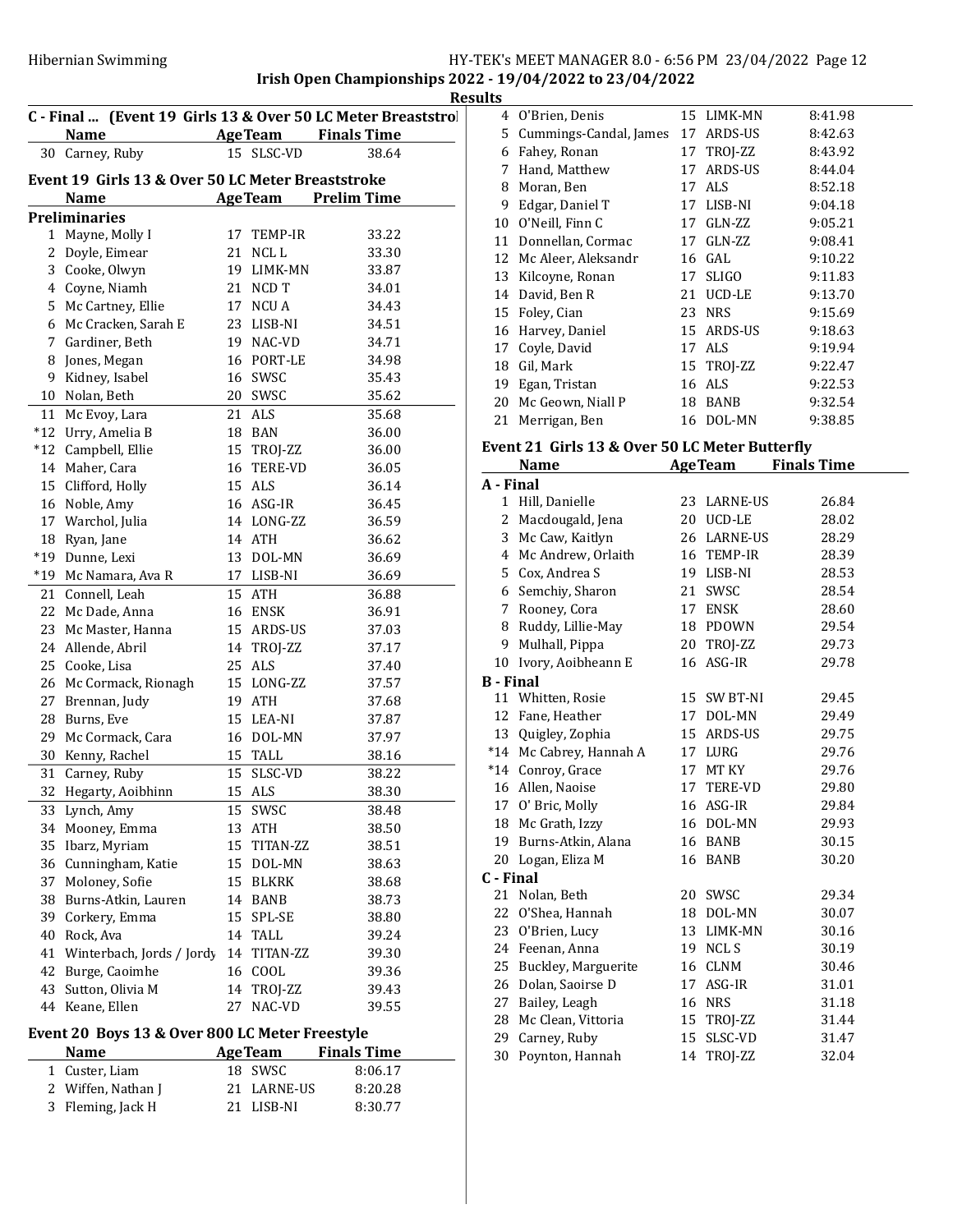Irish Open Championships 2022 - 19/04/2022 to 23/04/2022 **Results** 

|              | Name                     |    | <b>AgeTeam</b>  | <b>Prelim Time</b> |
|--------------|--------------------------|----|-----------------|--------------------|
|              | <b>Preliminaries</b>     |    |                 |                    |
| $\mathbf{1}$ | Hill, Danielle           | 23 | <b>LARNE-US</b> | 27.31              |
| 2            | Macdougald, Jena         |    | 20 UCD-LE       | 28.01              |
| 3            | Mc Caw, Kaitlyn          |    | 26 LARNE-US     | 28.26              |
| 4            | Cox, Andrea S            |    | 19 LISB-NI      | 28.56              |
|              |                          |    |                 |                    |
| 5            | Mc Andrew, Orlaith       | 21 | 16 TEMP-IR      | 28.67              |
| 6            | Semchiy, Sharon          |    | SWSC            | 28.68              |
| 7            | Rooney, Cora             | 17 | <b>ENSK</b>     | 28.87              |
| 8            | Ivory, Aoibheann E       |    | 16 ASG-IR       | 29.59              |
| 9            | Mulhall, Pippa           | 20 | TROJ-ZZ         | 29.73              |
| $10\,$       | Ruddy, Lillie-May        |    | 18 PDOWN        | 29.85              |
| $*11$        | Quigley, Zophia          | 15 | ARDS-US         | 29.98              |
| $*11$        | Feenan, Anna             | 19 | <b>NCLS</b>     | 29.98              |
| 13           | Nolan, Beth              | 20 | SWSC            | 30.06              |
| 14           | O' Bric, Molly           |    | 16 ASG-IR       | 30.12              |
| 15           | Logan, Eliza M           |    | 16 BANB         | 30.16              |
| 16           | Conroy, Grace            | 17 | MT KY           | 30.18              |
| 17           | Mc Cabrey, Hannah A      | 17 | LURG            | 30.20              |
| 18           | Whitten, Rosie           | 15 | <b>SW BT-NI</b> | 30.22              |
| 19           | Burns-Atkin, Alana       |    | 16 BANB         | 30.26              |
| 20           | Allen, Naoise            | 17 | TERE-VD         | 30.31              |
| 21           | Mc Grath, Izzy           | 16 | DOL-MN          | 30.32              |
| $*22$        | Fane, Heather            | 17 | DOL-MN          | 30.35              |
| *22          | O'Shea, Hannah           |    | 18 DOL-MN       | 30.35              |
| 24           | O'Brien, Lucy            |    | 13 LIMK-MN      | 30.63              |
| 25           | Dolan, Saoirse D         | 17 | ASG-IR          | 31.02              |
| 26           | Buckley, Marguerite      |    | 16 CLNM         | 31.30              |
| 27           | Carney, Ruby             | 15 | SLSC-VD         | 31.42              |
| 28           | Mc Clean, Vittoria       | 15 | TROJ-ZZ         | 31.71              |
| 29           | Poynton, Hannah          | 14 | TROJ-ZZ         | 31.76              |
| 30           | Bailey, Leagh            |    | 16 NRS          | 31.92              |
| 31           | Allende, Abril           | 14 | TROJ-ZZ         | 31.99              |
| $*32$        | Humphries, Louisa        |    | 15 LARNE-US     | 32.09              |
| $*32$        | Davidson, Sarah E        | 23 | LEA-NI          | 32.09              |
|              | <b>Swim-Off Required</b> |    |                 |                    |
|              | 34 Moran, Alannah        | 14 | SLSC-VD         | 32.35              |
| 35           | Reinike, Rebecca         | 15 | TEMP-IR         | 32.87              |
| 36           | Turner, Nicole           | 20 | NAC-VD          | 38.86              |
|              |                          |    |                 |                    |

|           | Name              | <b>AgeTeam</b> |             | <b>Finals Time</b> |
|-----------|-------------------|----------------|-------------|--------------------|
| A - Final |                   |                |             |                    |
| 1         | Mayne, Molly I    | 17             | TEMP-IR     | 2:16.59            |
| 2         | Davison, Grace    |                | 15 ARDS-US  | 2:18.88            |
| 3         | Knox, Julia K     | 19             | <b>BANB</b> | 2:20.59            |
| 4         | Trait, Naomi      | 19             | KILK        | 2:23.78            |
| 5.        | Aiken, Keira      |                | 16 ARDS-US  | 2:25.44            |
| 6         | Jones, Ava        |                | 14 PORT-LE  | 2:27.87            |
| 7         | Nolan, Beth       | 20             | <b>SWSC</b> | 2:28.19            |
| 8         | Kidney, Isabel    |                | 16 SWSC     | 2:29.93            |
|           | --- Mc Evoy, Lara |                | 21 ALS      | DO                 |
| B - Final |                   |                |             |                    |
| 11        | Jones, Megan      | 16             | PORT-LE     | 2:26.31            |
| 12        | Bayley, Eva       | 15             | <b>NRS</b>  | 2:28.22            |

|  | 13 Fane, Heather      | 17 | DOL-MN     | 2:30.96 |
|--|-----------------------|----|------------|---------|
|  | 14 Ni Riain, Roisin   |    | 17 NCLL    | 2:31.66 |
|  | 15 O'Brien, Lucy      |    | 13 LIMK-MN | 2:32.03 |
|  | 16 Miskelly, Olivia E | 15 | BANB       | 2:33.42 |
|  | 17 O'Shea, Michelle   |    | 16 DOL-MN  | 2:35.01 |
|  | 18 Walker, Darcy      |    | 15 BANB    | 2:36.14 |
|  | 19 Mc Cormack, Cara   |    | 16 DOL-MN  | 2:38.91 |
|  | 20 Sech, Antonina     |    | 15 SWSC    | 2:39.94 |
|  | C - Final             |    |            |         |
|  | 21 Urry, Amelia B     | 18 | BAN        | 2:31.48 |
|  | 22 Turner, Nicole     | 20 | NAC-VD     | 3:17.91 |
|  |                       |    |            |         |

## Event 22 Girls 13 & Over 200 LC Meter IM

|    | <b>Name</b>          | <b>AgeTeam</b> |             | <b>Prelim Time</b> |
|----|----------------------|----------------|-------------|--------------------|
|    | <b>Preliminaries</b> |                |             |                    |
| 1  | Mayne, Molly I       | 17             | TEMP-IR     | 2:17.88            |
| 2  | Davison, Grace       | 15             | ARDS-US     | 2:20.69            |
| 3  | Mc Cartney, Ellie    | 17             | <b>NCUA</b> | 2:22.91            |
| 4  | Knox, Julia K        | 19             | <b>BANB</b> | 2:25.15            |
| 5  | Trait, Naomi         | 19             | KILK        | 2:25.20            |
| 6  | Aiken, Keira         | 16             | ARDS-US     | 2:26.58            |
| 7  | Jones, Ava           |                | 14 PORT-LE  | 2:28.65            |
| 8  | Firth, Bethy         |                | 26 ARDS-US  | 2:28.67            |
| 9  | Kidney, Isabel       | 16             | SWSC        | 2:28.85            |
| 10 | Nolan, Beth          |                | 20 SWSC     | 2:29.14            |
| 11 | Mc Evoy, Lara        |                | 21 ALS      | 2:29.39            |
| 12 | Mc Cabrey, Hannah A  | 17             | LURG        | 2:30.41            |
| 13 | O'Shea, Hannah       | 18             | DOL-MN      | 2:30.49            |
| 14 | Friel, Rebekah       | 16             | ADSC        | 2:31.04            |
| 15 | Urry, Amelia B       | 18             | BAN         | 2:31.30            |
| 16 | Jones, Megan         | 16             | PORT-LE     | 2:31.33            |
| 17 | Doran, Aoife         | 16             | ALS         | 2:31.40            |
| 18 | Gardiner, Beth       | 19             | NAC-VD      | 2:32.17            |
| 19 | Farr, Lauren         | 16             | <b>NCLS</b> | 2:32.43            |
| 20 | Bayley, Eva          | 15             | <b>NRS</b>  | 2:32.56            |
| 21 | Fane, Heather        | 17             | DOL-MN      | 2:34.30            |
| 22 | Quigley, Zophia      | 15             | ARDS-US     | 2:34.53            |
| 23 | O'Shea, Michelle     | 16             | DOL-MN      | 2:34.60            |
| 24 | Miskelly, Olivia E   | 15             | <b>BANB</b> | 2:35.10            |
| 25 | Ni Riain, Roisin     | 17             | NCL L       | 2:35.75            |
| 26 | O'Brien, Lucy        | 13             | LIMK-MN     | 2:35.81            |
| 27 | Walker, Darcy        | 15             | <b>BANB</b> | 2:36.24            |
| 28 | Campbell, Ellie      | 15             | TROJ-ZZ     | 2:36.40            |
| 29 | Noble, Amy           | 16             | ASG-IR      | 2:36.51            |
| 30 | Sech, Antonina       | 15             | SWSC        | 2:38.46            |
| 31 | Mc Cormack, Cara     | 16             | DOL-MN      | 2:38.68            |
| 32 | Keane, Ellen         | 27             | NAC-VD      | 2:49.74            |
| 33 | Turner, Nicole       | 20             | NAC-VD      | 3:18.84            |
| 34 | Brady, Síomha L      | 16             | LISB-NI     | 3:37.94            |
|    |                      |                |             |                    |

# Event 23 Boys 13 & Over 200 LC Meter Freestyle

| <b>AgeTeam</b><br><b>Name</b> |                   |  | <b>Finals Time</b> |         |  |
|-------------------------------|-------------------|--|--------------------|---------|--|
| A - Final                     |                   |  |                    |         |  |
|                               | 1 Mc Millan, Jack |  | 22 BAN             | 1:47.93 |  |
|                               | 2 Mc Geever, Finn |  | 22 NCLL            | 1:50.43 |  |
|                               | 3 Powell, Robert  |  | 22 NCD A           | 1:51.63 |  |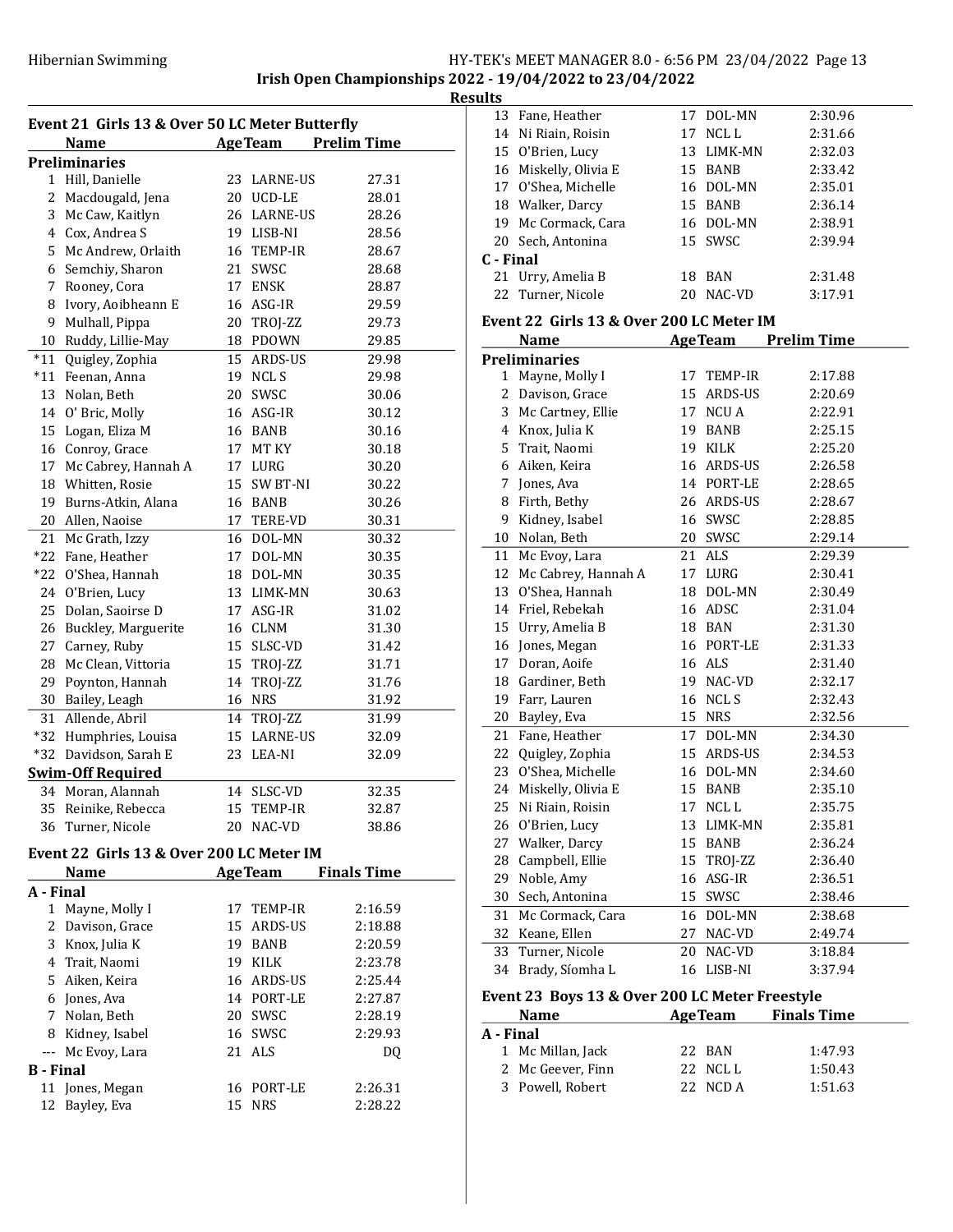## Hibernian Swimming HY-TEK's MEET MANAGER 8.0 - 6:56 PM 23/04/2022 Page 14 Irish Open Championships 2022 - 19/04/2022 to 23/04/2022

27 O'Neill, Finn C 17 GLN-ZZ 2:05.64

|                                                            |    |                | <b>Results</b>                         |
|------------------------------------------------------------|----|----------------|----------------------------------------|
| A - Final  (Event 23 Boys 13 & Over 200 LC Meter Freestyle |    |                |                                        |
| <b>Name</b>                                                |    |                | <b>Example 21 Age Team</b> Finals Time |
| 4 Sloan, Jordan                                            |    | 29 NCUB        | 1:51.84                                |
| 5 Bailey, Evan                                             |    | 17 NRS         | 1:53.29                                |
| 6 Custer, Liam                                             |    | 18 SWSC        | 1:53.59                                |
| 7 Morgan, Danny                                            |    | 18 COOL        | 1:54.10                                |
| 8 Fleming, Jack H                                          |    | 21 LISB-NI     | 1:55.85                                |
| 9 Fitzgerald, Conor                                        |    | 16 SPL-SE      | 1:56.65                                |
| 10 Walsh Hussey, Matthew                                   |    | 18 NAC-VD      | 1:58.55                                |
| B - Final                                                  |    |                |                                        |
| 11 Leggett, Thomas                                         |    | 18 LARNE-US    | 1:56.41                                |
| 12 Colgan, Adam J                                          |    | 17 LISB-NI     | 1:56.96                                |
| 13 Riddell, Ben                                            |    | 17 ARDS-US     | 1:57.67                                |
| 14 Dunnion, Cody                                           |    | 18 ARDS-US     | 1:58.54                                |
| 15 Fahey, Ronan                                            |    | 17 TROJ-ZZ     | 2:00.45                                |
| 16 Cook, Aidan                                             |    | 18 KILK        | 2:00.55                                |
| 17 Wright, Finlay J                                        |    | 18 BANB        | 2:00.59                                |
| 18 O'Brien, Denis                                          |    | 15 LIMK-MN     | 2:00.72                                |
| 19 Smyth, Gene W                                           |    | 15 BAN         | 2:00.73                                |
| 20 Cassidy, Charlie                                        |    | 17 DOL-MN      | 2:00.81                                |
| C - Final                                                  |    |                |                                        |
| 21 Wiffen, Nathan J                                        |    | 21 LARNE-US    | 1:55.55                                |
| 22 O'Neill, Finn C                                         |    | 17 GLN-ZZ      | 2:02.22                                |
| 23 Brennan, Ollie                                          |    | 16 COOL        | 2:02.31                                |
| 24 Morgan, Darragh                                         |    | 16 COOL        | 2:02.43                                |
| 25 Keogh, Michael                                          |    | 18 TERE-VD     | 2:05.23                                |
| 26 Harvey, Daniel                                          |    | 15 ARDS-US     | 2:06.54                                |
|                                                            |    |                |                                        |
| Event 23 Boys 13 & Over 200 LC Meter Freestyle             |    |                |                                        |
| <b>Name</b><br><b>Preliminaries</b>                        |    | <b>AgeTeam</b> | <b>Prelim Time</b>                     |
| 1 Sloan, Jordan                                            |    | 29 NCU B       | 1:50.23                                |
| 2 Mc Geever, Finn                                          |    | 22 NCLL        | 1:52.28                                |
| 3 Powell, Robert                                           |    | 22 NCD A       | 1:54.13                                |
| 4 Custer, Liam                                             |    | 18 SWSC        | 1:54.60                                |
| 5 Morgan, Danny                                            |    | 18 COOL        | 1:54.77                                |
| 6 Bailey, Evan                                             |    | 17 NRS         | 1:54.78                                |
| 7 Mc Millan, Jack                                          |    | 22 BAN         | 1:55.87                                |
| 8<br>Walsh Hussey, Matthew                                 | 18 | NAC-VD         | 1:56.24                                |
| 9<br>Fleming, Jack H                                       | 21 | LISB-NI        | 1:56.35                                |
| Fitzgerald, Conor<br>10                                    | 16 | SPL-SE         | 1:57.04                                |
| 11<br>Colgan, Adam J                                       | 17 | LISB-NI        | 1:57.97                                |
| 12<br>Riddell, Ben                                         | 17 | ARDS-US        | 1:58.07                                |
|                                                            | 21 |                |                                        |
| 13<br>Wiffen, Nathan J                                     |    | LARNE-US       | 1:58.10                                |
| Leggett, Thomas<br>14                                      |    | 18 LARNE-US    | 1:58.18                                |
| 15<br>O'Brien, Denis                                       |    | 15 LIMK-MN     | 1:59.53                                |
| Dunnion, Cody<br>16                                        | 18 | ARDS-US        | 2:00.16                                |
| 17<br>Fahey, Ronan                                         | 17 | TROJ-ZZ        | 2:00.28                                |
| 18<br>Cassidy, Charlie                                     | 17 | DOL-MN         | 2:01.00                                |
| 19<br>Smyth, Gene W                                        | 15 | <b>BAN</b>     | 2:01.02                                |
| 20<br>Cook, Aidan                                          | 18 | KILK           | 2:01.31                                |
| 21<br>Wright, Finlay J                                     | 18 | BANB           | 2:01.73                                |
| 22<br>Morgan, Darragh                                      | 16 | COOL           | 2:03.56                                |
| 23<br>Johnson, Conor                                       | 18 | KILK           | 2:04.22                                |
| 24<br>Harvey, Daniel                                       | 15 | ARDS-US        | 2:04.69                                |
| 25<br>Keogh, Michael                                       | 18 | TERE-VD        | 2:05.26                                |
| 26<br>Brennan, Ollie                                       | 16 | COOL           | 2:05.46                                |

| <b>AgeTeam</b><br><b>Finals Time</b><br><b>Name</b><br>A - Final<br>1 Hill, Danielle<br>23 LARNE-US<br>1:00.87<br>2 Godden, Maria<br>20 NCL K<br>1:03.36<br>3 Cullen, Lottie<br>18 SW BT-NI<br>1:03.93<br>1:04.53<br>4 Macdougald, Jena<br>20 UCD-LE<br>5 Tinsley, Florence<br>20 ARDS-US<br>1:04.76<br>6 Pountney, Naeve<br>18 ARDS-US<br>1:05.78<br>7 Lowe, Rebecca<br>20 UCD-LE<br>1:06.07<br>8 Rooney, Cora<br>17 ENSK<br>1:06.15<br>9 Doran, Aoife<br>16 ALS<br>1:06.83<br><b>16 NRS</b><br>10 Bailey, Leagh<br>1:06.97<br><b>B</b> - Final<br>11 Farr, Lauren<br>16 NCLS<br>1:07.48<br>12 Byrne, Shannon K<br>17 BAN<br>1:07.86<br>13 Ni Riain, Roisin<br>17 NCLL<br>1:08.46<br>14 Rogers, Nemone<br>17 TROJ-ZZ<br>1:08.58<br>15 Henry, Isla G<br>15 LISB-NI<br>1:08.66<br>16 Conroy, Grace<br>17 MT KY<br>1:08.82<br>17 Quigley, Zophia<br>15 ARDS-US<br>1:09.36<br>18 Lawless, Roisin<br>16 WEX-IR<br>1:09.91<br>19 Humphries, Louisa<br>15 LARNE-US<br>1:11.11<br>20 Mulholland, Mia B<br>1:12.54<br>14 BANB<br>C - Final<br>21 Trait, Naomi<br>19 KILK<br>1:06.71<br>22 Firth, Bethy<br>26 ARDS-US<br>1:07.14<br>23 Nulty, Molly<br>18 SSEAL<br>1:07.75<br>24 Nolan, Beth<br>20 SWSC<br>1:09.15<br>25 Martin, Leah<br>19 TEMP-IR<br>1:11.10<br>26 Deasy, Laoise<br>16 SWSC<br>1:11.11<br>*27 Fane, Heather<br>17 DOL-MN<br>1:11.16<br>*27 Ahearne, Niamh<br>19 KILK<br>1:11.16<br>1:11.25<br>29 Sech. Antonina<br>15 SWSC<br>16 DOL-MN<br>30 Mc Grath, Izzy<br>1:13.63<br>Event 24 Girls 13 & Over 100 LC Meter Backstroke<br><b>Prelim Time</b><br><b>Name</b><br><b>Age Team</b><br><b>Preliminaries</b><br>Godden, Maria<br>20<br>NCL K<br>1:03.28<br>1<br>2<br>Hill, Danielle<br>LARNE-US<br>23<br>1:03.34<br>3<br>Tinsley, Florence<br>20<br>ARDS-US<br>1:04.57<br>Macdougald, Jena<br>20<br>UCD-LE<br>4<br>1:04.71<br>5<br>Reid, Rebecca<br>ARDS-US<br>1:05.09<br>21<br>Cullen, Lottie<br>SW BT-NI<br>1:05.47<br>6<br>18<br>Pountney, Naeve<br>ARDS-US<br>7<br>18<br>1:06.04<br>Rooney, Cora<br><b>ENSK</b><br>8<br>17<br>1:06.33<br>9<br>Bailey, Leagh<br><b>NRS</b><br>1:06.95<br>16<br>Lowe, Rebecca<br>20<br>UCD-LE<br>10<br>1:07.10<br>11<br>NCU D<br>1:07.59<br>Mc Alorum, Mollie<br>17<br>Doran, Aoife<br>ALS<br>12<br>16<br>1:07.67<br>13<br>Farr, Lauren<br>16<br>NCL S<br>1:07.75 | Event 24 Girls 13 & Over 100 LC Meter Backstroke |              |    |      |  |  |
|-------------------------------------------------------------------------------------------------------------------------------------------------------------------------------------------------------------------------------------------------------------------------------------------------------------------------------------------------------------------------------------------------------------------------------------------------------------------------------------------------------------------------------------------------------------------------------------------------------------------------------------------------------------------------------------------------------------------------------------------------------------------------------------------------------------------------------------------------------------------------------------------------------------------------------------------------------------------------------------------------------------------------------------------------------------------------------------------------------------------------------------------------------------------------------------------------------------------------------------------------------------------------------------------------------------------------------------------------------------------------------------------------------------------------------------------------------------------------------------------------------------------------------------------------------------------------------------------------------------------------------------------------------------------------------------------------------------------------------------------------------------------------------------------------------------------------------------------------------------------------------------------------------------------------------------------------------------------------------------------------------------------------------------------------------------------------------------------------------------------------------------------------------------------------------------------------------------------------------------------------------------------------------------------------------------|--------------------------------------------------|--------------|----|------|--|--|
|                                                                                                                                                                                                                                                                                                                                                                                                                                                                                                                                                                                                                                                                                                                                                                                                                                                                                                                                                                                                                                                                                                                                                                                                                                                                                                                                                                                                                                                                                                                                                                                                                                                                                                                                                                                                                                                                                                                                                                                                                                                                                                                                                                                                                                                                                                             |                                                  |              |    |      |  |  |
|                                                                                                                                                                                                                                                                                                                                                                                                                                                                                                                                                                                                                                                                                                                                                                                                                                                                                                                                                                                                                                                                                                                                                                                                                                                                                                                                                                                                                                                                                                                                                                                                                                                                                                                                                                                                                                                                                                                                                                                                                                                                                                                                                                                                                                                                                                             |                                                  |              |    |      |  |  |
|                                                                                                                                                                                                                                                                                                                                                                                                                                                                                                                                                                                                                                                                                                                                                                                                                                                                                                                                                                                                                                                                                                                                                                                                                                                                                                                                                                                                                                                                                                                                                                                                                                                                                                                                                                                                                                                                                                                                                                                                                                                                                                                                                                                                                                                                                                             |                                                  |              |    |      |  |  |
|                                                                                                                                                                                                                                                                                                                                                                                                                                                                                                                                                                                                                                                                                                                                                                                                                                                                                                                                                                                                                                                                                                                                                                                                                                                                                                                                                                                                                                                                                                                                                                                                                                                                                                                                                                                                                                                                                                                                                                                                                                                                                                                                                                                                                                                                                                             |                                                  |              |    |      |  |  |
|                                                                                                                                                                                                                                                                                                                                                                                                                                                                                                                                                                                                                                                                                                                                                                                                                                                                                                                                                                                                                                                                                                                                                                                                                                                                                                                                                                                                                                                                                                                                                                                                                                                                                                                                                                                                                                                                                                                                                                                                                                                                                                                                                                                                                                                                                                             |                                                  |              |    |      |  |  |
|                                                                                                                                                                                                                                                                                                                                                                                                                                                                                                                                                                                                                                                                                                                                                                                                                                                                                                                                                                                                                                                                                                                                                                                                                                                                                                                                                                                                                                                                                                                                                                                                                                                                                                                                                                                                                                                                                                                                                                                                                                                                                                                                                                                                                                                                                                             |                                                  |              |    |      |  |  |
|                                                                                                                                                                                                                                                                                                                                                                                                                                                                                                                                                                                                                                                                                                                                                                                                                                                                                                                                                                                                                                                                                                                                                                                                                                                                                                                                                                                                                                                                                                                                                                                                                                                                                                                                                                                                                                                                                                                                                                                                                                                                                                                                                                                                                                                                                                             |                                                  |              |    |      |  |  |
|                                                                                                                                                                                                                                                                                                                                                                                                                                                                                                                                                                                                                                                                                                                                                                                                                                                                                                                                                                                                                                                                                                                                                                                                                                                                                                                                                                                                                                                                                                                                                                                                                                                                                                                                                                                                                                                                                                                                                                                                                                                                                                                                                                                                                                                                                                             |                                                  |              |    |      |  |  |
|                                                                                                                                                                                                                                                                                                                                                                                                                                                                                                                                                                                                                                                                                                                                                                                                                                                                                                                                                                                                                                                                                                                                                                                                                                                                                                                                                                                                                                                                                                                                                                                                                                                                                                                                                                                                                                                                                                                                                                                                                                                                                                                                                                                                                                                                                                             |                                                  |              |    |      |  |  |
|                                                                                                                                                                                                                                                                                                                                                                                                                                                                                                                                                                                                                                                                                                                                                                                                                                                                                                                                                                                                                                                                                                                                                                                                                                                                                                                                                                                                                                                                                                                                                                                                                                                                                                                                                                                                                                                                                                                                                                                                                                                                                                                                                                                                                                                                                                             |                                                  |              |    |      |  |  |
|                                                                                                                                                                                                                                                                                                                                                                                                                                                                                                                                                                                                                                                                                                                                                                                                                                                                                                                                                                                                                                                                                                                                                                                                                                                                                                                                                                                                                                                                                                                                                                                                                                                                                                                                                                                                                                                                                                                                                                                                                                                                                                                                                                                                                                                                                                             |                                                  |              |    |      |  |  |
|                                                                                                                                                                                                                                                                                                                                                                                                                                                                                                                                                                                                                                                                                                                                                                                                                                                                                                                                                                                                                                                                                                                                                                                                                                                                                                                                                                                                                                                                                                                                                                                                                                                                                                                                                                                                                                                                                                                                                                                                                                                                                                                                                                                                                                                                                                             |                                                  |              |    |      |  |  |
|                                                                                                                                                                                                                                                                                                                                                                                                                                                                                                                                                                                                                                                                                                                                                                                                                                                                                                                                                                                                                                                                                                                                                                                                                                                                                                                                                                                                                                                                                                                                                                                                                                                                                                                                                                                                                                                                                                                                                                                                                                                                                                                                                                                                                                                                                                             |                                                  |              |    |      |  |  |
|                                                                                                                                                                                                                                                                                                                                                                                                                                                                                                                                                                                                                                                                                                                                                                                                                                                                                                                                                                                                                                                                                                                                                                                                                                                                                                                                                                                                                                                                                                                                                                                                                                                                                                                                                                                                                                                                                                                                                                                                                                                                                                                                                                                                                                                                                                             |                                                  |              |    |      |  |  |
|                                                                                                                                                                                                                                                                                                                                                                                                                                                                                                                                                                                                                                                                                                                                                                                                                                                                                                                                                                                                                                                                                                                                                                                                                                                                                                                                                                                                                                                                                                                                                                                                                                                                                                                                                                                                                                                                                                                                                                                                                                                                                                                                                                                                                                                                                                             |                                                  |              |    |      |  |  |
|                                                                                                                                                                                                                                                                                                                                                                                                                                                                                                                                                                                                                                                                                                                                                                                                                                                                                                                                                                                                                                                                                                                                                                                                                                                                                                                                                                                                                                                                                                                                                                                                                                                                                                                                                                                                                                                                                                                                                                                                                                                                                                                                                                                                                                                                                                             |                                                  |              |    |      |  |  |
|                                                                                                                                                                                                                                                                                                                                                                                                                                                                                                                                                                                                                                                                                                                                                                                                                                                                                                                                                                                                                                                                                                                                                                                                                                                                                                                                                                                                                                                                                                                                                                                                                                                                                                                                                                                                                                                                                                                                                                                                                                                                                                                                                                                                                                                                                                             |                                                  |              |    |      |  |  |
|                                                                                                                                                                                                                                                                                                                                                                                                                                                                                                                                                                                                                                                                                                                                                                                                                                                                                                                                                                                                                                                                                                                                                                                                                                                                                                                                                                                                                                                                                                                                                                                                                                                                                                                                                                                                                                                                                                                                                                                                                                                                                                                                                                                                                                                                                                             |                                                  |              |    |      |  |  |
|                                                                                                                                                                                                                                                                                                                                                                                                                                                                                                                                                                                                                                                                                                                                                                                                                                                                                                                                                                                                                                                                                                                                                                                                                                                                                                                                                                                                                                                                                                                                                                                                                                                                                                                                                                                                                                                                                                                                                                                                                                                                                                                                                                                                                                                                                                             |                                                  |              |    |      |  |  |
|                                                                                                                                                                                                                                                                                                                                                                                                                                                                                                                                                                                                                                                                                                                                                                                                                                                                                                                                                                                                                                                                                                                                                                                                                                                                                                                                                                                                                                                                                                                                                                                                                                                                                                                                                                                                                                                                                                                                                                                                                                                                                                                                                                                                                                                                                                             |                                                  |              |    |      |  |  |
|                                                                                                                                                                                                                                                                                                                                                                                                                                                                                                                                                                                                                                                                                                                                                                                                                                                                                                                                                                                                                                                                                                                                                                                                                                                                                                                                                                                                                                                                                                                                                                                                                                                                                                                                                                                                                                                                                                                                                                                                                                                                                                                                                                                                                                                                                                             |                                                  |              |    |      |  |  |
|                                                                                                                                                                                                                                                                                                                                                                                                                                                                                                                                                                                                                                                                                                                                                                                                                                                                                                                                                                                                                                                                                                                                                                                                                                                                                                                                                                                                                                                                                                                                                                                                                                                                                                                                                                                                                                                                                                                                                                                                                                                                                                                                                                                                                                                                                                             |                                                  |              |    |      |  |  |
|                                                                                                                                                                                                                                                                                                                                                                                                                                                                                                                                                                                                                                                                                                                                                                                                                                                                                                                                                                                                                                                                                                                                                                                                                                                                                                                                                                                                                                                                                                                                                                                                                                                                                                                                                                                                                                                                                                                                                                                                                                                                                                                                                                                                                                                                                                             |                                                  |              |    |      |  |  |
|                                                                                                                                                                                                                                                                                                                                                                                                                                                                                                                                                                                                                                                                                                                                                                                                                                                                                                                                                                                                                                                                                                                                                                                                                                                                                                                                                                                                                                                                                                                                                                                                                                                                                                                                                                                                                                                                                                                                                                                                                                                                                                                                                                                                                                                                                                             |                                                  |              |    |      |  |  |
|                                                                                                                                                                                                                                                                                                                                                                                                                                                                                                                                                                                                                                                                                                                                                                                                                                                                                                                                                                                                                                                                                                                                                                                                                                                                                                                                                                                                                                                                                                                                                                                                                                                                                                                                                                                                                                                                                                                                                                                                                                                                                                                                                                                                                                                                                                             |                                                  |              |    |      |  |  |
|                                                                                                                                                                                                                                                                                                                                                                                                                                                                                                                                                                                                                                                                                                                                                                                                                                                                                                                                                                                                                                                                                                                                                                                                                                                                                                                                                                                                                                                                                                                                                                                                                                                                                                                                                                                                                                                                                                                                                                                                                                                                                                                                                                                                                                                                                                             |                                                  |              |    |      |  |  |
|                                                                                                                                                                                                                                                                                                                                                                                                                                                                                                                                                                                                                                                                                                                                                                                                                                                                                                                                                                                                                                                                                                                                                                                                                                                                                                                                                                                                                                                                                                                                                                                                                                                                                                                                                                                                                                                                                                                                                                                                                                                                                                                                                                                                                                                                                                             |                                                  |              |    |      |  |  |
|                                                                                                                                                                                                                                                                                                                                                                                                                                                                                                                                                                                                                                                                                                                                                                                                                                                                                                                                                                                                                                                                                                                                                                                                                                                                                                                                                                                                                                                                                                                                                                                                                                                                                                                                                                                                                                                                                                                                                                                                                                                                                                                                                                                                                                                                                                             |                                                  |              |    |      |  |  |
|                                                                                                                                                                                                                                                                                                                                                                                                                                                                                                                                                                                                                                                                                                                                                                                                                                                                                                                                                                                                                                                                                                                                                                                                                                                                                                                                                                                                                                                                                                                                                                                                                                                                                                                                                                                                                                                                                                                                                                                                                                                                                                                                                                                                                                                                                                             |                                                  |              |    |      |  |  |
|                                                                                                                                                                                                                                                                                                                                                                                                                                                                                                                                                                                                                                                                                                                                                                                                                                                                                                                                                                                                                                                                                                                                                                                                                                                                                                                                                                                                                                                                                                                                                                                                                                                                                                                                                                                                                                                                                                                                                                                                                                                                                                                                                                                                                                                                                                             |                                                  |              |    |      |  |  |
|                                                                                                                                                                                                                                                                                                                                                                                                                                                                                                                                                                                                                                                                                                                                                                                                                                                                                                                                                                                                                                                                                                                                                                                                                                                                                                                                                                                                                                                                                                                                                                                                                                                                                                                                                                                                                                                                                                                                                                                                                                                                                                                                                                                                                                                                                                             |                                                  |              |    |      |  |  |
|                                                                                                                                                                                                                                                                                                                                                                                                                                                                                                                                                                                                                                                                                                                                                                                                                                                                                                                                                                                                                                                                                                                                                                                                                                                                                                                                                                                                                                                                                                                                                                                                                                                                                                                                                                                                                                                                                                                                                                                                                                                                                                                                                                                                                                                                                                             |                                                  |              |    |      |  |  |
|                                                                                                                                                                                                                                                                                                                                                                                                                                                                                                                                                                                                                                                                                                                                                                                                                                                                                                                                                                                                                                                                                                                                                                                                                                                                                                                                                                                                                                                                                                                                                                                                                                                                                                                                                                                                                                                                                                                                                                                                                                                                                                                                                                                                                                                                                                             |                                                  |              |    |      |  |  |
|                                                                                                                                                                                                                                                                                                                                                                                                                                                                                                                                                                                                                                                                                                                                                                                                                                                                                                                                                                                                                                                                                                                                                                                                                                                                                                                                                                                                                                                                                                                                                                                                                                                                                                                                                                                                                                                                                                                                                                                                                                                                                                                                                                                                                                                                                                             |                                                  |              |    |      |  |  |
|                                                                                                                                                                                                                                                                                                                                                                                                                                                                                                                                                                                                                                                                                                                                                                                                                                                                                                                                                                                                                                                                                                                                                                                                                                                                                                                                                                                                                                                                                                                                                                                                                                                                                                                                                                                                                                                                                                                                                                                                                                                                                                                                                                                                                                                                                                             |                                                  |              |    |      |  |  |
|                                                                                                                                                                                                                                                                                                                                                                                                                                                                                                                                                                                                                                                                                                                                                                                                                                                                                                                                                                                                                                                                                                                                                                                                                                                                                                                                                                                                                                                                                                                                                                                                                                                                                                                                                                                                                                                                                                                                                                                                                                                                                                                                                                                                                                                                                                             |                                                  |              |    |      |  |  |
|                                                                                                                                                                                                                                                                                                                                                                                                                                                                                                                                                                                                                                                                                                                                                                                                                                                                                                                                                                                                                                                                                                                                                                                                                                                                                                                                                                                                                                                                                                                                                                                                                                                                                                                                                                                                                                                                                                                                                                                                                                                                                                                                                                                                                                                                                                             |                                                  |              |    |      |  |  |
|                                                                                                                                                                                                                                                                                                                                                                                                                                                                                                                                                                                                                                                                                                                                                                                                                                                                                                                                                                                                                                                                                                                                                                                                                                                                                                                                                                                                                                                                                                                                                                                                                                                                                                                                                                                                                                                                                                                                                                                                                                                                                                                                                                                                                                                                                                             |                                                  |              |    |      |  |  |
|                                                                                                                                                                                                                                                                                                                                                                                                                                                                                                                                                                                                                                                                                                                                                                                                                                                                                                                                                                                                                                                                                                                                                                                                                                                                                                                                                                                                                                                                                                                                                                                                                                                                                                                                                                                                                                                                                                                                                                                                                                                                                                                                                                                                                                                                                                             |                                                  |              |    |      |  |  |
|                                                                                                                                                                                                                                                                                                                                                                                                                                                                                                                                                                                                                                                                                                                                                                                                                                                                                                                                                                                                                                                                                                                                                                                                                                                                                                                                                                                                                                                                                                                                                                                                                                                                                                                                                                                                                                                                                                                                                                                                                                                                                                                                                                                                                                                                                                             |                                                  |              |    |      |  |  |
|                                                                                                                                                                                                                                                                                                                                                                                                                                                                                                                                                                                                                                                                                                                                                                                                                                                                                                                                                                                                                                                                                                                                                                                                                                                                                                                                                                                                                                                                                                                                                                                                                                                                                                                                                                                                                                                                                                                                                                                                                                                                                                                                                                                                                                                                                                             |                                                  |              |    |      |  |  |
|                                                                                                                                                                                                                                                                                                                                                                                                                                                                                                                                                                                                                                                                                                                                                                                                                                                                                                                                                                                                                                                                                                                                                                                                                                                                                                                                                                                                                                                                                                                                                                                                                                                                                                                                                                                                                                                                                                                                                                                                                                                                                                                                                                                                                                                                                                             |                                                  |              |    |      |  |  |
|                                                                                                                                                                                                                                                                                                                                                                                                                                                                                                                                                                                                                                                                                                                                                                                                                                                                                                                                                                                                                                                                                                                                                                                                                                                                                                                                                                                                                                                                                                                                                                                                                                                                                                                                                                                                                                                                                                                                                                                                                                                                                                                                                                                                                                                                                                             |                                                  |              |    |      |  |  |
|                                                                                                                                                                                                                                                                                                                                                                                                                                                                                                                                                                                                                                                                                                                                                                                                                                                                                                                                                                                                                                                                                                                                                                                                                                                                                                                                                                                                                                                                                                                                                                                                                                                                                                                                                                                                                                                                                                                                                                                                                                                                                                                                                                                                                                                                                                             |                                                  |              |    |      |  |  |
|                                                                                                                                                                                                                                                                                                                                                                                                                                                                                                                                                                                                                                                                                                                                                                                                                                                                                                                                                                                                                                                                                                                                                                                                                                                                                                                                                                                                                                                                                                                                                                                                                                                                                                                                                                                                                                                                                                                                                                                                                                                                                                                                                                                                                                                                                                             |                                                  |              |    |      |  |  |
|                                                                                                                                                                                                                                                                                                                                                                                                                                                                                                                                                                                                                                                                                                                                                                                                                                                                                                                                                                                                                                                                                                                                                                                                                                                                                                                                                                                                                                                                                                                                                                                                                                                                                                                                                                                                                                                                                                                                                                                                                                                                                                                                                                                                                                                                                                             |                                                  |              |    |      |  |  |
|                                                                                                                                                                                                                                                                                                                                                                                                                                                                                                                                                                                                                                                                                                                                                                                                                                                                                                                                                                                                                                                                                                                                                                                                                                                                                                                                                                                                                                                                                                                                                                                                                                                                                                                                                                                                                                                                                                                                                                                                                                                                                                                                                                                                                                                                                                             |                                                  |              |    |      |  |  |
|                                                                                                                                                                                                                                                                                                                                                                                                                                                                                                                                                                                                                                                                                                                                                                                                                                                                                                                                                                                                                                                                                                                                                                                                                                                                                                                                                                                                                                                                                                                                                                                                                                                                                                                                                                                                                                                                                                                                                                                                                                                                                                                                                                                                                                                                                                             |                                                  |              |    |      |  |  |
|                                                                                                                                                                                                                                                                                                                                                                                                                                                                                                                                                                                                                                                                                                                                                                                                                                                                                                                                                                                                                                                                                                                                                                                                                                                                                                                                                                                                                                                                                                                                                                                                                                                                                                                                                                                                                                                                                                                                                                                                                                                                                                                                                                                                                                                                                                             |                                                  |              |    |      |  |  |
|                                                                                                                                                                                                                                                                                                                                                                                                                                                                                                                                                                                                                                                                                                                                                                                                                                                                                                                                                                                                                                                                                                                                                                                                                                                                                                                                                                                                                                                                                                                                                                                                                                                                                                                                                                                                                                                                                                                                                                                                                                                                                                                                                                                                                                                                                                             |                                                  |              |    |      |  |  |
|                                                                                                                                                                                                                                                                                                                                                                                                                                                                                                                                                                                                                                                                                                                                                                                                                                                                                                                                                                                                                                                                                                                                                                                                                                                                                                                                                                                                                                                                                                                                                                                                                                                                                                                                                                                                                                                                                                                                                                                                                                                                                                                                                                                                                                                                                                             |                                                  |              |    |      |  |  |
| 14<br>1:07.84                                                                                                                                                                                                                                                                                                                                                                                                                                                                                                                                                                                                                                                                                                                                                                                                                                                                                                                                                                                                                                                                                                                                                                                                                                                                                                                                                                                                                                                                                                                                                                                                                                                                                                                                                                                                                                                                                                                                                                                                                                                                                                                                                                                                                                                                                               |                                                  | Trait, Naomi | 19 | KILK |  |  |

15 Conroy, Grace 17 MT KY 1:08.23 16 Nulty, Molly 18 SSEAL 1:08.45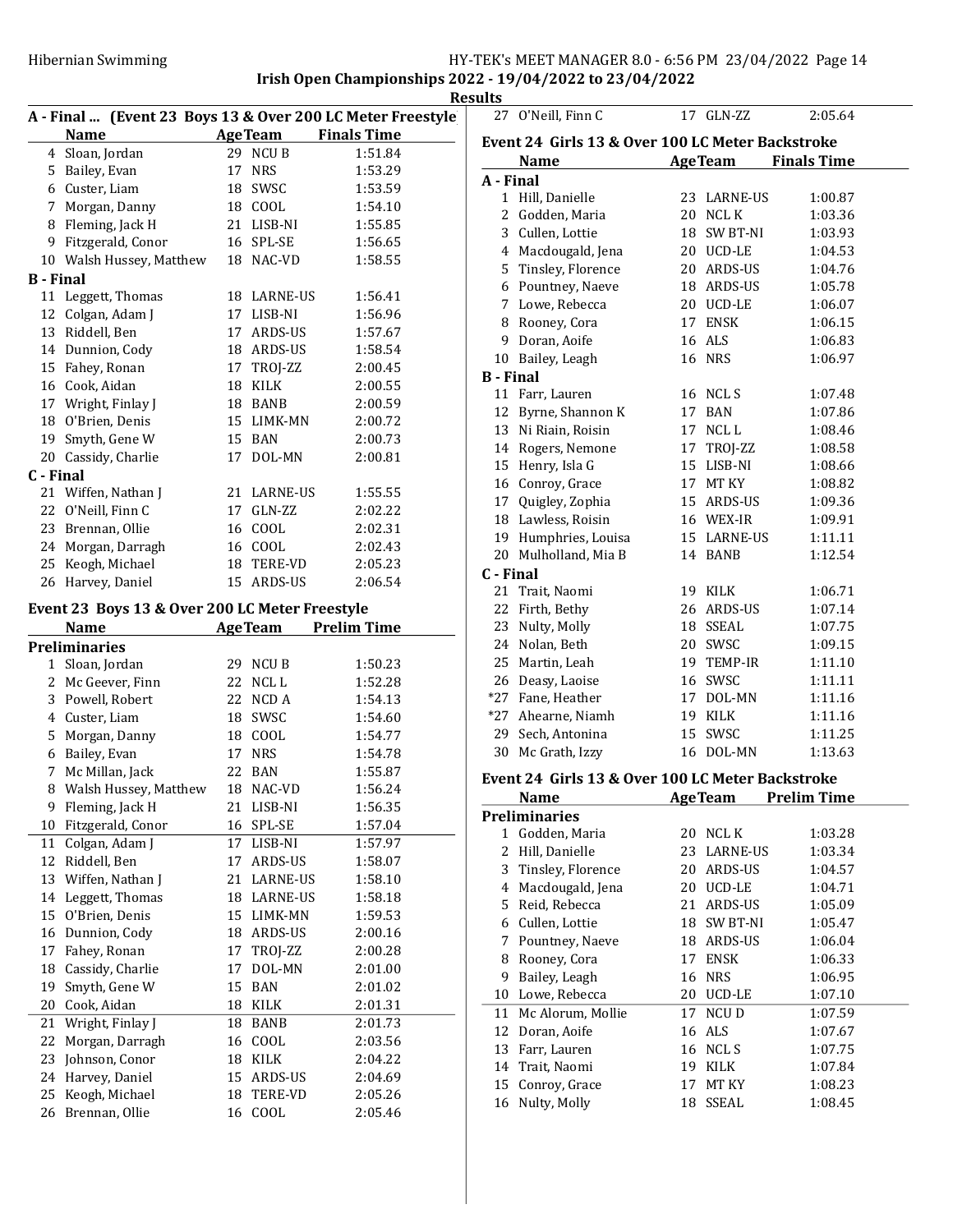|                  |                                                                          |    |                 |                    | Results        |
|------------------|--------------------------------------------------------------------------|----|-----------------|--------------------|----------------|
|                  | Preliminaries  (Event 24 Girls 13 & Over 100 LC Meter Bac<br><b>Name</b> |    | <b>AgeTeam</b>  | <b>Prelim Time</b> | 30             |
|                  | 17 Firth, Bethy                                                          |    | 26 ARDS-US      | 1:08.52            | <b>Event</b>   |
|                  | 18 Nolan, Beth                                                           |    | 20 SWSC         | 1:08.74            |                |
|                  | 19 Byrne, Shannon K                                                      |    | 17 BAN          | 1:09.11            | Prelin         |
|                  | 20 Ni Riain, Roisin                                                      | 17 | NCL L           | 1:09.38            | $\mathbf{1}$   |
|                  | 21 Rogers, Nemone                                                        |    | 17 TROJ-ZZ      | 1:09.54            | $\overline{c}$ |
|                  | 22 Quigley, Zophia                                                       |    | 15 ARDS-US      | 1:09.96            | 3              |
|                  | 23 Ahearne, Niamh                                                        |    | 19 KILK         | 1:10.02            | 4              |
|                  | 24 Martin, Leah                                                          |    | 19 TEMP-IR      | 1:10.20            | 5              |
|                  | 25 Lawless, Roisin                                                       | 16 | WEX-IR          | 1:10.22            | 6              |
|                  | 26 Henry, Isla G                                                         | 15 | LISB-NI         | 1:10.60            | 7              |
| 27               |                                                                          |    |                 |                    | 8              |
|                  | Humphries, Louisa                                                        | 15 | <b>LARNE-US</b> | 1:11.22            | 9              |
|                  | 28 Mulholland, Mia B                                                     |    | 14 BANB         | 1:11.47            | 10             |
|                  | 29 Fane, Heather                                                         | 17 | DOL-MN          | 1:11.75            | 11             |
|                  | 30 Sech, Antonina                                                        |    | 15 SWSC         | 1:11.84            | 12             |
|                  | 31 Mc Grath, Izzy                                                        | 16 | DOL-MN          | 1:12.14            | 13             |
|                  | 32 Deasy, Laoise                                                         |    | 16 SWSC         | 1:12.32            | 14             |
|                  | 33 Whitten, Rosie                                                        |    | 15 SW BT-NI     | 1:13.19            | 15             |
|                  | 34 Potts, Laura                                                          |    | 14 TEMP-IR      | 1:13.33            | 16             |
|                  | 35 Brennan, Nicola                                                       |    | 15 ATH          | 1:16.28            | 17             |
|                  | Event 25 Boys 13 & Over 100 LC Meter Backstroke                          |    |                 |                    | 18             |
|                  | <b>Name</b>                                                              |    | <b>AgeTeam</b>  | <b>Finals Time</b> | 19             |
| A - Final        |                                                                          |    |                 |                    | 20             |
|                  | 1 Ferguson, Conor                                                        |    | 23 NCUL         | 55.40              | 21             |
|                  | 2 Johnston, Paddy                                                        |    | 21 ARDS-US      | 56.26              | 22             |
|                  | 3 Barnes, Adam                                                           | 17 | ARDS-US         | 57.96              | 23             |
|                  | 4 Shortt, John                                                           | 15 | BL FN           | 58.63              | 24             |
|                  | 5 Biss, Brandon R                                                        | 17 | SW BT-NI        | 59.63              | 25             |
|                  | 6 Lonergan, Luke                                                         |    | 21 UCD-LE       | 1:00.06            | 26             |
|                  | 7 Byrne, Brydan L                                                        | 15 | BAN             | 1:00.62            | 27             |
|                  | 8 Irwin, Neddie                                                          |    | 19 NCLD         | 1:00.69            | 28             |
|                  | 9 Ashton, Callum                                                         |    | 23 UCD-LE       | 1:01.11            | 29             |
|                  | 10 Keating, Aran                                                         |    | 20 CORM         | 1:03.10            | 30             |
| <b>B</b> - Final |                                                                          |    |                 |                    | 31             |
|                  | 11 Walsh Hussey, Matthew                                                 |    | 18 NAC-VD       | 1:00.92            | 32             |
|                  | 12 Coulter, Evan                                                         |    | 17 LARNE-US     | 1:01.73            | 33             |
|                  | 13 Noonan, Senan                                                         |    | 18 ALS          | 1:02.03            | 34             |
|                  | 14 Cook, Aidan                                                           | 18 | KILK            | 1:02.68            | 35             |
| $*15$            | Keogh, Michael                                                           | 18 | TERE-VD         | 1:02.95            | 36             |
| $*15$            | Colgan, Adam J                                                           | 17 | LISB-NI         | 1:02.95            | 37             |
| 17               | Mahon, Adam                                                              | 18 | LEC             | 1:03.76            | 38             |
| 18               | Cousins, Emmet                                                           | 16 | <b>NRS</b>      | 1:04.42            | 39             |
|                  | 19 Pau, David                                                            | 16 | PORT-LE         | 1:04.70            | 40             |
| 20               | Mason, Christopher                                                       | 17 | <b>LEC</b>      | 1:05.07            | 41             |
| C - Final        |                                                                          |    |                 |                    | 42             |
|                  | 21 MacLeod, Euan                                                         | 17 | ESB-IR          | 1:01.47            | 43             |
| 22               | Geddis, Adam R                                                           | 19 | NCL B           | 1:01.51            | 44             |
| 23               | Lee, Rory                                                                | 21 | SWSC            | 1:02.68            | 45             |
| 24               | Mulholland, Daniel J                                                     | 19 | LISB-NI         | 1:02.93            |                |
| 25               | Mc Menamin, Conor                                                        | 27 | ALS             | 1:03.43            | <b>Event</b>   |
|                  | 26 Winston, Harry                                                        | 17 | ALS             | 1:04.32            |                |
| 27               | Switzer, Noah                                                            | 15 | DOL-MN          | 1:05.21            | A - Fii        |
| 28               | Zaikov, Dmitry                                                           | 18 | PDOWN           | 1:05.78            | 1              |
| 29               | Mc Gann, Jack                                                            | 17 | TROJ-ZZ         | 1:06.54            | 2              |
|                  |                                                                          |    |                 |                    | C.             |

|           | 30 Wong, Adrian                                 |    | 16 TROI-ZZ     | 1:06.94            |  |  |  |
|-----------|-------------------------------------------------|----|----------------|--------------------|--|--|--|
|           | Event 25 Boys 13 & Over 100 LC Meter Backstroke |    |                |                    |  |  |  |
|           | Name                                            |    | <b>AgeTeam</b> | <b>Prelim Time</b> |  |  |  |
|           | <b>Preliminaries</b>                            |    |                |                    |  |  |  |
|           | 1 Ferguson, Conor                               |    | 23 NCUL        | 55.53              |  |  |  |
| 2         | Johnston, Paddy                                 |    | 21 ARDS-US     | 56.78              |  |  |  |
|           | 3 Barnes, Adam                                  |    | 17 ARDS-US     | 58.53              |  |  |  |
|           | 4 Shortt, John                                  |    | 15 BL FN       | 59.17              |  |  |  |
|           | 5 Biss, Brandon R                               |    | 17 SW BT-NI    | 59.95              |  |  |  |
| 6         | Lonergan, Luke                                  |    | 21 UCD-LE      | 1:00.70            |  |  |  |
| 7         | Byrne, Brydan L                                 |    | 15 BAN         | 1:01.12            |  |  |  |
| 8         | Ashton, Callum                                  |    | 23 UCD-LE      | 1:01.25            |  |  |  |
| 9         | Irwin, Neddie                                   |    | 19 NCLD        | 1:01.39            |  |  |  |
| 10        | Keating, Aran                                   |    | 20 CORM        | 1:01.53            |  |  |  |
| 11        | Walsh Hussey, Matthew                           |    | 18 NAC-VD      | 1:01.84            |  |  |  |
| 12        | Lee, Rory                                       | 21 | SWSC           | 1:02.12            |  |  |  |
| 13        | Geddis, Adam R                                  |    | 19 NCLB        | 1:02.30            |  |  |  |
| 14        | Noonan, Senan                                   |    | 18 ALS         | 1:02.46            |  |  |  |
| 15        | Coulter, Evan                                   |    | 17 LARNE-US    | 1:02.63            |  |  |  |
|           | 16 Colgan, Adam J                               |    | 17 LISB-NI     | 1:03.31            |  |  |  |
|           | 17 Donnellan, Cormac                            |    | 17 GLN-ZZ      | 1:03.44            |  |  |  |
| 18        | Mc Menamin, Conor                               |    | 27 ALS         | 1:03.71            |  |  |  |
| 19        | Cousins, Emmet                                  |    | 16 NRS         | 1:03.73            |  |  |  |
| 20        | Cook, Aidan                                     |    | 18 KILK        | 1:03.74            |  |  |  |
| 21        | Mulholland, Daniel J                            |    | 19 LISB-NI     | 1:03.76            |  |  |  |
| 22        | Donnellan, Sean                                 |    | 15 GLN-ZZ      | 1:03.90            |  |  |  |
| 23        | Keogh, Michael                                  |    | 18 TERE-VD     | 1:04.06            |  |  |  |
| 24        | Mahon, Adam                                     |    | 18 LEC         | 1:04.08            |  |  |  |
| 25        | Mason, Christopher                              |    | 17 LEC         | 1:04.10            |  |  |  |
| 26        | Pau, David                                      |    | 16 PORT-LE     | 1:04.21            |  |  |  |
| 27        | Balgos, Jericho A                               |    | 18 LARNE-US    | 1:04.59            |  |  |  |
| 28        | MacLeod, Euan                                   |    | 17 ESB-IR      | 1:04.62            |  |  |  |
| 29        | Winston, Harry                                  |    | 17 ALS         | 1:04.64            |  |  |  |
| 30        | Mc Gann, Jack                                   |    | 17 TROJ-ZZ     | 1:05.01            |  |  |  |
| 31        | Wong, Adrian                                    | 16 | TROJ-ZZ        | 1:05.82            |  |  |  |
| 32        | Switzer, Noah                                   |    | 15 DOL-MN      | 1:06.09            |  |  |  |
| 33        | Zaikov, Dmitry                                  | 18 | PDOWN          | 1:06.18            |  |  |  |
| 34        | O'Shea, Ray                                     | 16 | ESB-IR         | 1:06.62            |  |  |  |
| 35        | Mullen, Robert                                  | 16 | TEMP-IR        | 1:06.67            |  |  |  |
| 36        | Merrigan, Ben                                   | 16 | DOL-MN         | 1:06.74            |  |  |  |
| 37        | Mathers, Liam Og G                              | 16 | BANB           | 1:07.16            |  |  |  |
| 38        | Cassidy, Charlie                                | 17 | DOL-MN         | 1:07.20            |  |  |  |
| 39        | Murphy, Cillian                                 |    | 16 SSEAL       | 1:07.23            |  |  |  |
| 40        | Rusk, Darragh                                   |    | 17 ATH         | 1:07.54            |  |  |  |
| 41        | Newman, Alexander S                             |    | 15 BAN         | 1:07.63            |  |  |  |
| 42        | Mc Clements, Barry                              |    | 21 ARDS-US     | 1:07.82            |  |  |  |
|           | 43 Rynn, Eoghan                                 | 15 | TRID           | 1:07.92            |  |  |  |
| 44        | Tebite, Oisin                                   | 17 | NAC-VD         | 1:07.99            |  |  |  |
| 45        | Byrne, Fionn                                    | 15 | NAC-VD         | 1:08.08            |  |  |  |
|           | Event 26 Girls 13 & Over 200 LC Meter Butterfly |    |                |                    |  |  |  |
|           | Name                                            |    | <b>AgeTeam</b> | <b>Finals Time</b> |  |  |  |
| A - Final |                                                 |    |                |                    |  |  |  |
| 1         | Burns-Atkin, Alana                              | 16 | BANB           | 2:20.90            |  |  |  |
| 2         | Semchiy, Sharon                                 | 21 | SWSC           | 2:22.23            |  |  |  |
| 3         | O'Shea, Hannah                                  |    | 18 DOL-MN      | 2:22.78            |  |  |  |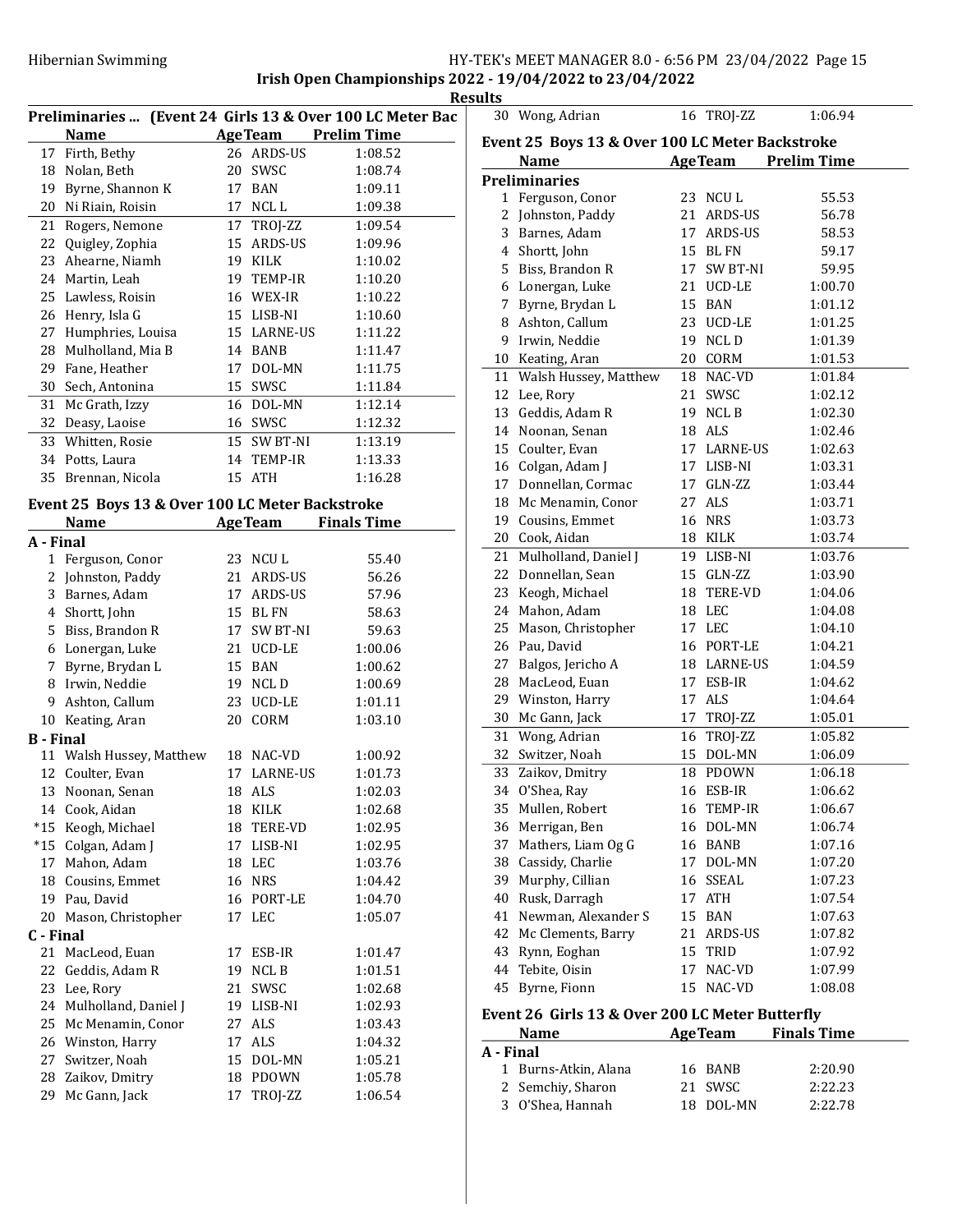## HY-TEK's MEET MANAGER 8.0 - 6:56 PM 23/04/2022 Page 16 Irish Open Championships 2022 - 19/04/2022 to 23/04/2022

|                  |                       |    |                | A - Final  (Event 26 Girls 13 & Over 200 LC Meter Butterfly) |
|------------------|-----------------------|----|----------------|--------------------------------------------------------------|
|                  | <b>Name</b>           |    | <b>AgeTeam</b> | <b>Finals Time</b>                                           |
|                  | 4 Cox, Andrea S       |    | 19 LISB-NI     | 2:25.45                                                      |
|                  | 5 Mc Cabrey, Hannah A |    | 17 LURG        | 2:26.07                                                      |
| 6                | Mulhall, Pippa        |    | 20 TROI-ZZ     | 2:29.09                                                      |
| 7                | Kelly, Ruth           | 17 | NRS.           | 2:30.69                                                      |
| 8                | Mulloy, Hannah        |    | 15 TROJ-ZZ     | 2:33.20                                                      |
| 9                | Bayley, Eva           | 15 | <b>NRS</b>     | 2:35.93                                                      |
|                  | 10 Mc Kernan, Anna    |    | 16 BANB        | 2:39.78                                                      |
| <b>B</b> - Final |                       |    |                |                                                              |
|                  | 11 Gannon, Jessica    |    | 18 LIMK-MN     | 2:34.04                                                      |
|                  | 12 O'Brien, Lucy      | 13 | LIMK-MN        | 2:39.01                                                      |
|                  | 13 Walker, Georgina   | 13 | <b>BANB</b>    | 2:41.31                                                      |
|                  | 14 Hand, Eva          | 14 | ARDS-US        | 2:45.50                                                      |
| 15               | Catney, Beth L        | 14 | LURG           | 2:47.71                                                      |
|                  |                       |    |                |                                                              |

## Event 26 Girls 13 & Over 200 LC Meter Butterfly

|    | Name                 |    | <b>AgeTeam</b> | <b>Prelim Time</b> |
|----|----------------------|----|----------------|--------------------|
|    | <b>Preliminaries</b> |    |                |                    |
| 1  | Burns-Atkin, Alana   | 16 | BANB           | 2:22.88            |
| 2  | Semchiy, Sharon      | 21 | SWSC           | 2:23.24            |
| 3  | O'Shea, Hannah       | 18 | DOL-MN         | 2:25.19            |
| 4  | Mc Cabrey, Hannah A  | 17 | LURG           | 2:29.86            |
| 5  | Mulhall, Pippa       | 20 | TROJ-ZZ        | 2:30.53            |
| 6  | Kelly, Ruth          | 17 | <b>NRS</b>     | 2:31.62            |
| 7  | Domingo, Mikaila     | 20 | UCD-LE         | 2:33.64            |
| 8  | Cox, Andrea S        | 19 | LISB-NI        | 2:34.55            |
| 9  | Mulloy, Hannah       |    | 15 TROJ-ZZ     | 2:36.86            |
| 10 | Mc Kernan, Anna      | 16 | BANB           | 2:38.40            |
| 11 | Bayley, Eva          |    | 15 NRS         | 2:38.75            |
| 12 | Coyle, Grace M       | 18 | <b>BAN</b>     | 2:40.38            |
| 13 | O'Brien, Lucy        | 13 | LIMK-MN        | 2:42.18            |
| 14 | Gannon, Jessica      | 18 | LIMK-MN        | 2:42.23            |
|    | 15 Walker, Georgina  | 13 | BANB           | 2:45.89            |
| 16 | Hand, Eva            | 14 | ARDS-US        | 2:46.38            |
| 17 | Catney, Beth L       | 14 | LURG           | 2:52.71            |

#### Event 27 Boys 13 & Over 200 LC Meter Breaststroke

|           | Name               |    | <b>AgeTeam</b>   | <b>Finals Time</b> |  |  |  |  |
|-----------|--------------------|----|------------------|--------------------|--|--|--|--|
|           | A - Final          |    |                  |                    |  |  |  |  |
| 1         | Corby, Eoin        | 20 | NCL L            | 2:12.82            |  |  |  |  |
| 2         | Cooke, Uiseann     | 21 | TUAM             | 2:13.54            |  |  |  |  |
| 3         | Greene, Darragh    | 27 | NCD <sub>0</sub> | 2:15.81            |  |  |  |  |
| 4         | Feenan, Andrew     | 21 | NCL S            | 2:17.17            |  |  |  |  |
| 5         | Berryman, Morgan   |    | 25 LARNE-US      | 2:24.14            |  |  |  |  |
| 6         | Hand, Matthew      | 17 | ARDS-US          | 2:27.41            |  |  |  |  |
| 7         | Wilson, Adam W     | 19 | <b>BANB</b>      | 2:28.79            |  |  |  |  |
| 8         | O'Connor, Liam     | 17 | TERE-VD          | 2:29.25            |  |  |  |  |
| 9         | Vedernikov, Nikita |    | 22 NAC-VD        | 2:29.75            |  |  |  |  |
| 10        | Cox, Paul Y        | 20 | LISB-NI          | 2:31.34            |  |  |  |  |
| B - Final |                    |    |                  |                    |  |  |  |  |
| 11        | Rayan, Ali         |    | 17 COOL          | 2:29.28            |  |  |  |  |
| 12        | Kilcoyne, Ronan    | 17 | <b>SLIGO</b>     | 2:31.33            |  |  |  |  |
| 13        | Cummings, Benji    | 16 | ARDS-US          | 2:31.77            |  |  |  |  |
| 14        | Cooke, Aonghus     | 17 | LIMK-MN          | 2:33.66            |  |  |  |  |
| 15        | Black, Zachary     | 16 | LURG             | 2:36.85            |  |  |  |  |
| 16        | Fane, Ewan         | 18 | DOL-MN           | 2:38.35            |  |  |  |  |

|    | <b>Results</b> |                        |  |            |         |  |  |
|----|----------------|------------------------|--|------------|---------|--|--|
| y) |                | 17 George, Cian        |  | 16 HAM     | 2:39.35 |  |  |
| ÷, |                | 18 Fitzpatrick, Bryn L |  | 16 LISB-NI | 2:41.78 |  |  |
|    | 19             | Ates, Ryan             |  | 16 DOL-MN  | 2:44.47 |  |  |
|    |                | 20 Feenan, Michael     |  | 18 SWSC    | 2:45.55 |  |  |
|    | C - Final      |                        |  |            |         |  |  |
|    |                | 21 O'Sullivan, Cillian |  | 20 UCD-LE  | 2:30.52 |  |  |
|    |                | 22 Mc Namara, Michael  |  | 21 CLM     | 2:33.22 |  |  |
|    |                | 23 Curley, Patrick     |  | 19 ESB-IR  | 2:35.14 |  |  |
|    |                | 24 Walsh, Eoin         |  | 19 CKSTN   | 2:38.21 |  |  |
|    |                | 25 Logan, Jake J       |  | 15 BANB    | 2:40.84 |  |  |
|    |                | 26 Foley, Cian         |  | 23 NRS     | 2:41.83 |  |  |
|    |                | 27 Cardwell, Ben J     |  | 17 BAN     | 2:41.99 |  |  |
|    |                | 28 Coogan, Alfie       |  | 18 ATH     | 2:45.73 |  |  |
|    |                | 29 Mc Ginley, Ryan     |  | 16 NAC-VD  | 2:48.76 |  |  |

#### Event 27 Boys 13 & Over 200 LC Meter Breaststroke

|                | Name                 |    | <b>AgeTeam</b>   | <b>Prelim Time</b> |
|----------------|----------------------|----|------------------|--------------------|
|                | <b>Preliminaries</b> |    |                  |                    |
| 1              | Cooke, Uiseann       | 21 | TUAM             | 2:15.24            |
| 2              | Corby, Eoin          | 20 | NCL L            | 2:16.15            |
| 3              | Feenan, Andrew       | 21 | NCL S            | 2:18.23            |
| 4              | Greene, Darragh      | 27 | NCD <sub>0</sub> | 2:18.89            |
| 5              | Berryman, Morgan     | 25 | <b>LARNE-US</b>  | 2:23.27            |
| 6              | Wilson, Adam W       |    | 19 BANB          | 2:28.66            |
| 7              | Hand, Matthew        | 17 | ARDS-US          | 2:29.18            |
| 8              | Vedernikov, Nikita   | 22 | NAC-VD           | 2:32.13            |
| 9              | Cox, Paul Y          |    | 20 LISB-NI       | 2:33.21            |
| 10             | O'Connor, Liam       | 17 | <b>TERE-VD</b>   | 2:33.76            |
| 11             | Rayan, Ali           | 17 | COOL             | 2:33.79            |
| 12             | Kilcoyne, Ronan      | 17 | <b>SLIGO</b>     | 2:34.29            |
| 13             | Mc Namara, Michael   | 21 | <b>CLM</b>       | 2:34.61            |
| 14             | O'Sullivan, Cillian  | 20 | UCD-LE           | 2:36.16            |
| 15             | Curley, Patrick      | 19 | ESB-IR           | 2:36.47            |
| 16             | Cummings, Benji      |    | 16 ARDS-US       | 2:36.62            |
| 17             | Walsh, Eoin          |    | 19 CKSTN         | 2:36.65            |
| 18             | Cooke, Aonghus       | 17 | LIMK-MN          | 2:37.02            |
| 19             | Kelly, Shane         | 23 | NAC-VD           | 2:39.97            |
| 20             | George, Cian         |    | 16 HAM           | 2:40.49            |
| 21             | Black, Zachary       | 16 | LURG             | 2:40.73            |
| 22             | Foley, Cian          | 23 | <b>NRS</b>       | 2:42.03            |
| 23             | Fitzpatrick, Bryn L  |    | 16 LISB-NI       | 2:42.09            |
| 24             | Fane, Ewan           |    | 18 DOL-MN        | 2:42.83            |
| 25             | Feenan, Michael      | 18 | SWSC             | 2:44.08            |
| 26             | Ates, Ryan           | 16 | DOL-MN           | 2:44.30            |
| 27             | Cardwell, Ben J      | 17 | BAN              | 2:45.48            |
| 28             | Coogan, Alfie        |    | 18 ATH           | 2:46.36            |
| 29             | Logan, Jake J        | 15 | <b>BANB</b>      | 2:48.38            |
| 30             | Mc Ginley, Ryan      |    | 16 NAC-VD        | 2:50.86            |
| $\overline{a}$ | Morriss, Charlie     | 16 | LARNE-US         | DQ                 |

## Event 28 Girls 13 & Over 800 LC Meter Freestyle

| <b>Name</b>         | <b>AgeTeam</b> | <b>Finals Time</b> |
|---------------------|----------------|--------------------|
| 1 Hodgins, Grace S  | 17 TROJ-ZZ     | 8:56.44            |
| 2 Kane, Amelia      | 19 ARDS-US     | 9:08.02            |
| 3 Carroll, Ella     | 17 NCLL        | 9:14.55            |
| 4 Cochrane, Grace E | 15 LURG        | 9:25.70            |
| 5 Bentley, Hazel C  | 18 ASG-IR      | 9:30.40            |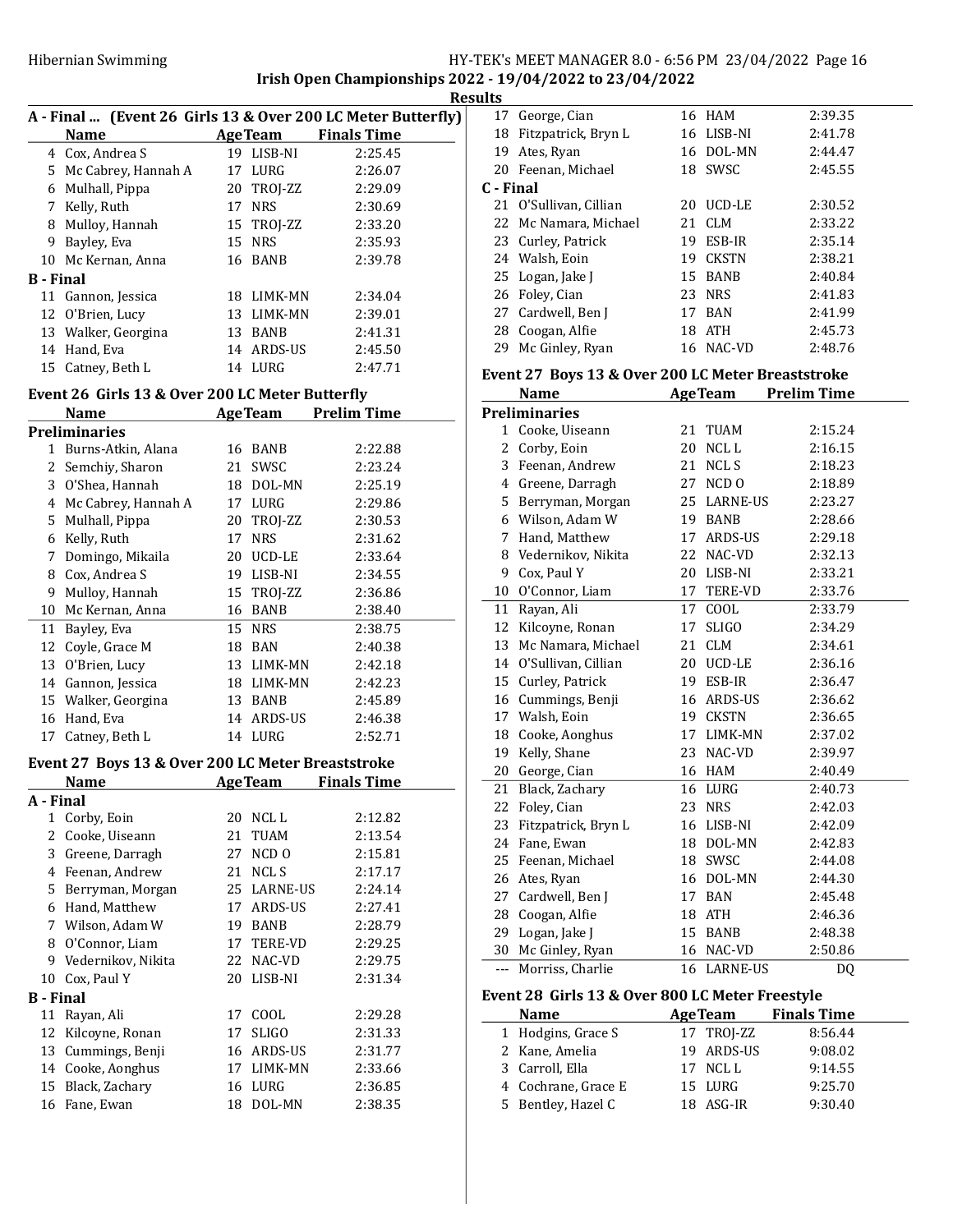# Hibernian Swimming HY-TEK's MEET MANAGER 8.0 - 6:56 PM 23/04/2022 Page 17 Irish Open Championships 2022 - 19/04/2022 to 23/04/2022

**Results** 

| (Event 28 Girls 13 & Over 800 LC Meter Freestyle) |                                                                |    |                |                            |  |
|---------------------------------------------------|----------------------------------------------------------------|----|----------------|----------------------------|--|
|                                                   | Name                                                           |    |                | <b>AgeTeam</b> Finals Time |  |
|                                                   | 6 Friel, Rebekah                                               |    | 16 ADSC        | 9:35.03                    |  |
|                                                   | 7 Kelly, Ruth                                                  |    | 17 NRS         | 9:37.46                    |  |
|                                                   | 8 Cooke, Olwyn                                                 |    | 19 LIMK-MN     | 9:40.53                    |  |
|                                                   | 9 Farrell, Danielle                                            |    | 19 SLIGO       | 9:41.81                    |  |
|                                                   | 10 Nikishkina, Anna                                            |    | 16 PORT-LE     | 9:42.30                    |  |
|                                                   | 11 Purcell, Jessica                                            |    | 14 ALS         | 9:45.48                    |  |
|                                                   | 12 Mc Namara, Ava R                                            |    | 17 LISB-NI     | 9:48.80                    |  |
|                                                   | 13 Dawson, Aimee                                               |    | 16 LISB-NI     | 9:50.41                    |  |
|                                                   | 14 Csarodai-Nagy, Laura                                        |    | 15 NRS         | 9:55.62                    |  |
|                                                   | 15 Mc Inerney, Holly                                           |    | 14 TEMP-IR     | 9:59.68                    |  |
|                                                   | 16 Kenny, Nevaeh                                               |    | 17 ALS         | 10:15.81                   |  |
| 17                                                | Sheehy, Lily J                                                 |    | 17 ASG-IR      | 10:17.87                   |  |
|                                                   |                                                                |    |                |                            |  |
|                                                   | Event 29 Girls 13 & Over 200 LC Meter Freestyle<br><b>Name</b> |    |                | <b>Finals Time</b>         |  |
|                                                   |                                                                |    | <b>AgeTeam</b> |                            |  |
| A - Final                                         |                                                                |    |                |                            |  |
|                                                   | 1 Catterson, Victoria                                          |    | 21 NCU A       | 2:01.13                    |  |
|                                                   | 2 Godden, Maria                                                |    | 20 NCL K       | 2:05.35                    |  |
|                                                   | 3 Knox, Julia K                                                |    | 19 BANB        | 2:06.04                    |  |
|                                                   | 4 Trait, Naomi                                                 |    | 19 KILK        | 2:06.06                    |  |
|                                                   | 5 Davison, Grace                                               |    | 15 ARDS-US     | 2:06.31                    |  |
|                                                   | 6 Kane, Amelia                                                 |    | 19 ARDS-US     | 2:06.71                    |  |
|                                                   | 7 Mc Alorum, Mollie                                            |    | 17 NCU D       | 2:07.20                    |  |
|                                                   | 8 Donegan, Éle                                                 |    | 19 LARNE-US    | 2:08.36                    |  |
|                                                   | 9 Farrell, Danielle                                            |    | 19 SLIGO       | 2:08.66                    |  |
|                                                   | 10 Feenan, Anna                                                | 19 | NCL S          | 2:10.26                    |  |
| <b>B</b> - Final                                  |                                                                |    |                |                            |  |
| 11                                                | Bailey, Leagh                                                  |    | 16 NRS         | 2:09.00                    |  |
|                                                   | 12 Carroll, Ella                                               |    | 17 NCLL        | 2:09.21                    |  |
|                                                   | 13 Hodgins, Grace S                                            |    | 17 TROJ-ZZ     | 2:09.25                    |  |
| 14                                                | Jones, Ava                                                     |    | 14 PORT-LE     | 2:09.69                    |  |
|                                                   | 15 Mc Andrew, Orlaith                                          |    | 16 TEMP-IR     | 2:10.00                    |  |
|                                                   | 16 Quigley, Zophia                                             |    | 15 ARDS-US     | 2:12.37                    |  |
|                                                   | 17 Potts, Laura                                                |    | 14 TEMP-IR     | 2:14.54                    |  |
| 18                                                | Miskelly, Olivia E                                             |    | 15 BANB        | 2:14.92                    |  |
| 19                                                | Rogers, Nemone                                                 |    | 17 TROJ-ZZ     | 2:16.54                    |  |
| 20                                                | Phelan, Rosalie                                                |    | 17 CORM        | 2:18.04                    |  |
| C - Final                                         |                                                                |    |                |                            |  |
| 21                                                | Firth, Bethy                                                   |    | 26 ARDS-US     | 2:08.77                    |  |
| 22                                                | O'Shea, Hannah                                                 |    | 18 DOL-MN      | 2:11.62                    |  |
| 23                                                | Bayley, Eva                                                    |    | 15 NRS         | 2:16.29                    |  |
|                                                   | 24 Farr, Lauren                                                |    | 16 NCLS        | 2:16.31                    |  |
| 25                                                | Kenny, Nevaeh                                                  |    | 17 ALS         | 2:17.08                    |  |
| 26                                                | Dunne, Lexi                                                    | 13 | DOL-MN         | 2:20.80                    |  |
|                                                   |                                                                |    |                |                            |  |
|                                                   | Event 29 Girls 13 & Over 200 LC Meter Freestyle                |    |                |                            |  |
|                                                   | Name                                                           |    | <b>AgeTeam</b> | <b>Prelim Time</b>         |  |
|                                                   | <b>Preliminaries</b>                                           |    |                |                            |  |
|                                                   | 1 Catterson, Victoria                                          | 21 | NCU A          | 2:04.23                    |  |
|                                                   | 2 Godden, Maria                                                | 20 | NCL K          | 2:06.03                    |  |
|                                                   | 3 Knox, Julia K                                                |    | 19 BANB        | 2:07.20                    |  |
|                                                   | 4 Kane, Amelia                                                 |    | 19 ARDS-US     | 2:07.75                    |  |
|                                                   | 5 Davison, Grace                                               |    | 15 ARDS-US     | 2:08.66                    |  |
|                                                   | 6 Donegan, Éle                                                 |    | 19 LARNE-US    | 2:08.69                    |  |
| 7                                                 | Mc Alorum, Mollie                                              | 17 | NCU D          | 2:08.87                    |  |
| 8                                                 | Farrell, Danielle                                              | 19 | SLIGO          | 2:09.03                    |  |
|                                                   |                                                                |    |                |                            |  |

| 9                                                                   | Trait, Naomi          | 19 | KILK        | 2:09.26 |  |  |
|---------------------------------------------------------------------|-----------------------|----|-------------|---------|--|--|
| 10                                                                  | Feenan, Anna          |    | 19 NCLS     | 2:10.35 |  |  |
|                                                                     | 11 Mc Andrew, Orlaith |    | 16 TEMP-IR  | 2:10.37 |  |  |
| 12                                                                  | Bailey, Leagh         | 16 | <b>NRS</b>  | 2:10.50 |  |  |
| 13                                                                  | Hodgins, Grace S      | 17 | TROJ-ZZ     | 2:10.62 |  |  |
|                                                                     | 14 Carroll, Ella      | 17 | NCL L       | 2:10.92 |  |  |
|                                                                     | 15 Jones, Ava         | 14 | PORT-LE     | 2:11.75 |  |  |
| 16                                                                  | Firth, Bethy          |    | 26 ARDS-US  | 2:12.05 |  |  |
| 17                                                                  | O'Hara, Brogán        |    | 24 LEA-NI   | 2:13.05 |  |  |
| 18                                                                  | Quigley, Zophia       |    | 15 ARDS-US  | 2:13.08 |  |  |
| 19                                                                  | Miskelly, Olivia E    |    | 15 BANB     | 2:13.34 |  |  |
| 20                                                                  | Cochrane, Grace E     | 15 | LURG        | 2:13.40 |  |  |
| 21                                                                  | O'Shea, Hannah        |    | 18 DOL-MN   | 2:14.28 |  |  |
| 22                                                                  | Phelan, Rosalie       | 17 | CORM        | 2:15.02 |  |  |
| 23                                                                  | Rogers, Nemone        | 17 | TROJ-ZZ     | 2:16.27 |  |  |
| 24                                                                  | Potts, Laura          | 14 | TEMP-IR     | 2:16.34 |  |  |
| 25                                                                  | Whitten, Rosie        |    | 15 SW BT-NI | 2:16.36 |  |  |
| 26                                                                  | Conroy, Grace         | 17 | MT KY       | 2:16.43 |  |  |
| 27                                                                  | Farr, Lauren          | 16 | NCL S       | 2:17.29 |  |  |
| 28                                                                  | Bayley, Eva           |    | 15 NRS      | 2:18.86 |  |  |
| 29                                                                  | Kenny, Nevaeh         |    | 17 ALS      | 2:20.60 |  |  |
| 30                                                                  | Dunne, Lexi           | 13 | DOL-MN      | 2:22.51 |  |  |
| $1.90$ D $-1.49$ $0.0$<br>. <b>OOO I C M</b><br>. TR <i>a</i><br>г. |                       |    |             |         |  |  |

#### Event 30 Boys 13 & Over 200 LC Meter IM

|                  | Name                                    |    | <b>AgeTeam</b> | <b>Finals Time</b> |
|------------------|-----------------------------------------|----|----------------|--------------------|
| A - Final        |                                         |    |                |                    |
| 1                | Corby, Eoin                             | 20 | NCL L          | 2:03.56            |
| 2                | Mc Carthy, Cadan                        | 22 | NCL M          | 2:06.59            |
| 3                | Bailey, Evan                            | 17 | <b>NRS</b>     | 2:06.72            |
|                  | 4 Hansen, Ethan                         | 20 | TROJ-ZZ        | 2:08.30            |
|                  | 5 Cooke, Uiseann                        | 21 | <b>TUAM</b>    | 2:10.17            |
|                  | 6 Hand, Matthew                         | 17 | ARDS-US        | 2:11.05            |
|                  | 7 Wilson, Adam W                        |    | 19 BANB        | 2:12.03            |
| 8                | Kilcoyne, Ronan                         | 17 | <b>SLIGO</b>   | 2:12.39            |
| 9                | O'Connor, Liam                          |    | 17 TERE-VD     | 2:18.67            |
| 10               | Mc Geown, Niall P                       | 18 | <b>BANB</b>    | 2:19.17            |
| <b>B</b> - Final |                                         |    |                |                    |
| 11               | MacLeod, Euan                           | 17 | ESB-IR         | 2:15.41            |
|                  | 12 Byrne, Brydan L                      |    | 15 BAN         | 2:16.91            |
| 13               | Keogh, Michael                          | 18 | TERE-VD        | 2:19.83            |
|                  | 14 Mulhall, John                        | 17 | TROJ-ZZ        | 2:20.66            |
| 15               | Cummings, Benji                         |    | 16 ARDS-US     | 2:20.99            |
|                  | 16 Morgan, Darragh                      |    | 16 COOL        | 2:23.80            |
|                  | 17 Murphy, Cillian                      |    | 16 SSEAL       | 2:24.36            |
| 18               | Maguire, Euan                           |    | 18 NAC-VD      | 2:25.28            |
| 19               | Merrigan, Ben                           | 16 | DOL-MN         | 2:27.12            |
| C - Final        |                                         |    |                |                    |
| 21               | Irwin, Neddie                           | 19 | NCL D          | 2:16.87            |
| 22               | Csarodai-Nagy, Krisztian                | 19 | <b>NRS</b>     | 2:19.28            |
|                  | 23 French, Dominic                      | 16 | <b>SLIGO</b>   | 2:26.48            |
|                  | 24 Mc Clements, Barry                   |    | 21 ARDS-US     | 2:33.32            |
|                  | Event 30 Boys 13 & Over 200 LC Meter IM |    |                |                    |
|                  | <b>Name</b>                             |    | <b>AgeTeam</b> | <b>Prelim Time</b> |

| 20 NCLL    | 2:05.27 |
|------------|---------|
| 20 TROJ-ZZ | 2:06.60 |
|            |         |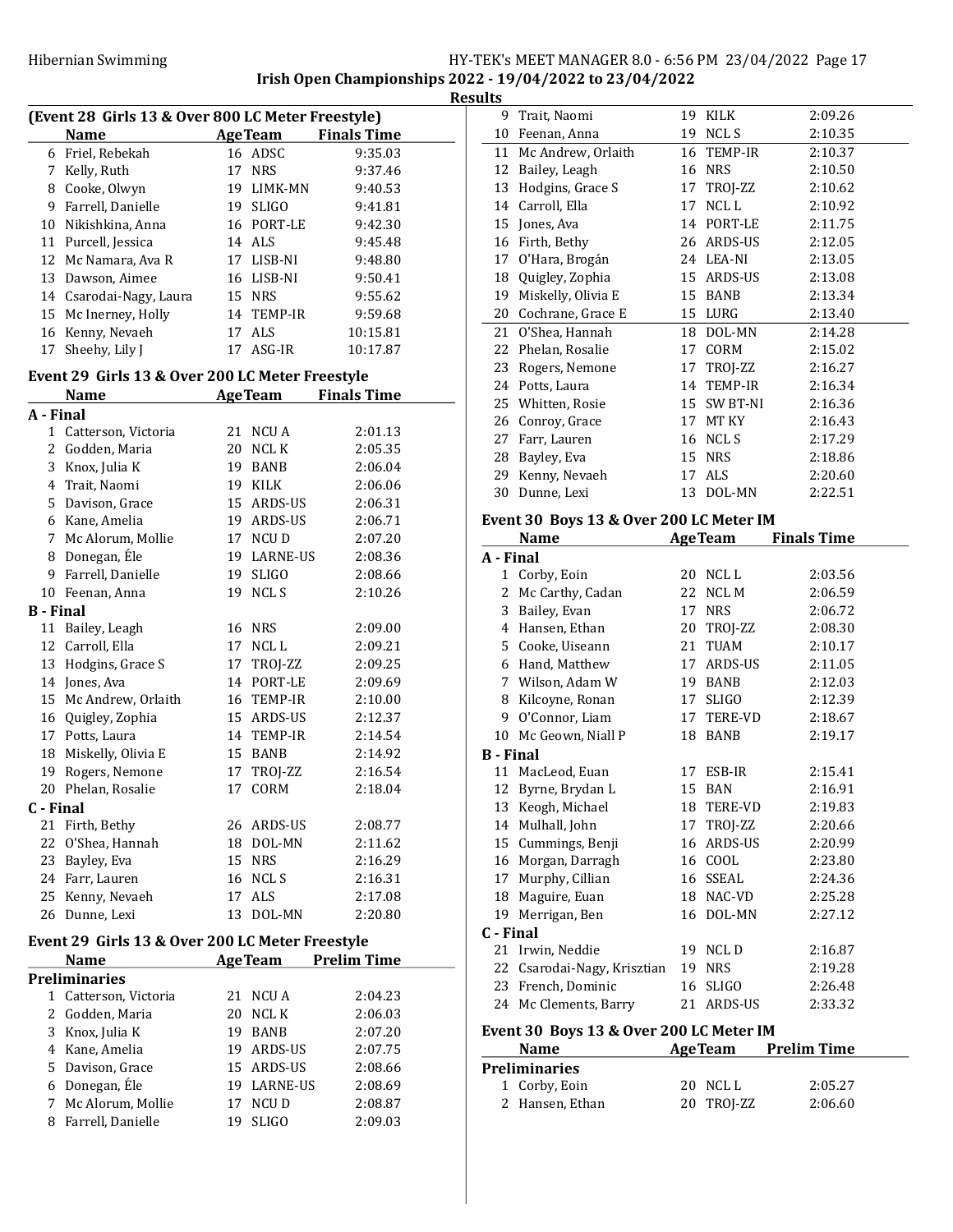## Hibernian Swimming HY-TEK's MEET MANAGER 8.0 - 6:56 PM 23/04/2022 Page 18 Irish Open Championships 2022 - 19/04/2022 to 23/04/2022

21 Mc Master, Hanna 15 ARDS-US 2:56.53

C - Final

|                  |                                                          |    |                |                    | <b>Results</b> |
|------------------|----------------------------------------------------------|----|----------------|--------------------|----------------|
|                  | Preliminaries  (Event 30 Boys 13 & Over 200 LC Meter IM) |    |                |                    | $C - 1$        |
|                  | <b>Name</b>                                              |    | <b>AgeTeam</b> | <b>Prelim Time</b> |                |
|                  | 3 Mc Carthy, Cadan                                       |    | 22 NCL M       | 2:08.23            |                |
|                  | 4 Bailey, Evan                                           |    | 17 NRS         | 2:08.42            |                |
|                  | 5 Cooke, Uiseann                                         |    | 21 TUAM        | 2:11.70            | Eve            |
|                  | 6 Hand, Matthew                                          |    | 17 ARDS-US     | 2:12.00            |                |
|                  | 7 Wilson, Adam W                                         |    | 19 BANB        | 2:13.61            | Pre            |
|                  | 8 Kilcoyne, Ronan                                        | 17 | <b>SLIGO</b>   | 2:14.32            |                |
| 9                | Dunnion, Cody                                            |    | 18 ARDS-US     | 2:15.65            |                |
|                  | 10 Cox, Paul Y                                           |    | 20 LISB-NI     | 2:17.00            |                |
| 11               | O'Connor, Liam                                           |    | 17 TERE-VD     | 2:19.06            |                |
|                  | 12 Mc Geown, Niall P                                     |    | 18 BANB        | 2:19.53            |                |
|                  | 13 Byrne, Brydan L                                       |    | 15 BAN         | 2:19.62            |                |
|                  | 14 Mulhall, John                                         |    | 17 TROJ-ZZ     | 2:19.87            |                |
|                  | 15 Csarodai-Nagy, Krisztian                              |    | 19 NRS         | 2:19.88            |                |
|                  | 16 Cummings, Benji                                       |    | 16 ARDS-US     | 2:20.14            |                |
|                  | 17 Cassidy, Charlie                                      |    | 17 DOL-MN      | 2:20.16            |                |
|                  | 18 Irwin, Neddie                                         |    | 19 NCLD        | 2:20.74            |                |
|                  | 19 Donnellan, Cormac                                     |    | 17 GLN-ZZ      | 2:20.80            |                |
|                  |                                                          |    | 18 TERE-VD     | 2:21.10            |                |
|                  | 20 Keogh, Michael                                        |    |                |                    |                |
| 21               | Riddell, Ben                                             |    | 17 ARDS-US     | 2:21.72            |                |
| 22               | MacLeod, Euan                                            |    | 17 ESB-IR      | 2:22.01            |                |
| 23               | Smyth, Gene W                                            |    | 15 BAN         | 2:23.46            |                |
| 24               | Coogan, Alfie                                            |    | 18 ATH         | 2:24.18            |                |
| 25               | Morgan, Darragh                                          |    | 16 COOL        | 2:24.64            |                |
|                  | 26 Merrigan, Ben                                         |    | 16 DOL-MN      | 2:25.22            |                |
| 27               | Murphy, Cillian                                          |    | 16 SSEAL       | 2:26.99            |                |
|                  | 28 Maguire, Euan                                         |    | 18 NAC-VD      | 2:27.01            |                |
|                  | 29 French, Dominic                                       |    | 16 SLIGO       | 2:27.08            |                |
|                  | 30 Mc Clements, Barry                                    |    | 21 ARDS-US     | 2:32.47            |                |
|                  | --- Cooke, Aonghus                                       |    | 17 LIMK-MN     | DQ                 |                |
|                  | Event 31 Girls 13 & Over 200 LC Meter Breaststroke       |    |                |                    |                |
|                  | Name                                                     |    | <b>AgeTeam</b> | <b>Finals Time</b> | Eve            |
| A - Final        |                                                          |    |                |                    |                |
|                  | 1 Coyne, Niamh                                           |    | 21 NCD T       | 2:27.40            | A - 1          |
| 2                | Mayne, Molly I                                           | 17 | TEMP-IR        | 2:29.50            |                |
|                  | 3 Mc Cartney, Ellie                                      | 17 | NCU A          | 2:31.54            |                |
| 4                | Cooke, Olwyn                                             | 19 | LIMK-MN        | 2:37.73            |                |
|                  | 5 Doyle, Eimear                                          | 21 | NCL L          | 2:39.88            |                |
|                  | 6 Mc Evoy, Lara                                          | 21 | <b>ALS</b>     | 2:40.31            |                |
| 7                | Gardiner, Beth                                           | 19 | NAC-VD         | 2:44.73            |                |
|                  | 8 Aiken, Keira                                           |    | 16 ARDS-US     | 2:45.15            |                |
|                  | 9 Jones, Megan                                           |    | 16 PORT-LE     | 2:46.61            |                |
|                  | 10 Nolan, Beth                                           | 20 | SWSC           | 2:47.07            |                |
| <b>B</b> - Final |                                                          |    |                |                    |                |
| 11               | Friel, Rebekah                                           |    | 16 ADSC        | 2:46.55            |                |
|                  |                                                          |    |                |                    | $\bf{B}$ -     |
| 12               | Kidney, Isabel                                           | 16 | SWSC           | 2:47.08            |                |
| 13               | O'Brien, Lucy                                            | 13 | LIMK-MN        | 2:50.37            |                |
| 14               | O'Shea, Michelle                                         |    | 16 DOL-MN      | 2:51.92            |                |
| 15               | Ryan, Jane                                               | 14 | <b>ATH</b>     | 2:53.39            |                |
| 16               | Connell, Leah                                            | 15 | <b>ATH</b>     | 2:54.43            |                |
| 17               | Burns, Eve                                               |    | 15 LEA-NI      | 2:55.97            |                |
| 18               | Mc Cormack, Cara                                         |    | 16 DOL-MN      | 2:58.03            |                |
| 19               | Dunne, Lexi                                              | 13 | DOL-MN         | 2:58.36            |                |
| 20               | Markey, Lili                                             | 15 | ST FC          | 2:59.54            |                |

|           | 22 Mc Cormack, Rionagh                             |    | 15 LONG-ZZ     | 2:58.17             |
|-----------|----------------------------------------------------|----|----------------|---------------------|
| 23        | Bayley, Eva                                        | 15 | <b>NRS</b>     | 3:00.98             |
|           | Event 31 Girls 13 & Over 200 LC Meter Breaststroke |    |                |                     |
|           | Name                                               |    |                | AgeTeam Prelim Time |
|           | <b>Preliminaries</b>                               |    |                |                     |
|           | 1 Coyne, Niamh                                     |    | 21 NCD T       | 2:28.52             |
|           | 2 Mayne, Molly I                                   |    | 17 TEMP-IR     | 2:32.88             |
|           | 3 Mc Cartney, Ellie                                |    | 17 NCU A       | 2:37.86             |
|           | 4 Cooke, Olwyn                                     |    | 19 LIMK-MN     | 2:40.33             |
|           | 5 Doyle, Eimear                                    | 21 | NCL L          | 2:41.45             |
|           | 6 Mc Evoy, Lara                                    |    | 21 ALS         | 2:44.62             |
|           | 7 Gardiner, Beth                                   |    | 19 NAC-VD      | 2:45.45             |
|           | 8 Aiken, Keira                                     |    | 16 ARDS-US     | 2:46.47             |
|           | 9 Nolan, Beth                                      |    | 20 SWSC        | 2:46.64             |
|           | 10 Jones, Megan                                    |    | 16 PORT-LE     | 2:47.95             |
|           | 11 Friel, Rebekah                                  |    | 16 ADSC        | 2:51.32             |
|           | 12 Kidney, Isabel                                  |    | 16 SWSC        | 2:52.37             |
|           | 13 O'Brien, Lucy                                   |    | 13 LIMK-MN     | 2:53.61             |
|           | 14 O'Shea, Michelle                                |    | 16 DOL-MN      | 2:54.36             |
|           | 15 Connell, Leah                                   |    | 15 ATH         | 2:55.46             |
|           | 16 Ryan, Jane                                      |    | 14 ATH         | 2:56.12             |
|           | 17 Mc Cormack, Cara                                |    | 16 DOL-MN      | 2:57.16             |
|           | 18 Burns, Eve                                      |    | 15 LEA-NI      | 2:57.50             |
|           | 19 Dunne, Lexi                                     |    | 13 DOL-MN      | 2:59.09             |
|           | 20 Markey, Lili                                    |    | 15 ST FC       | 2:59.86             |
|           | 21 Mc Master, Hanna                                |    | 15 ARDS-US     | 3:00.81             |
|           | 22 Warchol, Julia                                  |    | 14 LONG-ZZ     | 3:03.18             |
|           | 23 Mc Cormack, Rionagh                             |    | 15 LONG-ZZ     | 3:03.71             |
|           | 24 Bayley, Eva                                     | 15 | <b>NRS</b>     | 3:05.73             |
|           | 25 Sheehy, Lily J                                  | 17 | ASG-IR         | 3:07.29             |
|           | Event 32 Boys 13 & Over 50 LC Meter Freestyle      |    |                |                     |
|           | Name                                               |    | <b>AgeTeam</b> | <b>Finals Time</b>  |
| A - Final |                                                    |    |                |                     |
|           | 1 Fannon, Tom                                      |    | 24 NCD L       | 22.32               |
|           | 2 Mc Cusker, Max                                   | 23 | DOL-MN         | 22.59               |
|           | 3 Bain, Calum                                      |    | 26 CKSTN       | 22.63               |
|           | 4 Sutton, Diarmuid                                 |    | 20 NCLL        | 22.97               |
|           | 5 Moore, Andrew                                    |    | 24 NCD G       | 23.24               |
| 6         | Thompson, David J                                  |    | 29 NCU A       | 23.32               |
|           | 7 Leggett, Thomas                                  |    | 18 LARNE-US    | 23.46               |
|           | 8 Powell, Robert                                   |    | 22 NCD A       | 23.68               |
| 9         | Bailey, Evan                                       | 17 | <b>NRS</b>     | 23.80               |
| ---       | Fitzgerald, Conor                                  | 16 | SPL-SE         | DQ                  |

11 Dunnion, Cody 18 ARDS-US 24.13 12 24.20 Tebite, Oisin 17 NAC-VD 13 Walsh Hussey, Matthew 18 NAC-VD 24.23 14 Registe, Dylan L 17 LISB-NI 24.34 15 24.50 Shortt, John 15 BL FN 16 Mulhall, John 17 TROJ-ZZ 24.77 17 Riddell, Ben 17 ARDS-US 24.81 18 24.95 Rayan, Ali 17 COOL 19 24.97 Winston, Harry 17 ALS

B - Final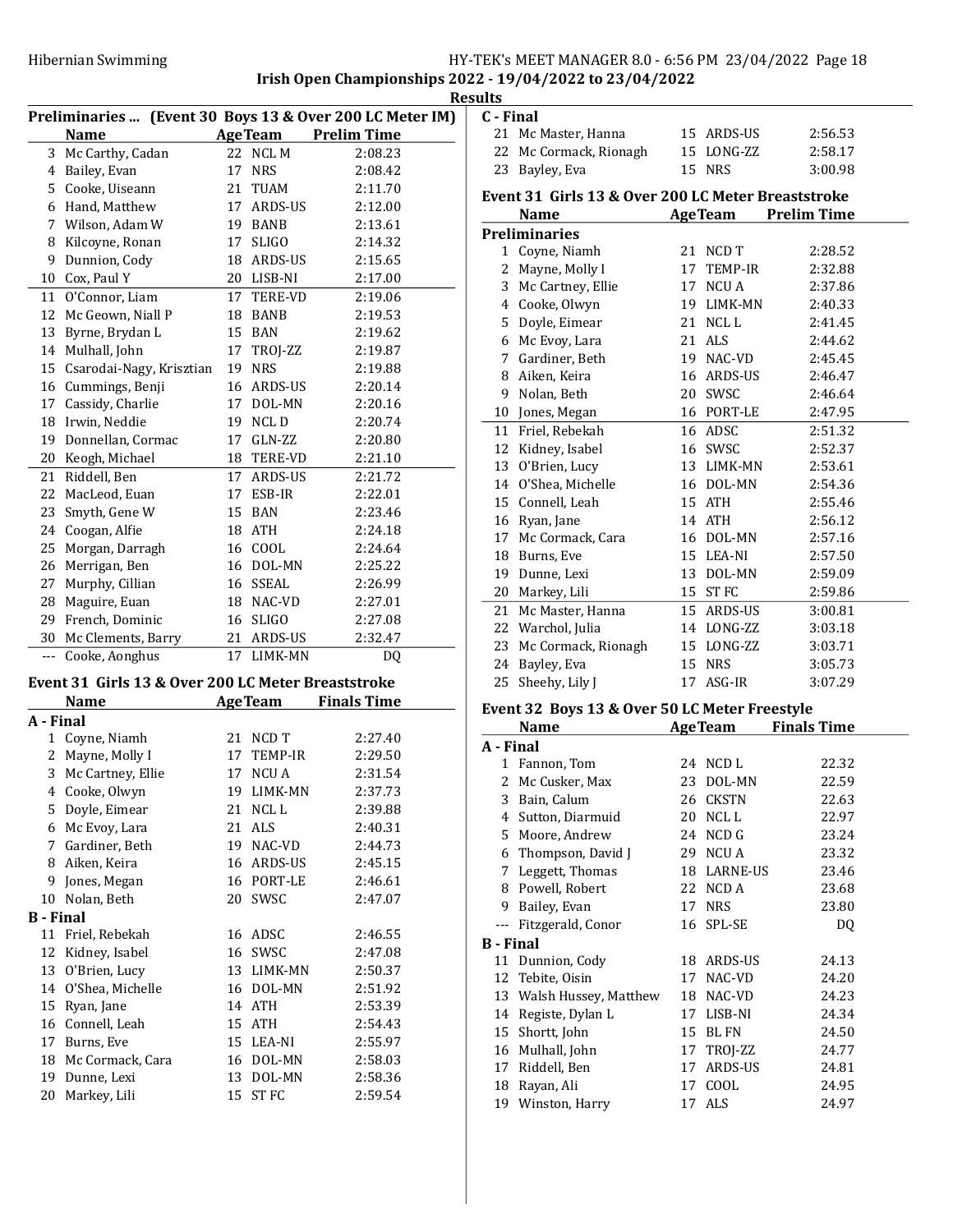|                |                                               |    |             | B - Final  (Event 32 Boys 13 & Over 50 LC Meter Freestyle) |
|----------------|-----------------------------------------------|----|-------------|------------------------------------------------------------|
|                | Name                                          |    |             | <b>AgeTeam</b> Finals Time                                 |
|                | 20 Pau, David                                 |    | 16 PORT-LE  | 25.70                                                      |
| C - Final      |                                               |    |             |                                                            |
| 21             | Sloan, Ciaran A                               |    | 29 LEA-NI   | 24.21                                                      |
| 22             | Winston, Sam                                  | 20 | ALS         | 24.34                                                      |
| 23             | Mc Aviney, Brogan                             |    | 19 KILK     | 24.41                                                      |
| 24             | Geddis, Adam R                                |    | 19 NCL B    | 24.68                                                      |
| 25             | Colvin, Cillian                               |    | 25 NAC-VD   | 24.93                                                      |
|                | 26 Switzer, Noah                              |    | 15 DOL-MN   | 25.24                                                      |
| 27             | Smyth, Gene W                                 |    | 15 BAN      | 25.31                                                      |
|                | 28 Shawe, Alfie H                             |    | 15 LISB-NI  | 25.33                                                      |
|                | 29 O'Sullivan, Caleb                          |    | 19 DOL-MN   | 25.34                                                      |
| 30             | Mulholland, Daniel J                          |    | 19 LISB-NI  | 25.51                                                      |
|                | Event 32 Boys 13 & Over 50 LC Meter Freestyle |    |             |                                                            |
|                | Name                                          |    |             | <b>AgeTeam</b> Prelim Time                                 |
|                | <b>Preliminaries</b>                          |    |             |                                                            |
|                | 1 Bain, Calum                                 |    | 26 CKSTN    | 22.70                                                      |
| 2              | Fannon, Tom                                   |    | 24 NCD L    | 22.74                                                      |
| 3              | Mc Cusker, Max                                |    | 23 DOL-MN   | 22.91                                                      |
| $\overline{4}$ | Sutton, Diarmuid                              |    | 20 NCLL     | 23.18                                                      |
| 5              | Thompson, David J                             |    | 29 NCU A    | 23.39                                                      |
| 6              | Leggett, Thomas                               |    | 18 LARNE-US | 23.55                                                      |
| 7              | Bailey, Evan                                  |    | 17 NRS      | 23.67                                                      |
| 8              | Moore, Andrew                                 |    | 24 NCD G    | 23.77                                                      |
| 9              | Powell, Robert                                |    | 22 NCD A    | 23.90                                                      |
| 10             | Fitzgerald, Conor                             |    | 16 SPL-SE   | 23.99                                                      |
| 11             | Winston, Sam                                  |    | 20 ALS      | 24.11                                                      |
| 12             | Walsh Hussey, Matthew                         |    | 18 NAC-VD   | 24.22                                                      |
| 13             | Dunnion, Cody                                 |    | 18 ARDS-US  | 24.40                                                      |
| 14             | Shortt, John                                  | 15 | BL FN       | 24.54                                                      |
| 15             | Mulhall, John                                 |    | 17 TROJ-ZZ  | 24.66                                                      |
| 16             | Registe, Dylan L                              |    | 17 LISB-NI  | 24.68                                                      |
| 17             | Sloan, Ciaran A                               |    | 29 LEA-NI   | 24.76                                                      |
| 18             | Colvin, Cillian                               |    | 25 NAC-VD   | 24.80                                                      |
| $*19$          | Mc Aviney, Brogan                             |    | 19 KILK     | 24.88                                                      |
| $*19$          | Tebite, Oisin                                 |    | 17 NAC-VD   | 24.88                                                      |
| $*21$          | Riddell, Ben                                  | 17 | ARDS-US     | 24.92                                                      |
| *21            | Winston, Harry                                | 17 | ALS         | 24.92                                                      |
| 23             | Rayan, Ali                                    | 17 | COOL        | 24.98                                                      |
| 24             | Geddis, Adam R                                | 19 | NCL B       | 25.19                                                      |
| 25             | Coulter, Evan                                 | 17 | LARNE-US    | 25.29                                                      |
| 26             | Wright, Finlay J                              | 18 | BANB        | 25.38                                                      |
| 27             | Pau, David                                    | 16 | PORT-LE     | 25.40                                                      |
| 28             | Shawe, Alfie H                                | 15 | LISB-NI     | 25.42                                                      |
| *29            | Smyth, Gene W                                 | 15 | BAN         | 25.47                                                      |
| *29            | Mulholland, Daniel J                          | 19 | LISB-NI     | 25.47                                                      |
| 31             | Noonan, Senan                                 | 18 | ALS         | 25.60                                                      |
| 32             | O'Sullivan, Caleb                             | 19 | DOL-MN      | 25.63                                                      |
| 33             | Switzer, Noah                                 | 15 | DOL-MN      | 25.79                                                      |
| 34             | Cassidy, Charlie                              | 17 | DOL-MN      | 25.83                                                      |
| 35             | Behme, Johann                                 | 17 | ECAV-US     | 25.91                                                      |
| 36             | Keogh, Michael                                | 18 | TERE-VD     | 26.07                                                      |
| 37             | Morgan, Darragh                               | 16 | COOL        | 26.31                                                      |
| 38             | Mc Ginley, Ryan                               | 16 | NAC-VD      | 26.68                                                      |

| Event 33 Girls 13 & Over 50 LC Meter Backstroke |                                                 |    |              |                            |
|-------------------------------------------------|-------------------------------------------------|----|--------------|----------------------------|
|                                                 | <b>Name</b>                                     |    |              | <b>AgeTeam</b> Finals Time |
| A - Final                                       |                                                 |    |              |                            |
|                                                 | 1 Hill, Danielle                                |    | 23 LARNE-US  | 28.66                      |
|                                                 | 2 Cullen, Lottie                                |    | 18 SW BT-NI  | 29.04                      |
|                                                 | 3 Macdougald, Jena                              |    | 20 UCD-LE    | 29.74                      |
|                                                 | 4 Rooney, Cora                                  |    | 17 ENSK      | 30.12                      |
|                                                 | 5 Farrell, Danielle                             |    | 19 SLIGO     | 30.17                      |
|                                                 | 6 Pountney, Naeve                               |    | 18 ARDS-US   | 30.83                      |
|                                                 | 7 Martin, Leah                                  |    | 19 TEMP-IR   | 31.17                      |
|                                                 | 8 Fitzpatrick, Amy                              |    | 21 UCD-LE    | 31.57                      |
|                                                 | 9 Ni Riain, Roisin                              |    | 17 NCLL      | 31.63                      |
|                                                 | 10 Doran, Aoife                                 |    | 16 ALS       | 32.21                      |
| <b>B</b> - Final                                |                                                 |    |              |                            |
|                                                 | 11 Bailey, Leagh                                |    | 16 NRS       | 31.36                      |
|                                                 | 12 Conroy, Grace                                |    | 17 MT KY     | 31.49                      |
|                                                 |                                                 |    |              |                            |
|                                                 | 13 Henry, Isla G                                |    | 15 LISB-NI   | 31.77                      |
|                                                 | 14 Rogers, Nemone                               |    | 17 TROJ-ZZ   | 31.78                      |
|                                                 | 15 Byrne, Shannon K                             |    | 17 BAN       | 31.96                      |
|                                                 | 16 Lawless, Roisin                              |    | 16 WEX-IR    | 31.97                      |
|                                                 | 17 Quigley, Zophia                              |    | 15 ARDS-US   | 32.00                      |
|                                                 | 18 Mc Grath, Izzy                               |    | 16 DOL-MN    | 32.20                      |
|                                                 | 19 Farr, Lauren                                 |    | 16 NCLS      | 32.24                      |
|                                                 | 20 Maher, Cara                                  |    | 16 TERE-VD   | 33.13                      |
| C - Final                                       |                                                 |    |              |                            |
|                                                 | 21 Nulty, Molly                                 |    | 18 SSEAL     | 31.19                      |
|                                                 | 22 Humphries, Louisa                            |    | 15 LARNE-US  | 32.54                      |
|                                                 | 23 Walsh, Kallie                                |    | 17 TERE-VD   | 32.89                      |
|                                                 | 24 Gunning, Sarah                               |    | 15 BL FN     | 33.21                      |
|                                                 | 25 Currie, Olivia                               |    | 16 SHARK-IR  | 33.50                      |
|                                                 | 26 Beagon, Siona                                |    | 15 TROJ-ZZ   | 34.15                      |
|                                                 | 27 Rock, Ava                                    |    | 14 TALL      | 34.16                      |
|                                                 | 28 Vaughan, Nyah                                |    | 15 KILK      | 34.71                      |
|                                                 |                                                 |    |              |                            |
|                                                 | Event 33 Girls 13 & Over 50 LC Meter Backstroke |    |              |                            |
|                                                 | <b>Name</b>                                     |    |              | <b>AgeTeam</b> Prelim Time |
|                                                 | <b>Preliminaries</b>                            |    |              |                            |
|                                                 | 1 Hill, Danielle                                |    | 23 LARNE-US  | 28.61                      |
| 2                                               | Macdougald, Jena                                |    | 20 UCD-LE    | 29.81                      |
| 3                                               | Cullen, Lottie                                  | 18 | SW BT-NI     | 30.14                      |
| 4                                               | Tinsley, Florence                               | 20 | ARDS-US      | 30.50                      |
| 5                                               | Rooney, Cora                                    | 17 | <b>ENSK</b>  | 30.66                      |
| 6                                               | Pountney, Naeve                                 | 18 | ARDS-US      | 30.82                      |
| 7                                               | Farrell, Danielle                               | 19 | <b>SLIGO</b> | 30.89                      |
| 8                                               | Martin, Leah                                    | 19 | TEMP-IR      | 31.05                      |
| 9                                               | Fitzpatrick, Amy                                | 21 | UCD-LE       | 31.42                      |
| 10                                              | Doran, Aoife                                    | 16 | ALS          | 31.44                      |
| 11                                              | Ni Riain, Roisin                                | 17 | NCL L        | 31.50                      |
| 12                                              | Nulty, Molly                                    | 18 | SSEAL        | 31.56                      |
| 13                                              | Bailey, Leagh                                   | 16 | <b>NRS</b>   | 31.60                      |
| 14                                              | Henry, Isla G                                   |    | 15 LISB-NI   | 31.61                      |
| 15                                              | Lawless, Roisin                                 |    | 16 WEX-IR    | 31.68                      |
| 16                                              | Byrne, Shannon K                                | 17 | BAN          | 31.72                      |
| 17                                              | Lowe, Rebecca                                   | 20 | UCD-LE       | 31.77                      |
| 18                                              | Farr, Lauren                                    | 16 | NCL S        | 31.94                      |
| 19                                              | Quigley, Zophia                                 | 15 | ARDS-US      | 32.09                      |
|                                                 |                                                 |    |              |                            |